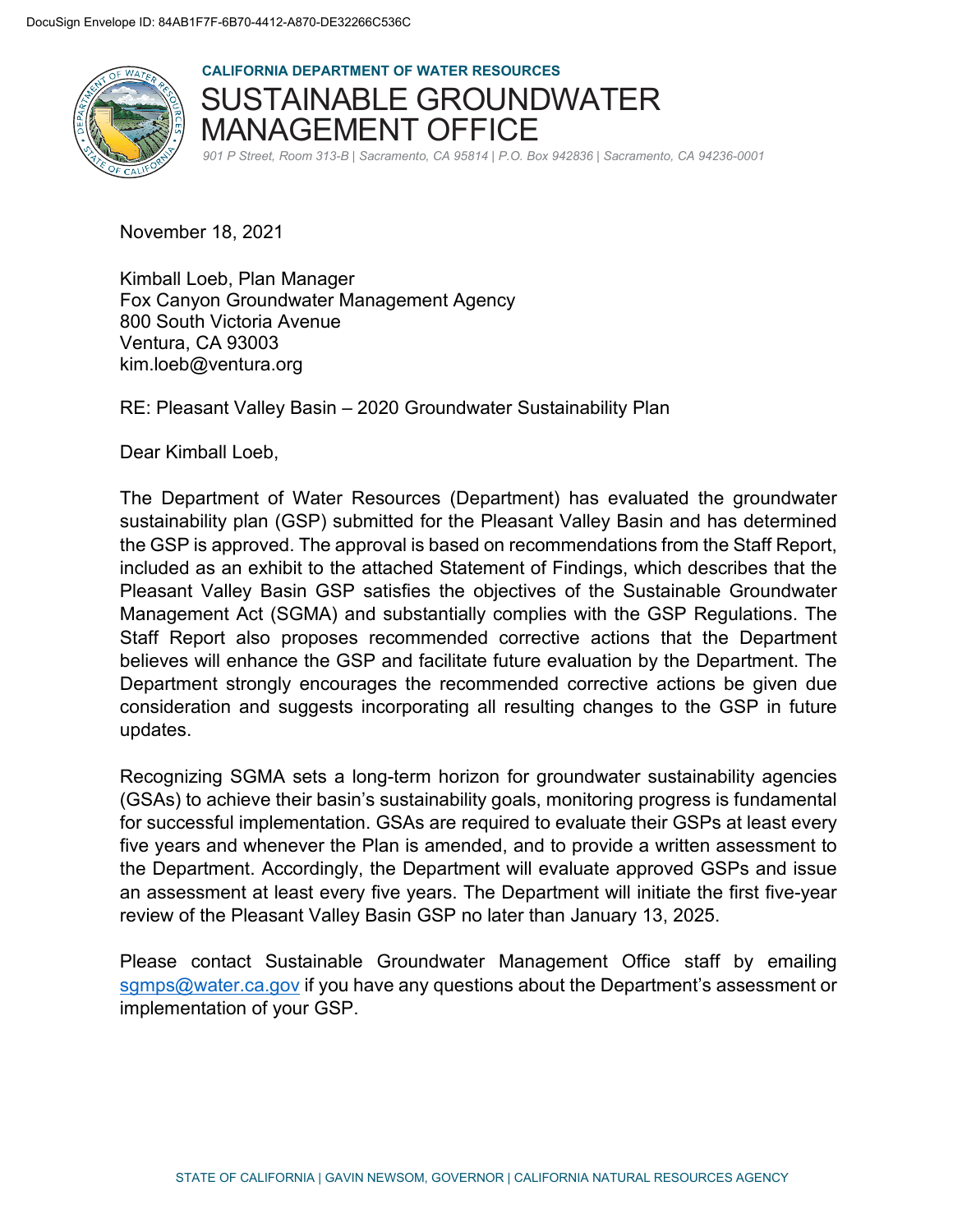Thank You,

 $\overline{\phantom{a}}$ 

Paul Gosselin Deputy Director for Sustainable Groundwater Management

Attachment:

1. Statement of Findings Regarding the Approval of the Pleasant Valley Basin Groundwater Sustainability Plan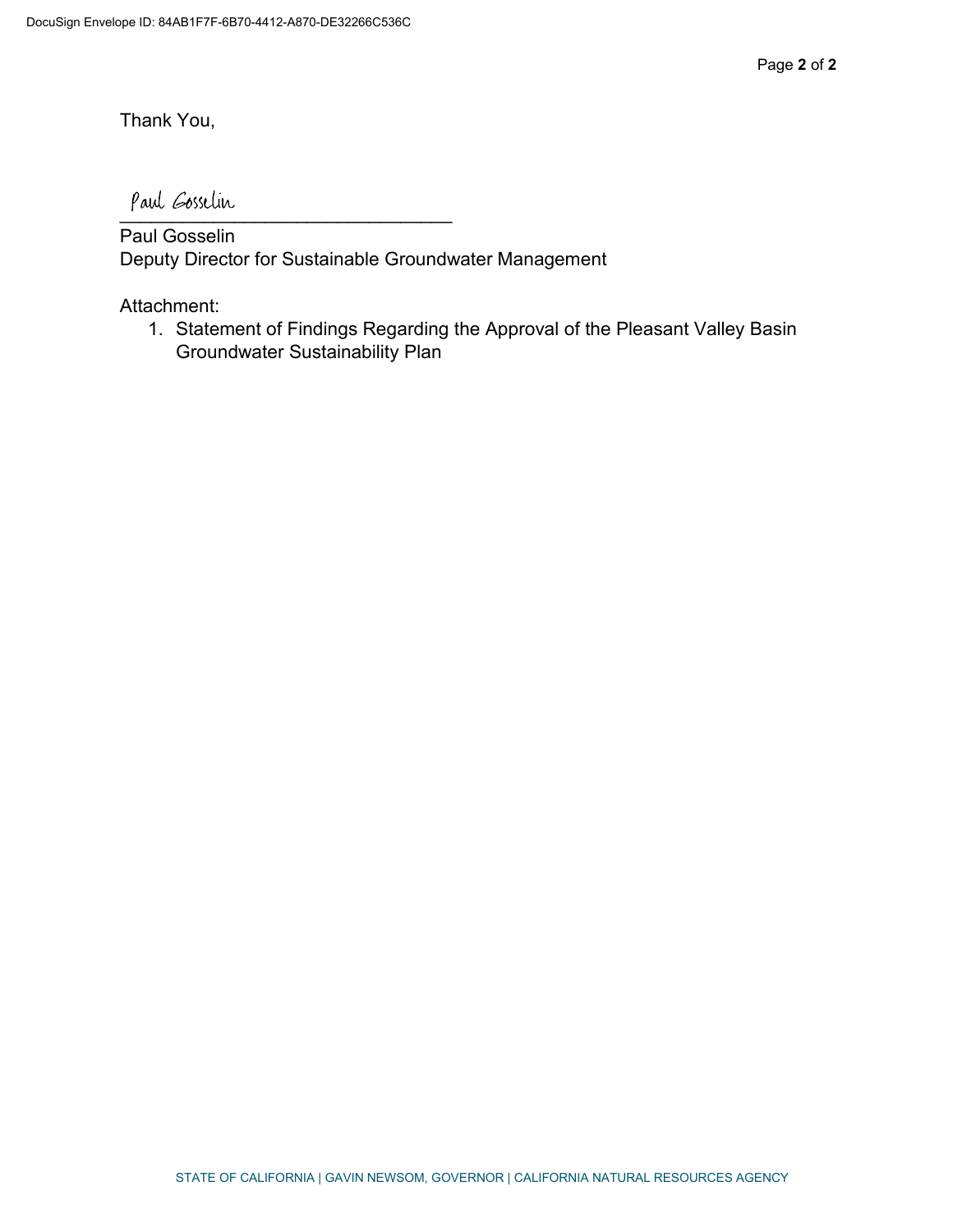#### **STATE OF CALIFORNIA DEPARTMENT OF WATER RESOURCES**

## **STATEMENT OF FINDINGS REGARDING THE APPROVAL OF THE PLEASANT VALLEY BASIN GROUNDWATER SUSTAINABILITY PLAN**

The Department of Water Resources (Department) is required to evaluate whether a submitted groundwater sustainability plan (GSP or Plan) conforms to specific requirements of the Sustainable Groundwater Management Act (SGMA or Act), is likely to achieve the sustainability goal for the basin covered by the Plan, and whether the Plan adversely affects the ability of an adjacent basin to implement their GSP or impedes achievement of sustainability goals in an adjacent basin. (Water Code § 10733.) The Department is directed to issue an assessment of the Plan within two years of its submission. (Water Code § 10733.4.) This Statement of Findings explains the Department's decision regarding the Plan submitted by the Pleasant Valley Basin (Basin No. 4-006)

Department management has reviewed the Department Staff Report, entitled Sustainable Groundwater Management Program Groundwater Sustainability Plan Assessment Staff Report, attached as Exhibit A, recommending approval of the GSP. Based on its review of the Staff Report, Department management is satisfied that staff have conducted a thorough evaluation and assessment of the Plan and concurs with staff's recommendation and all the recommended corrective actions. The Department thus approves the Plan based on the Staff Report and the findings contained herein.

- A. The Plan satisfies the required conditions as outlined in § 355.4(a) of the GSP Regulations (23 CCR § 350 et seq.):
	- 1. The Plan was submitted to the Department on January 13, 2020, and thus within the statutory deadline of January 31, 2020. (Water Code § 10720.7(a)(1); 23 CCR § 355.4(a)(1).)
	- 2. The Plan is complete, meaning it includes the information required by the Act and the GSP Regulations sufficient to warrant a thorough evaluation by the Department. (23 CCR § 355.4(a)(2).)
	- 3. The Plan covers the entire Basin. (23 CCR § 355.4(a)(3).)
- B. The Plan conforms with Water Code §§ 10727.2 and 10727.4 in the Act and substantially complies with the GSP Regulations. It is likely to achieve the sustainability goal for the Basin. In making this determination, the Department considered the following: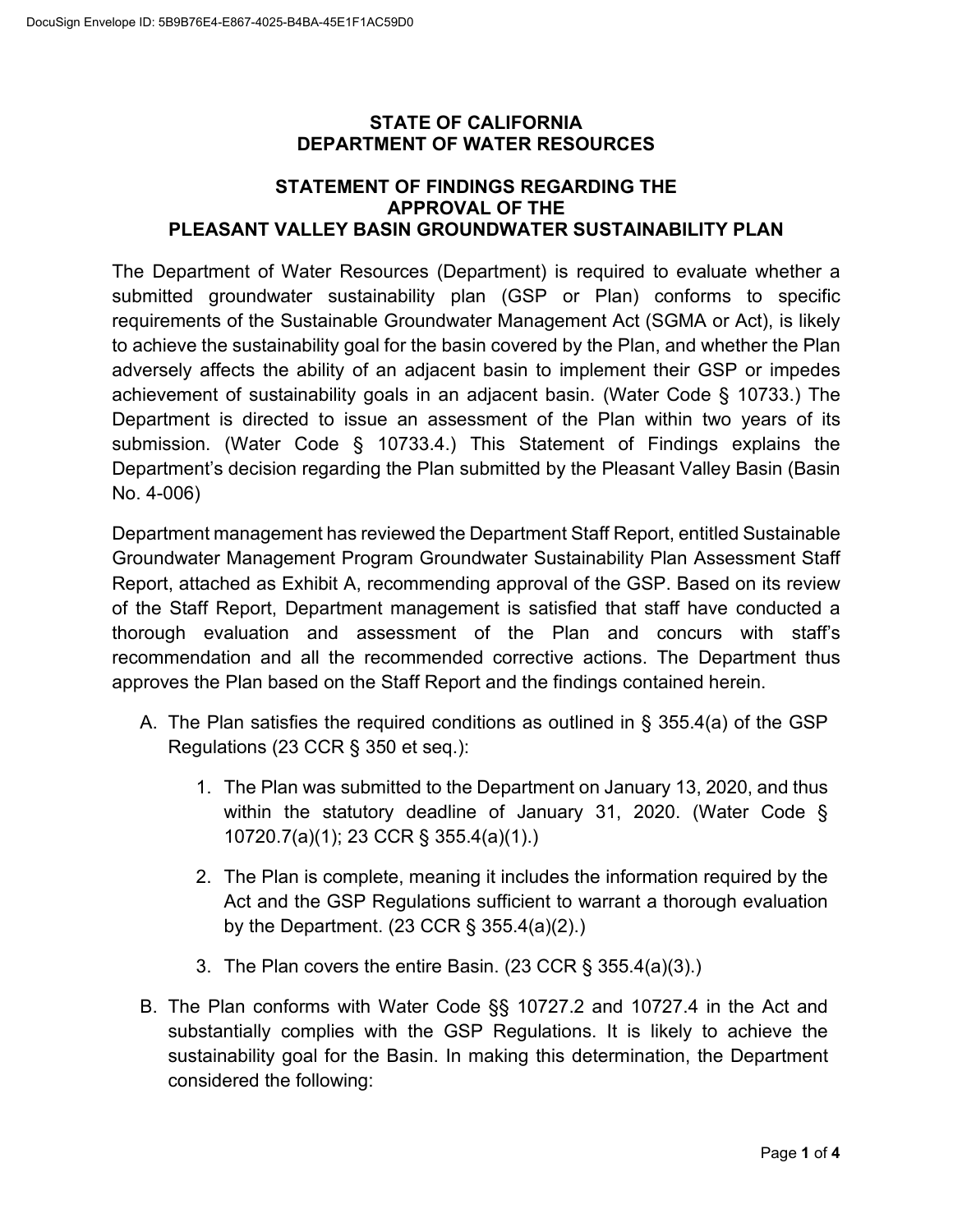Statement of Findings Pleasant Valley Basin (Basin No. 4-006)

- 1. The Plan's goal to maintain groundwater levels above 2015 levels to improve the condition of declining groundwater storage, avoid land subsidence that substantially interferes with surface land uses, limit degradation of groundwater quality, and to not worsen depletions of interconnected surface waters is reasonable and consistent with SGMA and the GSP Regulations. The Plan relies on credible information and science to sufficiently detail the hydrogeologic conceptual model, groundwater conditions, and water budget for the Basin, which provides a reasonable assessment of overdraft and serves as the sufficient basis for defining and assessing reasonable sustainable management criteria and projects and management actions.
- 2. The Plan recognizes and identifies data gaps and describes reasonable measures to eliminate those data gaps. The Department recommends the agencies investigate further the hydraulic connectivity of surface water bodies to the shallow aquifers and principal aquifers to improve the understanding of potential migration of impaired water, the reliance of the potential GDEs on the shallow aquifer(s), and depletion of interconnected surface water bodies. Notwithstanding this recommendation, the Department finds that, at this time, the GSP contains a sufficient understanding of the groundwater conditions in the Basin and that implementation of the Plan during the collection and evaluation of additional information is not likely to cause serious or irreparable harm.
- 3. The proposed project and management action designed to bring the Basin within its sustainable yield by reducing groundwater production, if implemented in a reasonable and timely manner, will likely achieve the sustainability goal defined for the Basin.
- 4. The Plan provides a detailed explanation of how the varied interests of groundwater uses and users in the Basin were considered in developing the sustainable management criteria and how those interests would be impacted by the chosen minimum thresholds.
- 5. The Pleasant Valley GSP will not adversely impact the ability of the adjacent basins to be managed sustainably and will not impede the adjacent basins' ability to achieve their respective sustainability goals. Fox Canyon Groundwater Management Agency (Agency) took a regional approach to determine the combined sustainable yield of the Basin and the adjacent Oxnard and Las Posas Subbasins—all basins that Agency manages as a GSA—and then determined the sustainable yield for each groundwater Basin. The Agency established minimum thresholds for each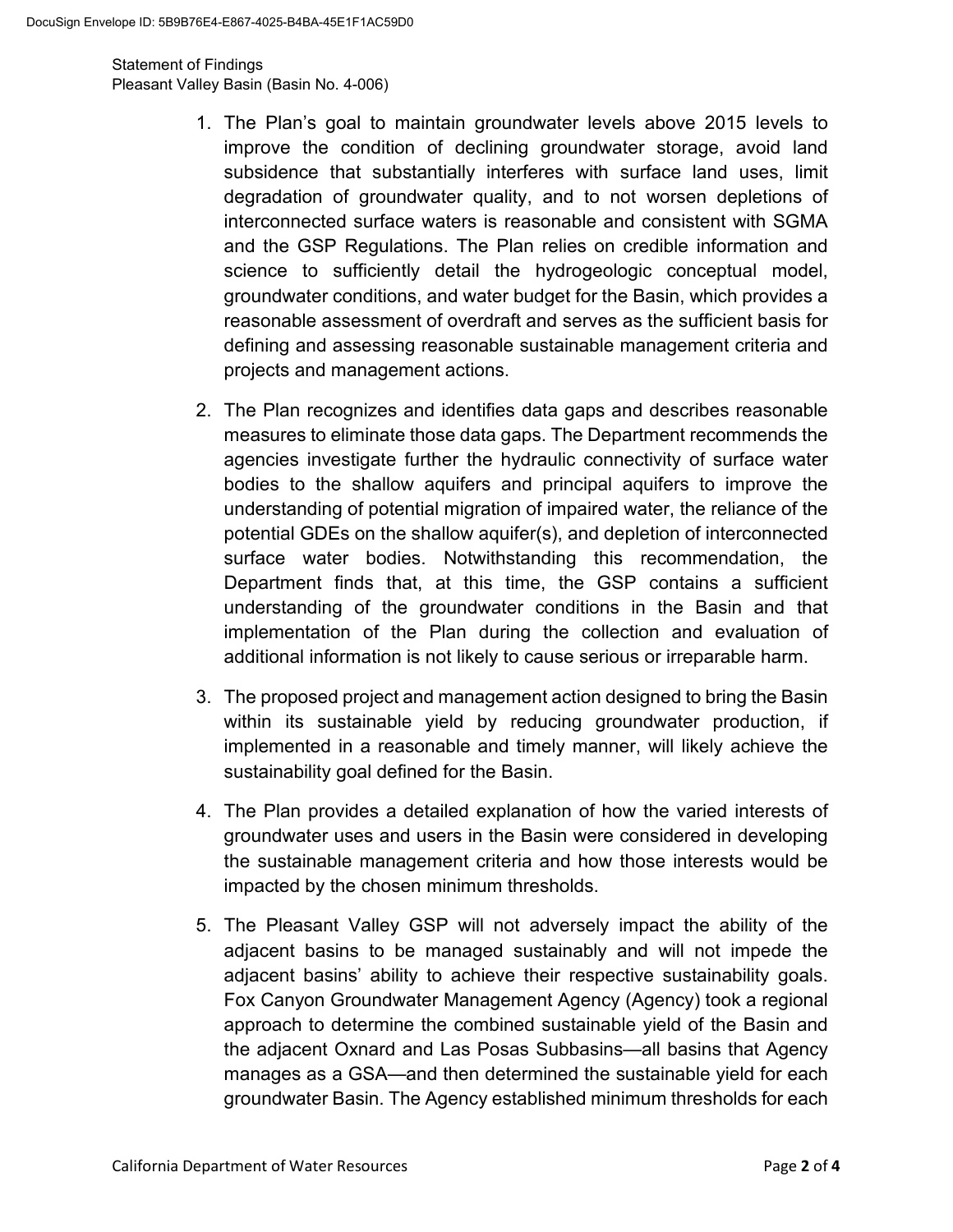Statement of Findings Pleasant Valley Basin (Basin No. 4-006)

> respective groundwater sustainability plan with consideration of the sustainability goals of the adjacent basins and the ability to operate each groundwater basin within its sustainable yield.

- 6. The Agency, along with other local agencies have implemented numerous projects and management actions to address groundwater conditions in the Basin. The Agency's legal authority and history of managing groundwater provides a reasonable level of confidence that the Agency, Camrosa Water District, and County of Ventura GSA (collectively, the GSAs) have the legal authority and financial resources necessary to implement the Plan.
- 7. Through review of the Plan and public comments, the Department determines that the GSAs adequately responded to comments that raised credible technical or policy issues with the Plan, sufficient to warrant approval of the Plan at this time. The Department also notes that the recommended corrective actions included in the Staff Report are important to addressing certain technical or policy issues that were raised and, if not addressed before future, subsequent plan evaluations, may preclude approval of the Plan in those future evaluations.
- C. In addition to the grounds listed above, DWR also finds that:
	- 1. The Plan's compliance with the requirements of SGMA and substantial compliance with the GSP Regulations is congruent with the state policy regarding the human right to water (Water Code § 106.3). The Department developed its GSP Regulations consistent with and intending to further the policy through implementation of SGMA and the Regulations, primarily by achieving sustainable groundwater management in a basin as mandated by the Legislature. By ensuring the Plan's substantial compliance with the GSP Regulations, the Department has considered and advanced the state policy regarding the human right to water in the Basin. (23 CCR § 350.4(g))
	- 2. The Plan defines the undesirable result associated with depletion of interconnected surface water in the Pleasant Valley Basin as a loss of groundwater dependent ecosystem (GDE) habitat. According to the Plan, the depth of groundwater in the shallow alluvial aquifer, low groundwater production in the shallow alluvial aquifer, and the ephemeral flow of streams have maintained GDEs in the past; therefore, the goal of maintaining groundwater levels at or above historical lows is expected to protect against the undesirable result of depletion of interconnected surface water. The Department determines that in attempting to avoid the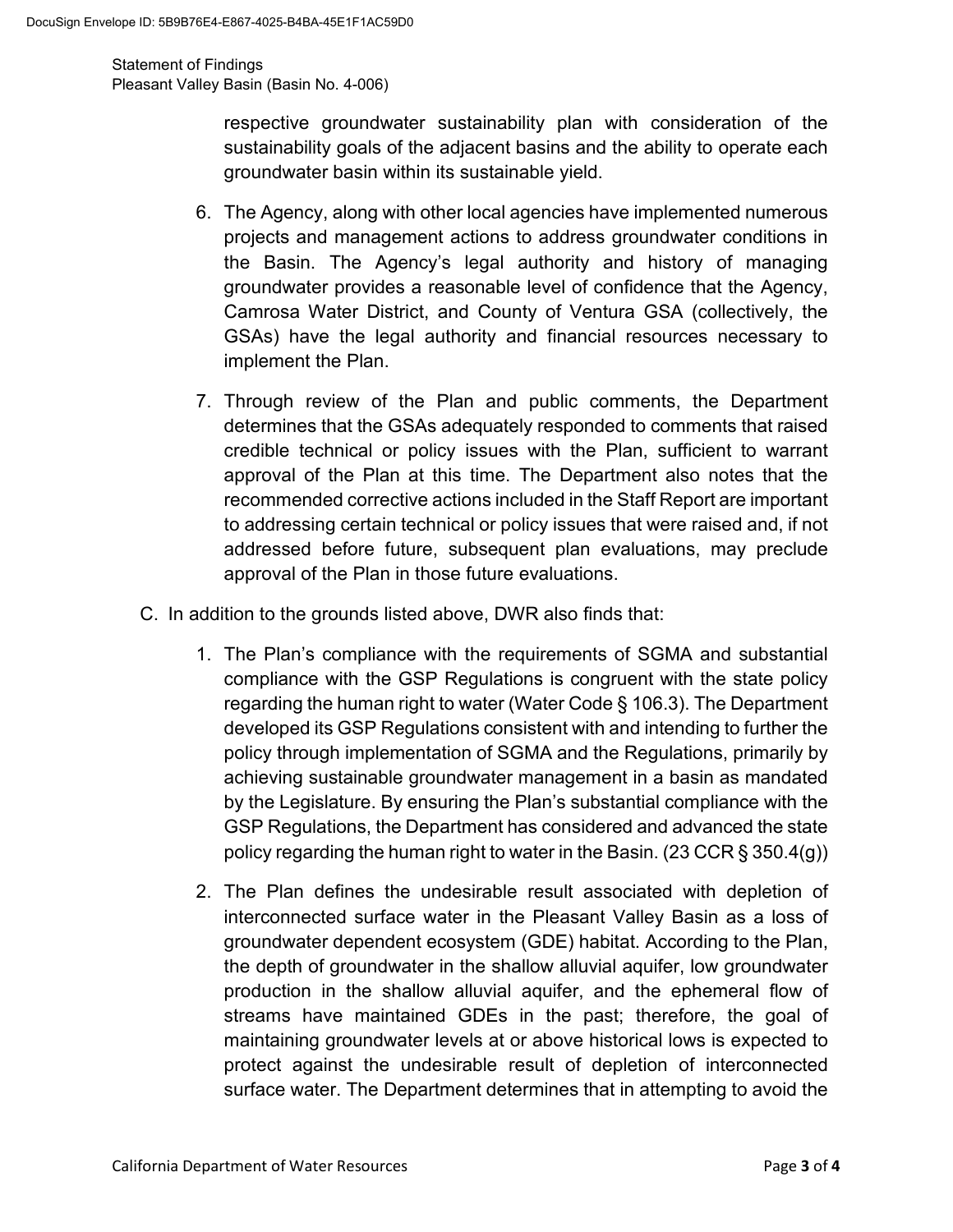Statement of Findings Pleasant Valley Basin (Basin No. 4-006)

> further loss of GDE habitat beyond any historic losses, the GSAs considered public trust resources in development of the Plan.

3. The California Environmental Quality Act (CEQA) does not apply to the Department's evaluation and assessment of the Plan.

Based on the above, the GSP submitted by the Agency for the Pleasant Valley Basin is approved as being found to satisfy the requirements of SGMA and to be in substantial compliance with the GSP Regulations. Recommended corrective actions identified in the Staff Report will assist the Department's review of the Plan's implementation for consistency with SGMA and are thus recommended to be addressed in the GSP by the time of the Department's five-year review, which is set to begin on January 13, 2025, as required by Water Code § 10733.8.

Signed:

tearla Nemeth

Karla Nemeth, Director

Date: November 18, 2021

Exhibit A: Groundwater Sustainability Plan Assessment Staff Report – Pleasant Valley Basin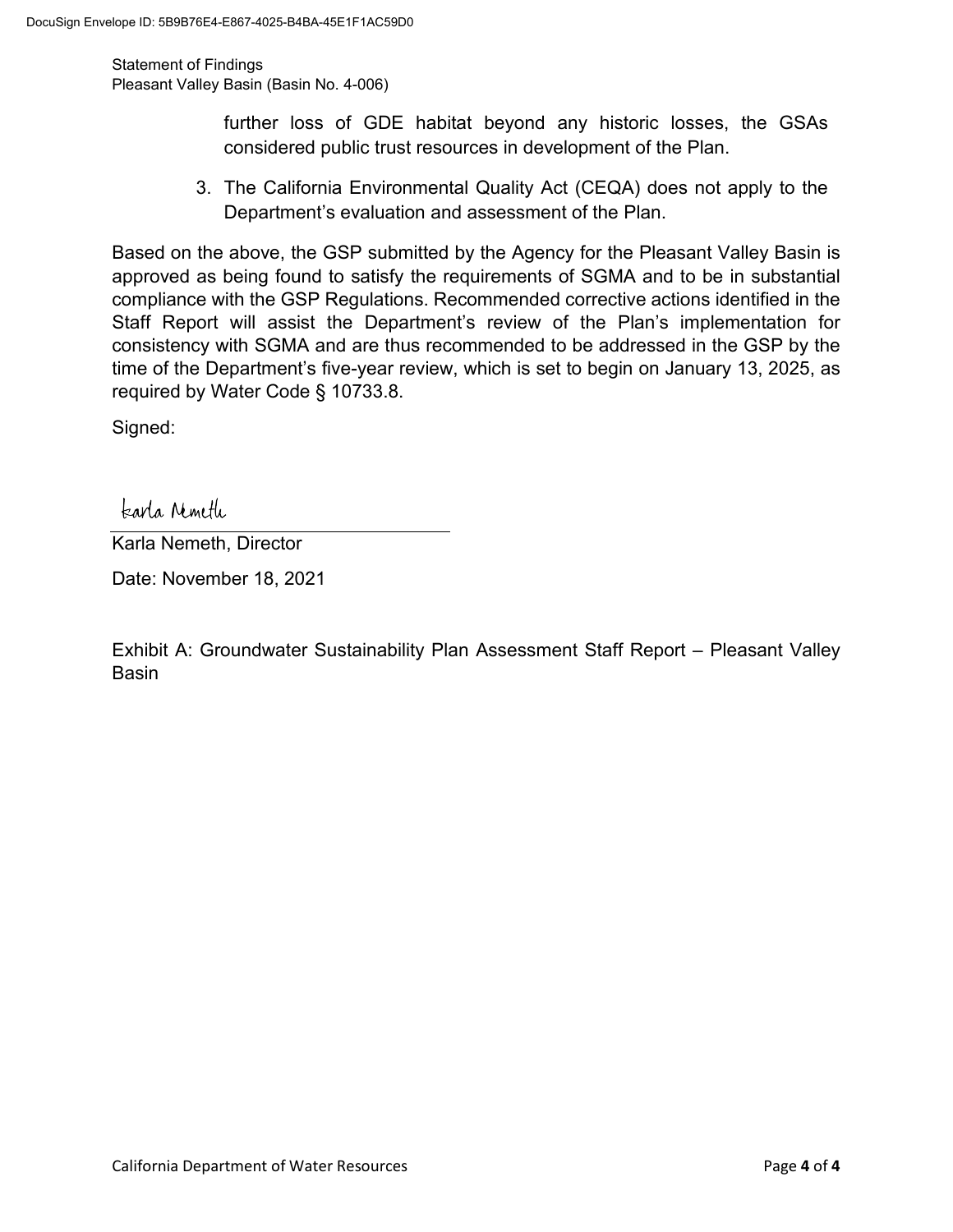# **State of California Department of Water Resources Sustainable Groundwater Management Program Groundwater Sustainability Plan Assessment Staff Report**

|                           | Groundwater Basin Name: Pleasant Valley Basin (Basin No. 4-006) |
|---------------------------|-----------------------------------------------------------------|
| <b>Submitting Agency:</b> | Fox Canyon Groundwater Management Agency, Camrosa               |
|                           | Water District, County of Ventura                               |
| Recommendation:           | Approve                                                         |
| Date:                     | November 18, 2021                                               |

Fox Canyon Groundwater Management Agency (FCGMA or Agency) Groundwater Sustainability Agency (GSA), Camrosa Water District (CWD) GSA, and County of Ventura GSA (collectively, the GSAs) submitted the Pleasant Valley Groundwater Basin Groundwater Sustainability Plan (GSP or Plan) to the Department of Water Resources (Department) for evaluation and assessment as required by the Sustainable Groundwater Management Act (SGMA).<sup>[1](#page-6-0)</sup> The GSP covers the entire Basin for the implementation of SGMA.

After evaluation and assessment, Department staff find the Pleasant Valley Basin GSP includes the required components of a GSP, demonstrates a thorough understanding of the basin based on the best available science and information, sets reasonable sustainable management criteria to prevent undesirable results as defined in the Plan, and proposes a set of projects and management actions that will likely achieve the sustainability goal defined for the Basin, as required by SGMA and the GSP Regulations.<sup>[2](#page-6-1)</sup> Department staff will continue to monitor and evaluate the Basin's progress toward achieving the sustainability goal through annual reporting and future periodic GSP evaluation. Based on the current evaluation of the Plan, Department staff [r](#page-6-2)ecommend approval of the Plan with recommended corrective actions described herein.

This assessment includes five sections:

<span id="page-6-0"></span><sup>1</sup> Water Code § 10720 *et seq*.

<span id="page-6-1"></span><sup>2</sup> 23 CCR § 350 *et seq*.

<span id="page-6-2"></span><sup>&</sup>lt;sup>3</sup> The Department recognizes that litigation, including a comprehensive adjudication of the Basin under Code of Civil Procedure section 830 et seq., has been filed. The filing of litigation does not alter or affect the Department's mandate to issue its assessment of the Agency's groundwater sustainability plan (GSP or Plan) for the basin within two years of its submission. (Water Code §10733.4(d).) The Department's assessment consists of a technical review of the submitted Plan, as required by SGMA and the GSP Regulations, and the filing of the adjudication or other litigation did not in any way influence or affect the Department's evaluation of the Plan. The Department expresses no opinion on the claims of the parties in the pending litigation involving the GSP or the groundwater basin. The role of a GSP in the adjudication process is addressed in Chapter 12 of SGMA (Water Code § 10737 et seq.).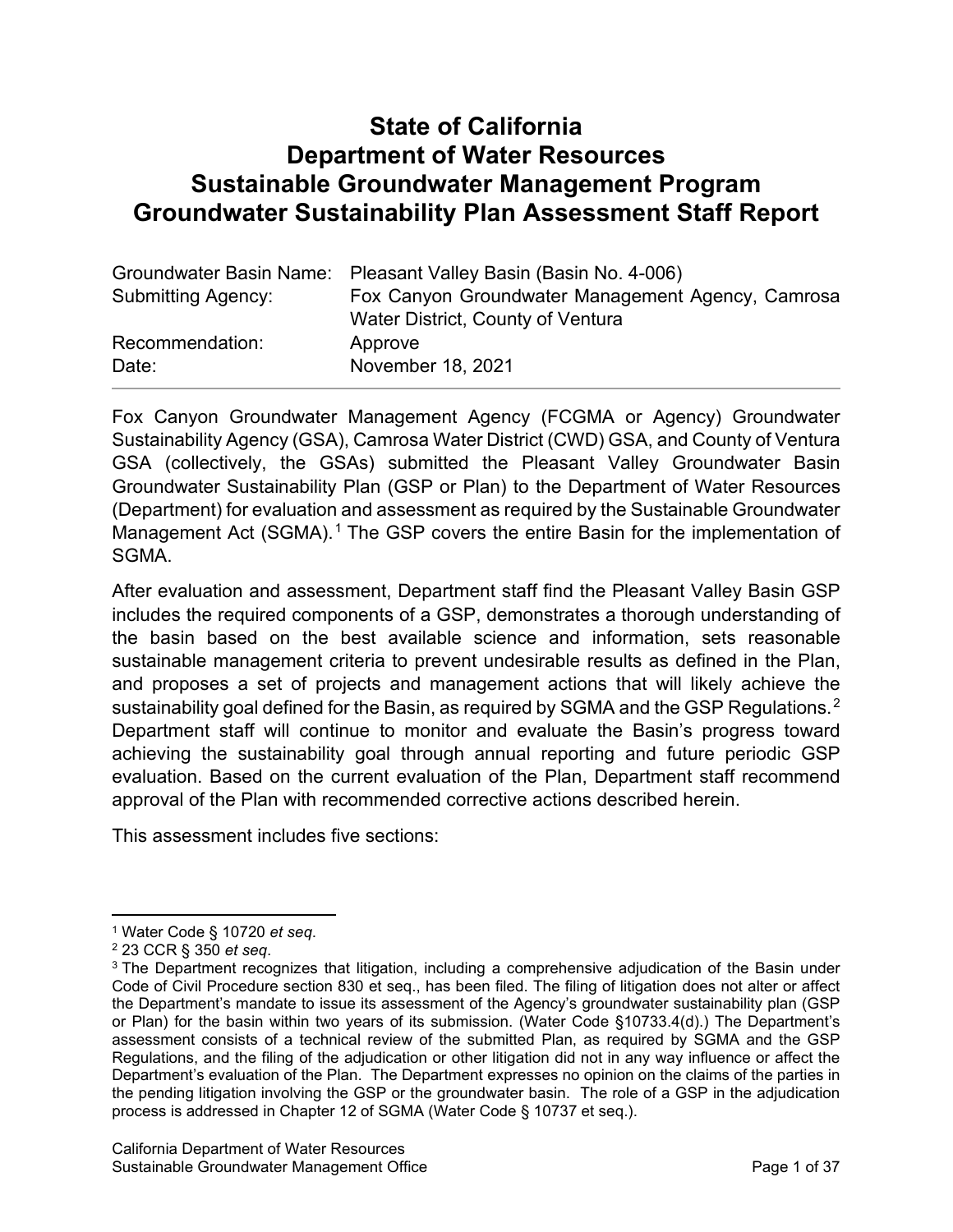- **Section 1 – Summary:** Provides an overview of the basin setting, GSP contents, and overview of the Department's assessment and recommendations.
- **Section 2 – Evaluation Criteria:** Describes the legislative requirements and the Department's evaluation criteria.
- **Section 3 – Required Conditions:** Describes the submission requirements, plan completeness, and basin coverage required for a GSP to be evaluated by the Department.
- **Section 4 – Plan Evaluation:** Provides a detailed assessment of the contents included in the GSP organized by each subarticle outlined in the GSP Regulations.
- **Section 5 – Staff Recommendation:** Includes the staff recommendation for the Plan and any recommended or required corrective actions, as applicable.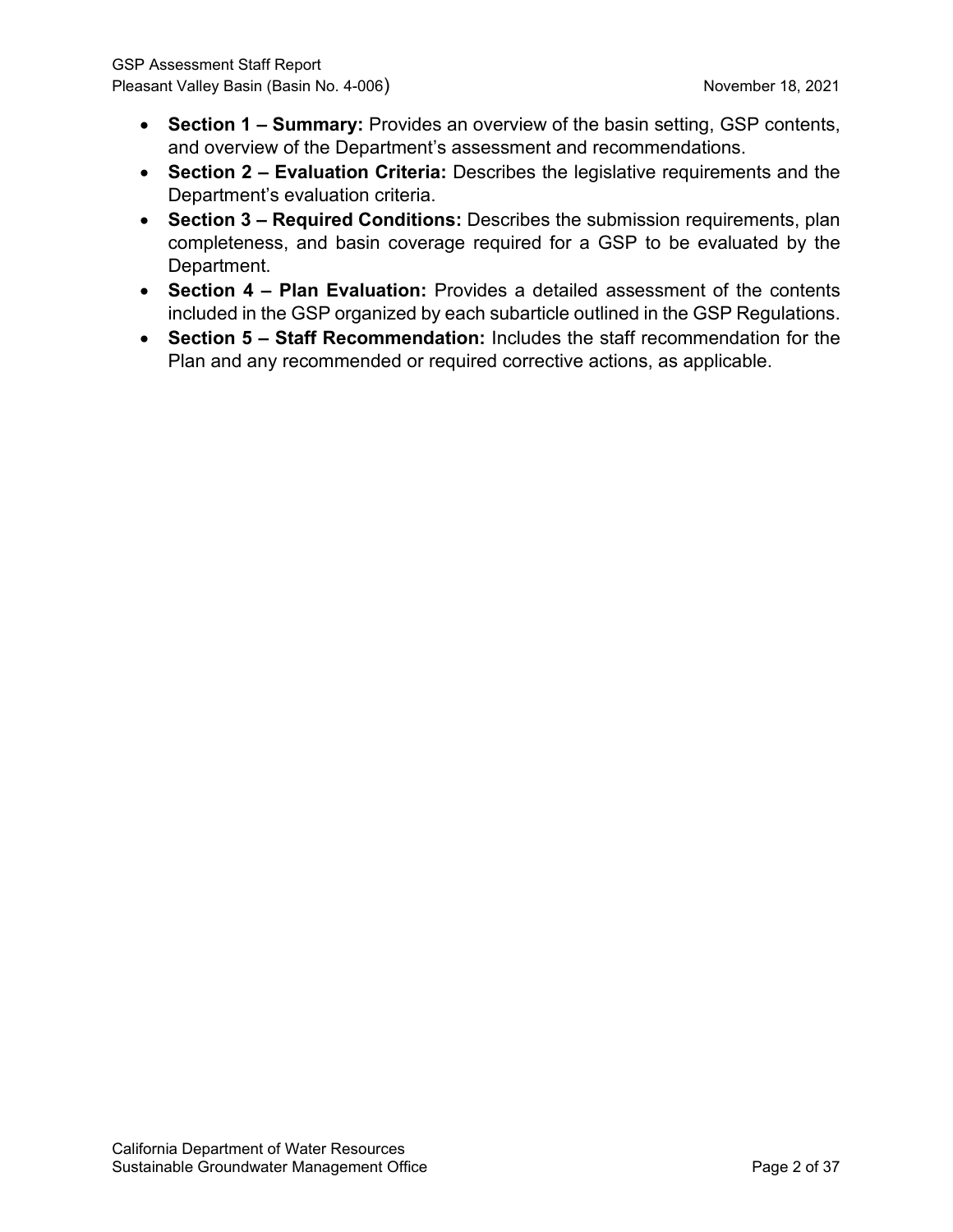# **1 SUMMARY**

A GSP covering the entire Pleasant Valley Basin (Basin) was submitted to the Department by three GSAs on January 13, 2020. FCGMA is the lead GSA covering the majority of the Basin. A smaller portion of the Basin is covered by Camrosa Water District GSA, with remaining outlying areas covered by County of Ventura GSA. The Pleasant Valley Basin is in Ventura County within the South Coast Hydrologic Region. The Basin is bounded by the Camarillo and Las Posas Hills to the north and by the Santa Monica Mountains to the south. The Pleasant Valley Basin is bounded to the east by the Arroyo Santa Rosa Basin (4-007) and to the west by Oxnard Subbasin (4-004.02). The GSP of the critically overdrafted Oxnard Subbasin was submitted by its statutory deadline in 2020. The Arroyo Santa Rosa is a very low-priority groundwater basin, which is not subject to groundwater management under SGMA, and is therefore not required to develop a GSP. A vicinity map showing the Pleasant Valley Basin, GSA boundaries, and adjacent basins is provided as Figure 1.



According to the GSP, the Basin's main land uses are urban (56 percent) and agricultural (37 percent). A small percentage of land use is designated as open space or water. Water use in the Basin is met by four sources: surface water, groundwater, recycled/reclaimed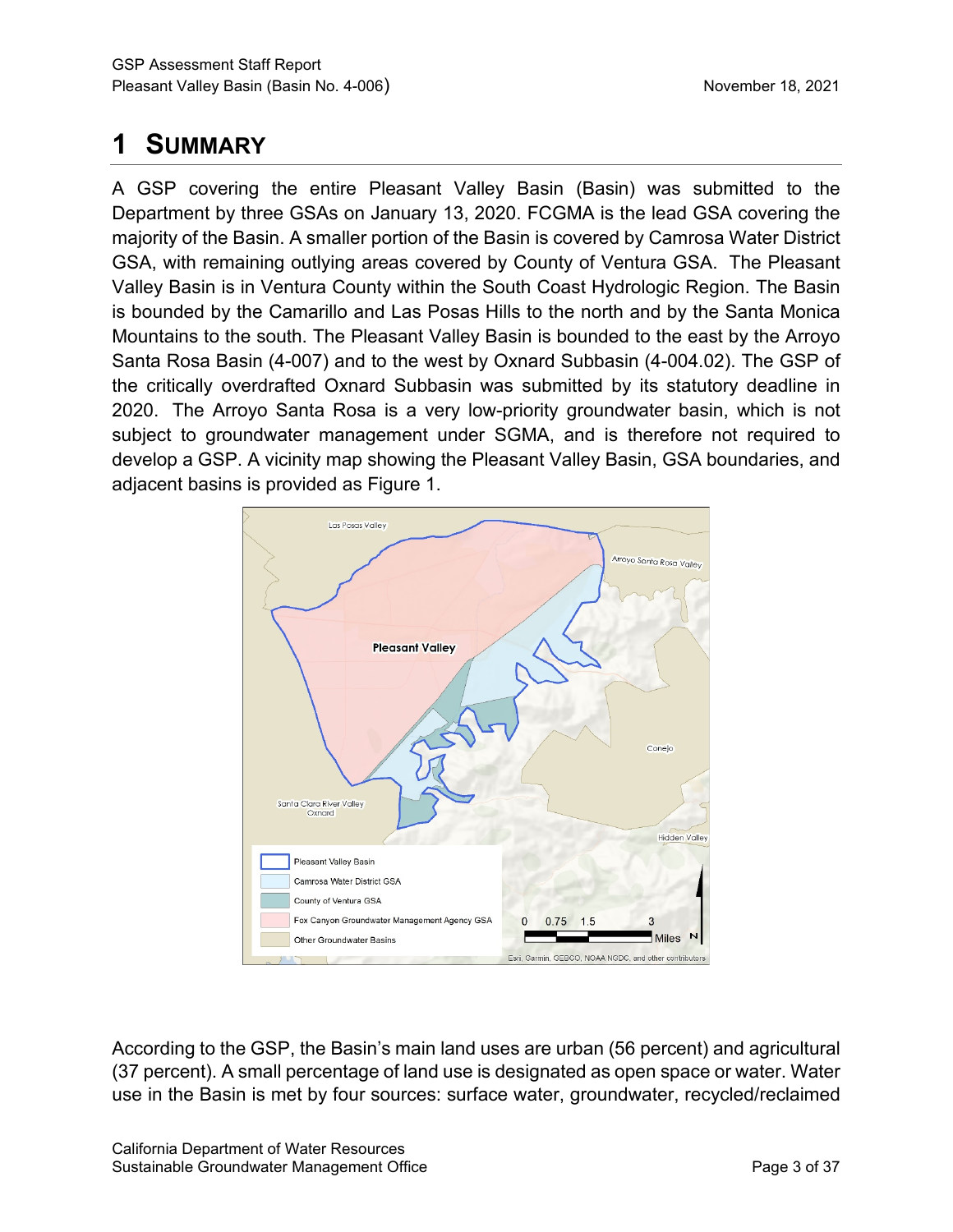water, and imported water. The agricultural sector is the largest user of groundwater and accounts for 88 percent of the Basin's annual groundwater use.

The Pleasant Valley Basin is under the jurisdiction of multiple local, state, and federal agencies. As stated in the GSP, due to the overlapping jurisdictions of agencies that manage groundwater resources across basin boundaries, there are already many existing groundwater resource management programs in the Basin which also benefit nearby groundwater basins.

Fox Canyon Groundwater Management Agency has been implementing groundwater management actions since it was formed by the California Legislature in 1982 to manage and protect groundwater. Over the years, the Agency has enacted ordinances and instituted programs that require groundwater extraction reporting and extraction fees. Additionally, the Agency has implemented a groundwater storage credit program. The Agency also approved a resolution through which recycled water discharged to Conejo Creek is delivered in lieu of groundwater pumping. Local agencies, the United Water Conservation District (UWCD), and Calleguas Municipal Water District (CMWD) have also implemented water supply projects that contributed to new water sources for municipal, industrial, and agriculture use. The GSP states that various conjunctive use programs are operational due to the history of FCGMA's collaboration with other agencies. The Agency intends to implement the GSP along with existing and planned conjunctive use programs in the Basin.

The GSP describes the existing surface water and groundwater monitoring programs in the Basin that are administered by agencies such as the United States Geological Survey, Ventura County Watershed Protection District, UWCD, cities, mutual water districts, and stakeholders. The existing programs include groundwater level and quality monitoring, which are conducted by multiple state and local agencies for various management programs. The data provided by these monitoring programs and other investigations have been used by the GSAs to understand the groundwater conditions in the Basin and develop sustainable management criteria for the GSP. FCGMA intends to rely on groundwater elevation data collected by the abovementioned agencies to assess the groundwater conditions for GSP annual reports and the 5-year GSP evaluations.

The GSP states that groundwater levels in the principal aquifer have declined and recovered in the past. However, the GSP states that the groundwater level decline that started in 2011 has not recovered by 2015. Change in groundwater storage follows the same trend as groundwater levels, exhibiting a sharp decline in storage from 2011 to 2015. Furthermore, the Basin experienced a substantial decline in storage in the calendar year 2015. The historical water budget provided in the GSP portrays that the Basin had an average annual increase in groundwater storage during 1985 to 2015.

According to the GSP, the Pleasant Valley Basin is not experiencing seawater intrusion and, based on the model simulations, seawater intrusion is not likely to occur during the GSP implementation horizon. However, the Basin is hydraulically connected to the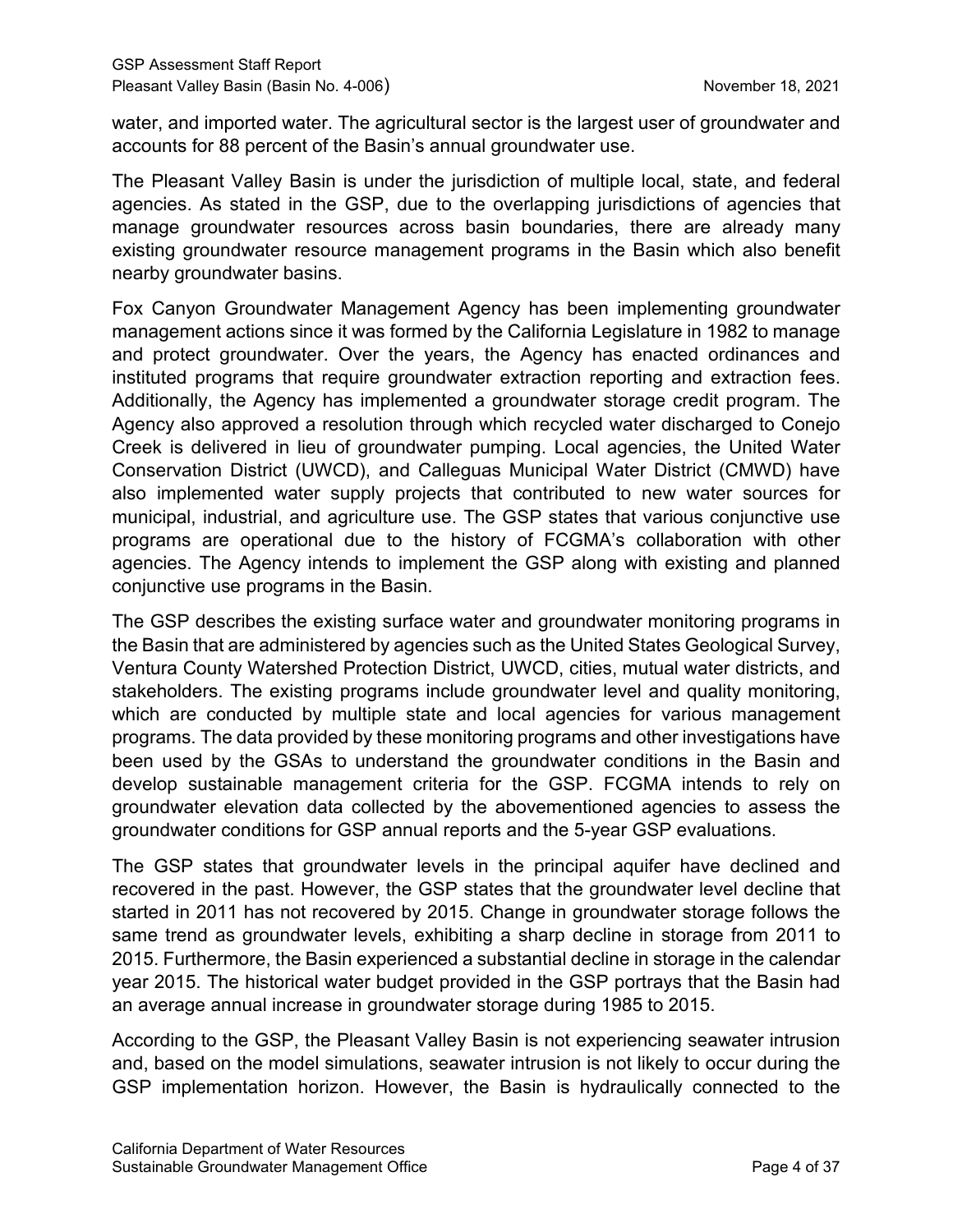adjacent Oxnard Subbasin, which is currently experiencing seawater intrusion. Therefore, groundwater pumping in the Pleasant Valley Basin has the potential to exacerbate seawater intrusion in the Oxnard Subbasin. The Agency recognizes seawater intrusion in the Oxnard Subbasin is one of the sources of water quality problems in the Pleasant Valley Basin caused by brine migration along the Bailey Fault, that has resulted in elevated concentrations of Total Dissolved Solids (TDS) and chloride.

The sustainability goal for the Basin is "to maintain a sufficient volume of groundwater in storage in the older alluvium and the Lower Aquifer System so that there is no net decline in groundwater elevation or storage over wet and dry climatic cycles." Sustainable management criteria were established based on data collected and information developed over several decades and input from beneficial users of groundwater in the Basin. The GSPs of the neighboring Oxnard Subbasin and Las Posas Basin were also developed by FCGMA. Based on the information provided in the GSP, Department staff conclude that because a regional groundwater management approach was taken by the Agency to define the sustainability goals and to sustainably manage the basins, implementation of the Pleasant Valley GSP is unlikely to adversely impact the sustainability of the adjacent groundwater basins.

The GSP identifies chronic lowering of groundwater levels, reduction in groundwater storage, and degraded water quality as the adverse groundwater conditions occurring in the Basin. The minimum thresholds for chronic lowering of groundwater levels are established at elevations that improve the groundwater levels in the Pleasant Valley Basin and limit seawater intrusion in the adjacent Oxnard Subbasin. The GSP proposes to use groundwater level as a proxy for all applicable sustainability indicators. The Agency's objective for degraded water quality is to limit the expansion of the degraded water quality area that limits beneficial uses of groundwater. Department staff find that the GSP's goals to significantly improve groundwater levels and to not worsen conditions related to groundwater quality are reasonable and consistent with SGMA and the GSP Regulations.

The Plan considers improving groundwater conditions by implementing a project and management action that are both associated with reducing groundwater production. In regard to the project, the Plan proposes to temporarily fallow agricultural land in targeted areas which are more likely to contribute to seawater intrusion in the adjacent Oxnard Subbasin. The proposed management action is to reduce groundwater production in the Basin. Department staff believe the groundwater management strategies described in the GSP to mitigate adverse conditions are reasonable at this time, and if the proposed project and management action are implemented, the GSP is likely to achieve the sustainability goals of the Basin.

Because the GSP's projects and management actions are an integral component for achieving the sustainability goal for the Basin, Department staff will monitor the progress and performance of these actions through annual reporting and five-year GSP updates (at a minimum). Failure to implement these projects and management actions, or modifications to those proposed or implemented projects and management actions, may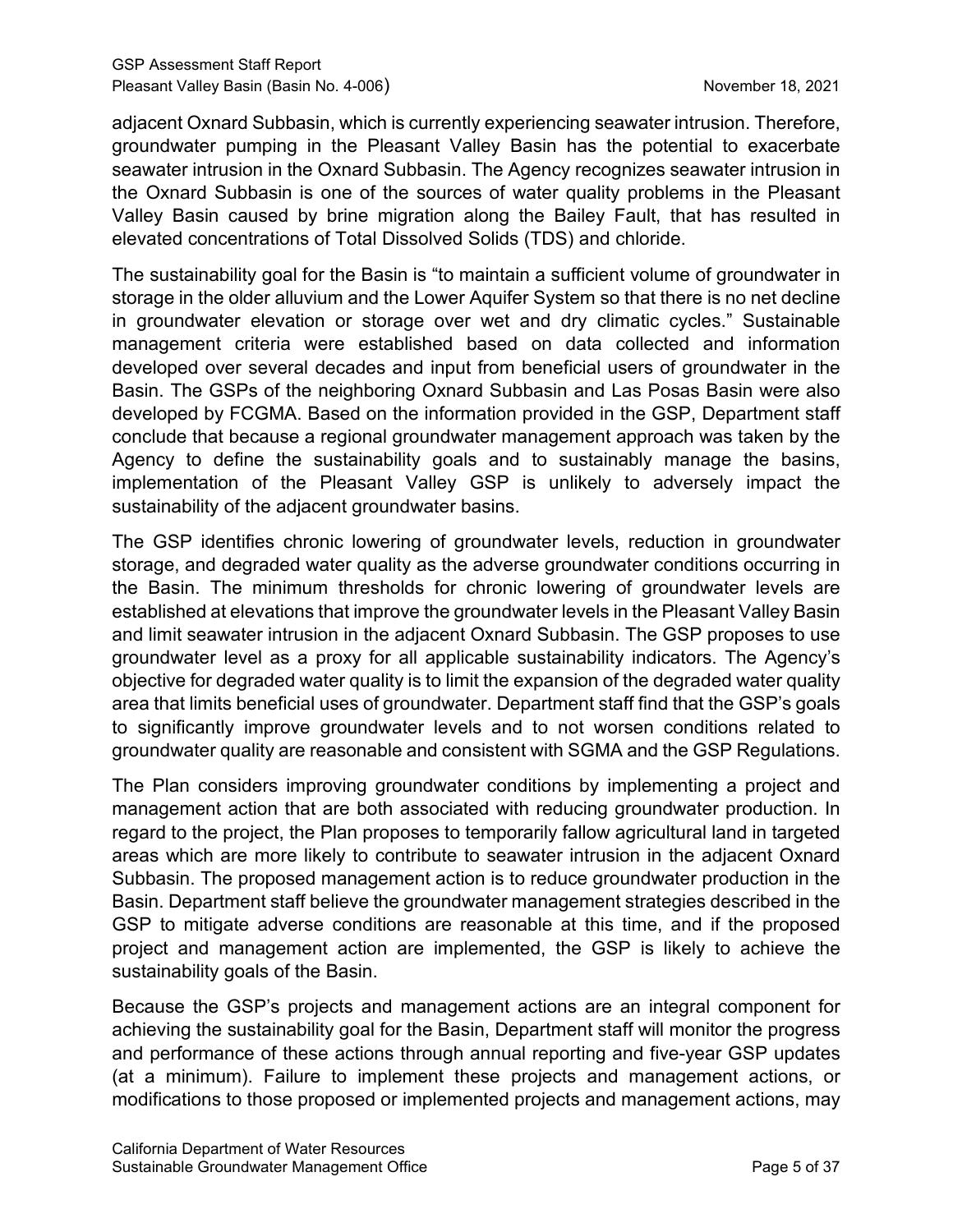affect the Department's conclusions regarding the adequacy of the GSP or its implementation in future evaluations.

FCGMA began collecting a groundwater extraction fee and a sustainability fee prior to the enactment of SGMA. FCGMA intends to increase the sustainability fee after GSP adoption to fund Plan implementation. The GSP acknowledges that the revenue generated from pumpers subject to these fees in the Basin would not be sufficient to entirely fund the project and management actions, therefore the Agency intends to also impose replenishment fees to cover these costs.

After reviewing the GSP, Department staff conclude that, at this time, the best available science and information were relied on to analyze and describe the Plan elements, including the hydrogeological conceptual model (HCM), groundwater conditions, and water budgets. The Agency effectively identifies multiple data gaps in the GSP. One particular data gap is the limited understanding of the degree and locations of hydraulic connectivity between surface water bodies and the shallow alluvial aquifer. Department staff agree that further investigation of the hydraulic connectivity between surface water bodies and groundwater will improve the understanding of the impact(s) of groundwater production on the related sustainability indicators.

For the reasons outlined above, Department staff recommend approval of the Pleasant Valley GSP. The GSP identifies several areas for improvements to its Plan (e.g., HCM, interconnected surface water, and monitoring networks), and Department staff agree that those data gaps should be addressed. Department staff have also identified recommended corrective actions that should be considered by the GSAs for the first periodic evaluation of its GSP (see Section 5). Addressing these recommended corrective actions will be critical for the GSAs to demonstrate, on an ongoing basis, that implementation of the GSP is progressing toward achieving the sustainability goal.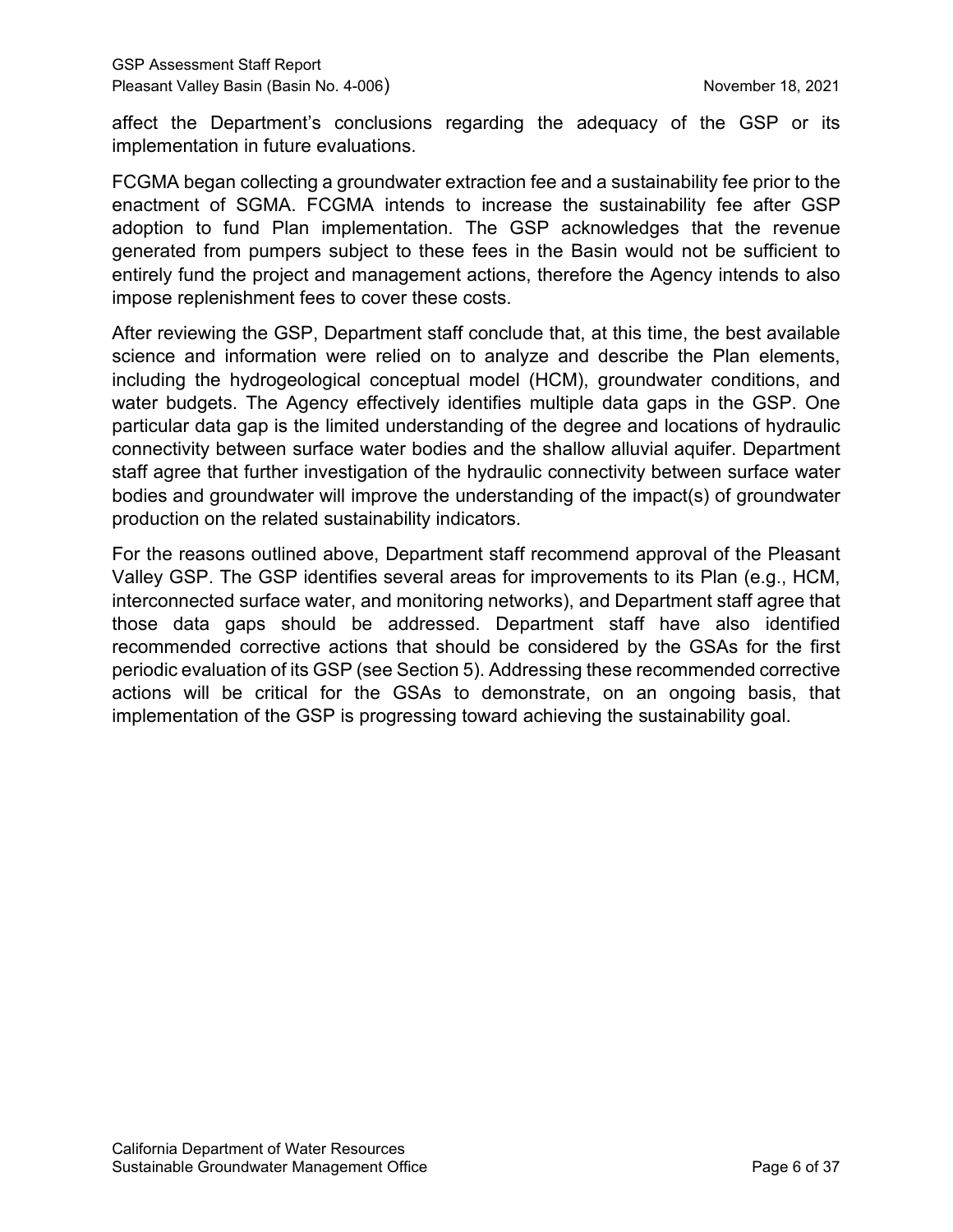# **2 EVALUATION CRITERIA**

The GSAs submitted a single GSP to the Department to evaluate whether the Plan conforms to SGMA's requirements<sup>[4](#page-12-0)</sup> and is likely to achieve the sustainability goal for the Pleasant Valley Basin<sup>[5](#page-12-1)</sup> To achieve the sustainability goal for the Basin, the GSP must demonstrate that implementation of the Plan will lead to sustainable groundwater management, which means the management and use of groundwater in a manner that can be maintained during the planning and implementation horizon without causing undesirable results.<sup>[6](#page-12-2)</sup> Undesirable results are defined quantitatively by the GSA(s).<sup>[7](#page-12-3)</sup> The Department is also required to evaluate whether the GSP will adversely affect the ability of an adjacent basin to implement its GSP or achieve its sustainability goal.<sup>[8](#page-12-4)</sup>

For the GSP to be evaluated by the Department, it must first be determined that the Plan was submitted by the statutory deadline,  $9$  and that it is complete and covers the entire Basin. [10](#page-27-0) If these conditions are satisfied, the Department evaluates the Plan to determine whether it complies with SGMA and substantially complies with the GSP Regulations.<sup>[11](#page-12-6)</sup> "Substantial compliance means that the supporting information is sufficiently detailed and the analyses sufficiently thorough and reasonable, in the judgment of the Department, to evaluate the Plan, and the Department determines that any discrepancy would not materially affect the ability of the Agency to achieve the sustainability goal for the basin, or the ability of the Department to evaluate the likelihood of the Plan to attain that goal."<sup>[12](#page-12-7)</sup>

When evaluating whether the Plan is likely to achieve the sustainability goal for the Basin, Department staff reviewed the information provided and relied upon in the GSP for sufficiency, credibility, and consistency with scientific and engineering professional standards of practice.<sup>[13](#page-12-8)</sup> The Department's review considers whether there is a reasonable relationship between the information provided and the assumptions and conclusions made by the GSA(s), including whether the interests of the beneficial uses and users of groundwater in the Basin have been considered; whether sustainable management criteria and projects and management actions described in the Plan are commensurate with the level of understanding of the basin setting; and whether those projects and management actions are feasible and likely to prevent undesirable results.[14](#page-12-9)

- <span id="page-12-1"></span><sup>5</sup> Water Code § 10733(a).
- <span id="page-12-2"></span> $6$  Water Code § 10721(v).
- <span id="page-12-3"></span><sup>7</sup> 23 CCR § 354.26 *et seq*.
- <span id="page-12-4"></span><sup>8</sup> Water Code § 10733(c).
- <span id="page-12-5"></span><sup>9</sup> 23 CCR § 355.4(a)(1).
- <sup>10</sup> 23 CCR §§ 355.4(a)(2), 355.4(a)(3).
- <span id="page-12-6"></span><sup>11</sup> 23 CCR § 350 *et seq*.
- <span id="page-12-7"></span><sup>12</sup> 23 CCR § 355.4(b).
- <span id="page-12-8"></span><sup>13</sup> 23 CCR § 351(h).
- <span id="page-12-9"></span><sup>14</sup> 23 CCR § 355.4(b)(1), (3), (4) and (5).

<span id="page-12-0"></span><sup>4</sup> Water Code §§ 10727.2, 10727.4.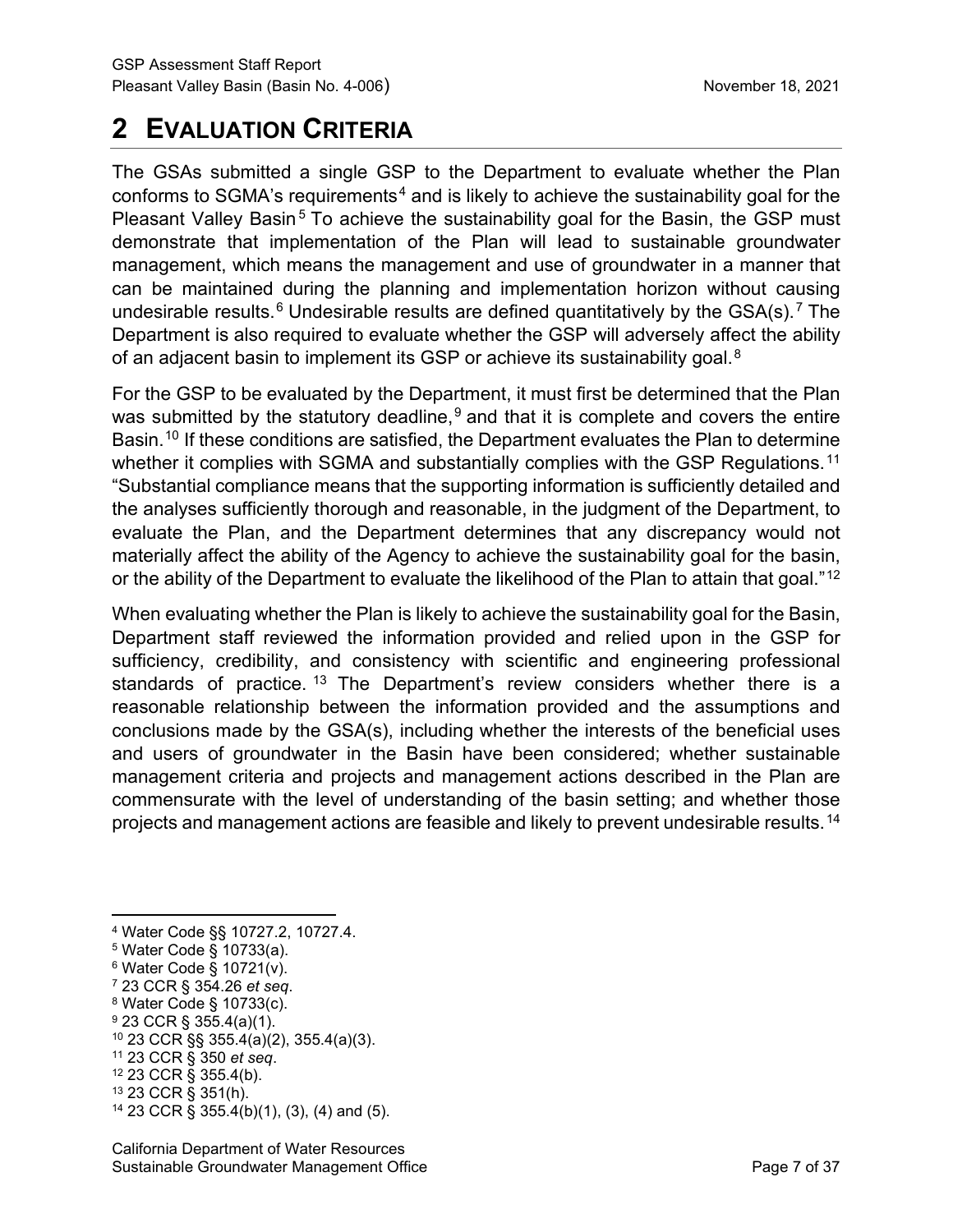The Department also considers whether the GSA(s) has the legal authority and financial resources necessary to implement the Plan.<sup>[15](#page-13-0)</sup>

To the extent overdraft is present in a basin, the Department evaluates whether the Plan provides a reasonable assessment of the overdraft and includes reasonable means to mitigate the overdraft.<sup>[16](#page-13-1)</sup> The Department also considers whether the Plan provides reasonable measures and schedules to eliminate identified data gaps. [17](#page-13-2) Lastly, the Department's review considers the comments submitted on the Plan and evaluates whether the GSA(s) adequately responded to the comments that raise credible technical or policy issues with the Plan.<sup>[18](#page-13-3)</sup>

The Department is required to evaluate the Plan within two years of its submittal date and issue a written assessment of the Plan.<sup>[19](#page-13-4)</sup> The assessment is required to include a determination of the Plan's status. [20](#page-13-5) The GSP Regulations provide three options for determining the status of a Plan: Approved,  $21$  Incomplete,  $22$  or Inadequate.  $23$ 

Even when review indicates that the GSP satisfies the requirements of SGMA and is in substantial compliance with the GSP Regulations, the Department may recommend corrective actions.[24](#page-13-9) Recommended corrective actions are intended to facilitate progress in achieving the sustainability goal within the basin and the Department's future evaluations, and to allow the Department to better evaluate whether the Plan adversely affects adjacent basins. While the issues addressed by the recommended corrective actions do not, at this time, preclude approval of the Plan, the Department recommends that the issues be addressed to ensure the Plan's implementation continues to be consistent with SGMA and the Department is able to assess progress in achieving the sustainability goal within the basin.<sup>[25](#page-13-10)</sup> Unless otherwise noted, the Department proposes that recommended corrective actions be addressed by the submission date for the first five-year assessment. $26$ 

The staff assessment of the GSP involves the review of information presented by the GSA(s), including models and assumptions, and an evaluation of that information based on scientific reasonableness. The assessment does not require Department staff to recalculate or reevaluate technical information provided in the Plan or to perform its own geologic or engineering analysis of that information. The staff recommendation to approve a Plan does not signify that Department staff, were they to exercise the professional

<span id="page-13-4"></span><sup>19</sup> Water Code § 10733.4(d), 23 CCR § 355.2(e).

- <span id="page-13-6"></span><sup>21</sup> 23 CCR § 355.2(e)(1).
- <span id="page-13-7"></span><sup>22</sup> 23 CCR § 355.2(e)(2).
- <span id="page-13-8"></span> $23$  23 CCR § 355.2(e)(3).

<span id="page-13-10"></span><sup>25</sup> Water Code § 10733.8.

<span id="page-13-0"></span><sup>15</sup> 23 CCR § 355.4(b)(9).

<span id="page-13-1"></span><sup>16</sup> 23 CCR § 355.4(b)(6).

<span id="page-13-2"></span><sup>17</sup> 23 CCR § 355.4(b)(2).

<span id="page-13-3"></span> $18$  23 CCR § 355.4(b)(10).

<span id="page-13-5"></span><sup>20</sup> Water Code § 10733.4(d), 23 CCR § 355.2(e).

<span id="page-13-9"></span><sup>24</sup> Water Code § 10733.4(d).

<span id="page-13-11"></span><sup>26</sup> 23 CCR § 356.4 *et seq*.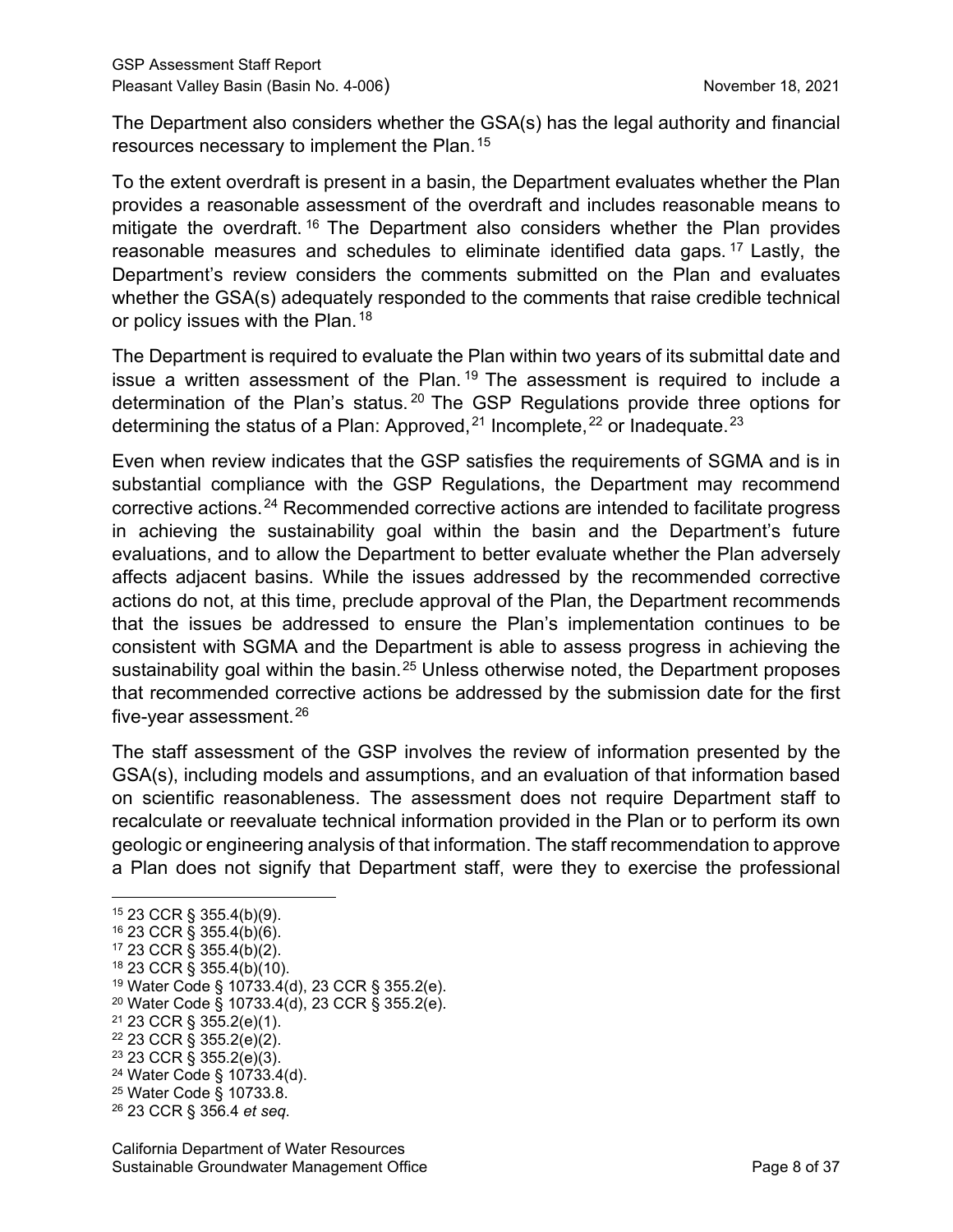judgment required to develop a GSP for the basin, would make the same assumptions and interpretations as those contained in the Plan, but simply that Department staff have determined that the assumptions and interpretations relied upon by the submitting GSA(s) are supported by adequate, credible evidence, and are scientifically reasonable.

Lastly, the Department's review and approval of the Plan is a continual process. Both SGMA and the GSP Regulations provide the Department with the ongoing authority and duty to review the implementation of the Plan.<sup>[27](#page-14-0)</sup> Also, GSAs have an ongoing duty to reassess their plans, provide reports to the Department, and, when necessary, update or amend their plans.  $28$  The passage of time or new information may make what is reasonable and feasible at the time of this review to not be so in the future. The emphasis of the Department's periodic reviews will be to assess the progress toward achieving the sustainability goal for the basin and whether Plan implementation adversely affects the ability of adjacent basins to achieve their sustainability goals.

<span id="page-14-1"></span><span id="page-14-0"></span><sup>27</sup> Water Code § 10733.8, 23 CCR § 355.6 *et seq*. <sup>28</sup> Water Code §§ 10728 *et seq.*, 10728.2.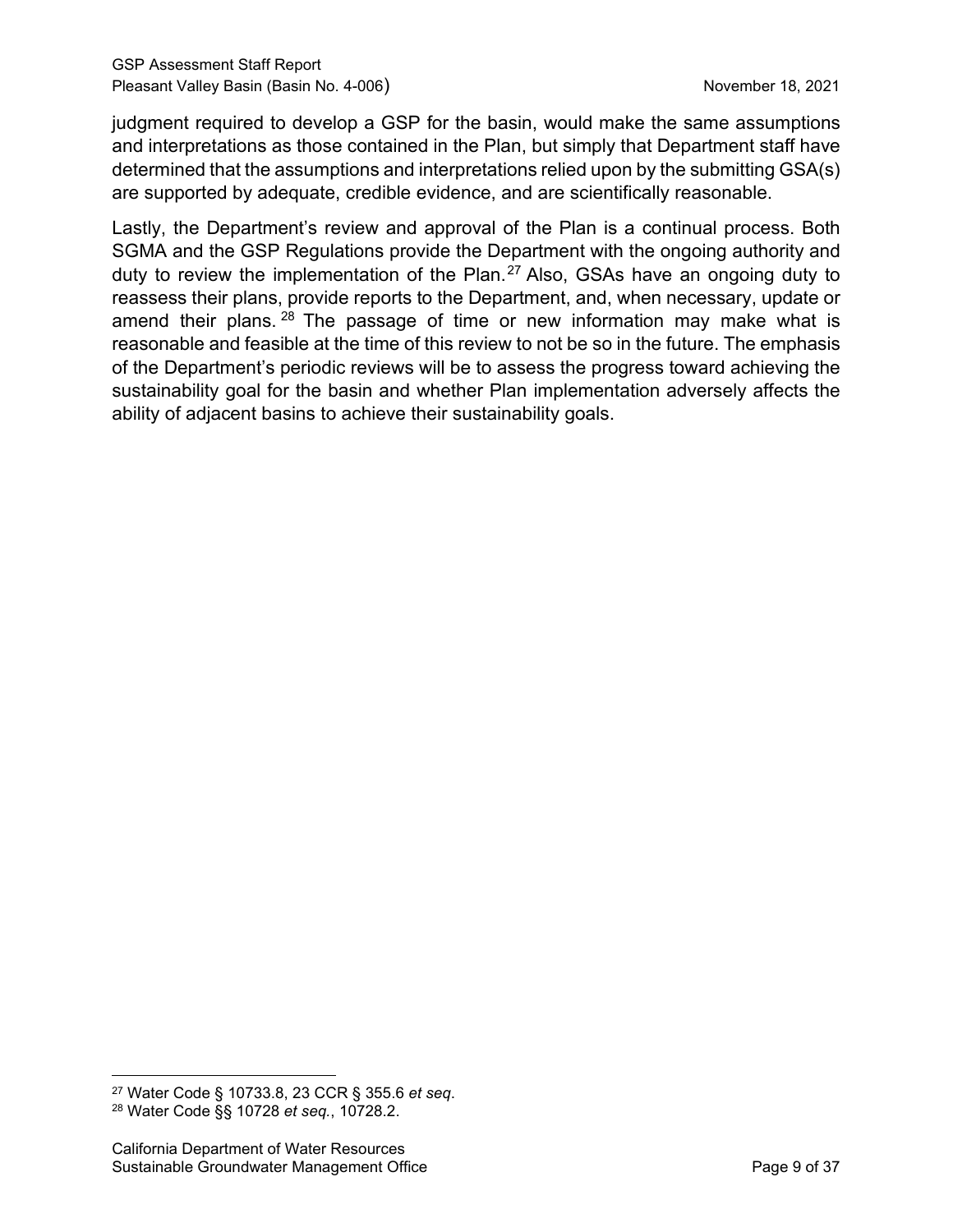# **3 REQUIRED CONDITIONS**

A GSP, to be evaluated by the Department, must be submitted within the applicable statutory deadline. The Plan must also be complete and must, either on its own or in coordination with other Plans, cover the entire basin. If corrective actions have been identified by the Department, in the context of an Incomplete assessment, the GSA(s) must also have sufficiently addressed those corrective actions within the period of time provided.

# **3.1 SUBMISSION DEADLINE**

SGMA required basins categorized as high- or medium-priority as of January 1, 2017 and that were subject to critical conditions of overdraft to submit a GSP no later than January 31, 2020.[29](#page-15-0)

The GSAs submitted their GSP on January 13, 2020, in compliance with the statutory deadline.

# **3.2 COMPLETENESS**

GSP Regulations specify that the Department shall evaluate a GSP if that GSP is complete and includes the information required by SGMA and the GSP Regulations.<sup>[30](#page-15-1)</sup>

The GSAs submitted an adopted GSP for the Basin. Department staff found the GSP to be complete and including the required information, sufficient to warrant an evaluation by the Department. The Department posted the GSP to its website on January 31, 2020.

# **3.3 BASIN COVERAGE**

A GSP, either on its own or in coordination with other GSPs, must cover the entire basin.<sup>[31](#page-15-2)</sup> A GSP that intends to cover the entire basin may be presumed to do so if the basin is fully contained within the jurisdictional boundaries of the submitting GSA(s).

The GSP intends to manage the entire Basin and the jurisdictional boundaries of the three submitting GSAs cover the entire Pleasant Valley Basin.<sup>[32](#page-15-3)</sup>

<span id="page-15-0"></span><sup>29</sup> Water Code § 10720.7(a)(1).

<span id="page-15-1"></span><sup>30</sup> 23 CCR § 355.4(a)(2).

<span id="page-15-2"></span><sup>31</sup> Water Code § 10727(b), 23 CCR § 355.4(a)(3).

<span id="page-15-3"></span><sup>32</sup> Pleasant Valley GSP, Section 1.1, p. 25.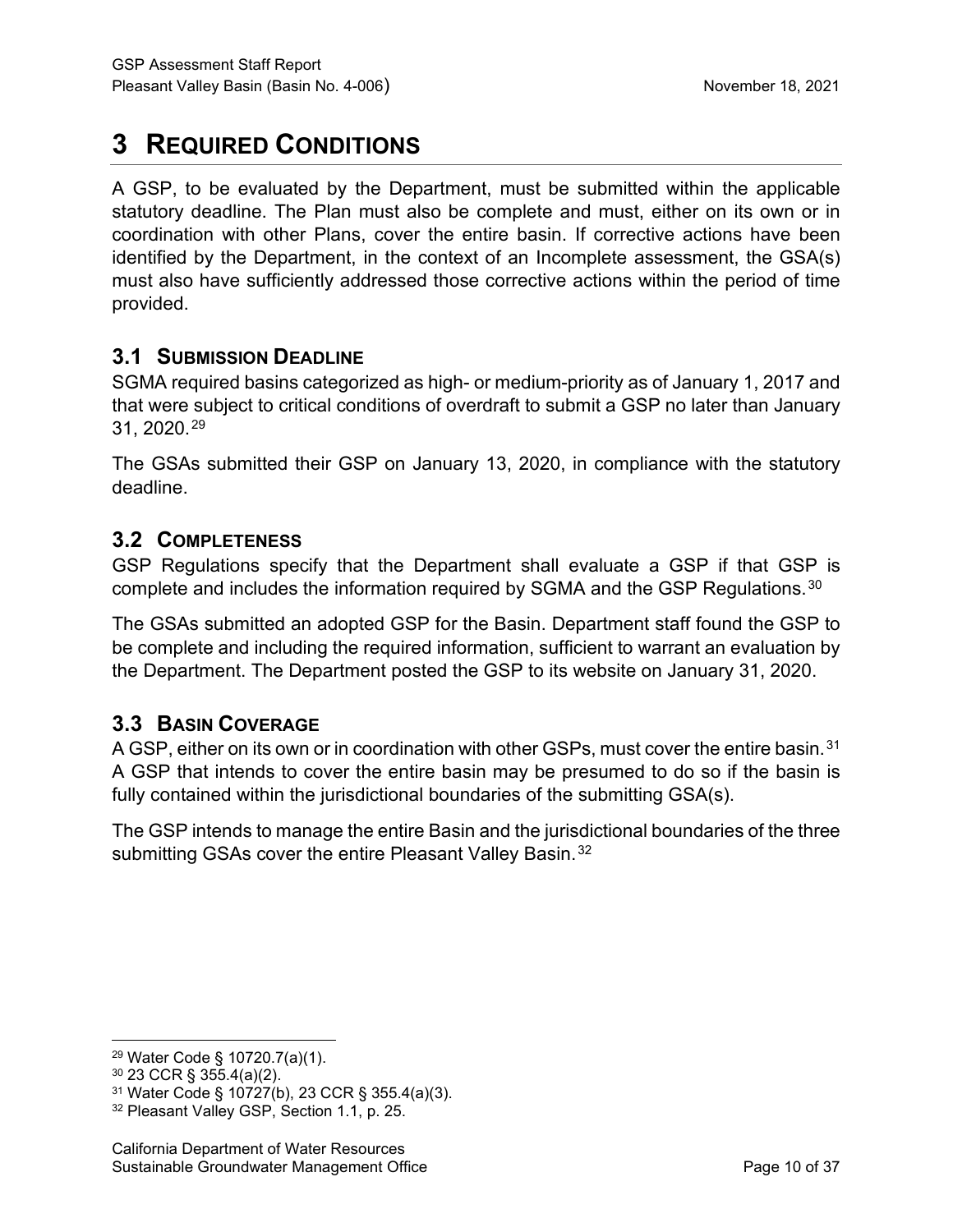# **4 PLAN EVALUATION**

As stated in Section 355.4 of the GSP Regulations, a basin "shall be sustainably managed within 20 years of the applicable statutory deadline consistent with the objectives of the Act." The Department staff's evaluation of the likelihood of the Plan to attain the sustainability goal for the Basin is provided below.

# **4.1 ADMINISTRATIVE INFORMATION**

The GSP Regulations require each Plan to include administrative information identifying the submitting agency, describing the plan area, and demonstrating the legal authority and ability of the submitting agency to develop and implement a plan for that area.<sup>[33](#page-16-0)</sup>

## **4.1.1 Evaluation Summary**

The detailed administrative information included in the GSP substantially complies with the requirements outlined in the GSP Regulations. The Plan adequately describes the Basin coverage by the three GSAs and the legal authority of the GSAs to manage groundwater within the Basin. The GSP provides detailed information on various water resource management programs, monitoring programs, conjunctive-use programs, regulatory programs, urban water management plans, general plans, and additional plan elements that are relevant to sustainable groundwater management. The Plan also details information on FCGMA's past and current groundwater management activities in the Basin. Based on the information provided, Department staff conclude that the Agency's past and ongoing collaboration with local agencies to implement various water resource management programs demonstrate that the FCGMA will likely continue to manage groundwater in the Basin to meet the requirements of SGMA.

The GSP describes historical, current, and projected land use, sources of water, and how the interests of beneficial uses and users of groundwater were included during development of the GSP.<sup>[34](#page-16-1)</sup> The Plan was drafted through the participation of collaborating agencies and beneficial users, whose feedback was incorporated into finalizing the Plan.

# **4.1.2 Agency Information**

Three GSAs worked together to prepare and submit a single GSP. Fox Canyon Groundwater Management Agency is the lead GSA which covers the majority (73 percent) of the Basin's geographical area. The CWD GSA and County of Ventura GSA cover the area of the Basin outside the jurisdiction of FCGMA. The agency information, organization, and management structure of FCGMA is provided in the GSP. $^{\rm 35}$  $^{\rm 35}$  $^{\rm 35}$ 

FCGMA as a special district formed in 1982 for the purposes of managing and protecting groundwater, FCGMA has been collaboratively managing groundwater in the Basin for

<span id="page-16-0"></span><sup>33</sup> 23 CCR § 354.2 *et seq*.

<span id="page-16-1"></span><sup>34</sup> Pleasant Valley GSP, Section 1.3.2.3, p. 40-41, Section 2.4.4, p. 130- 138, Section 1.8.2, p. 61-63.

<span id="page-16-2"></span><sup>35</sup> Pleasant Valley GSP, Section 1.2, p. 26-28.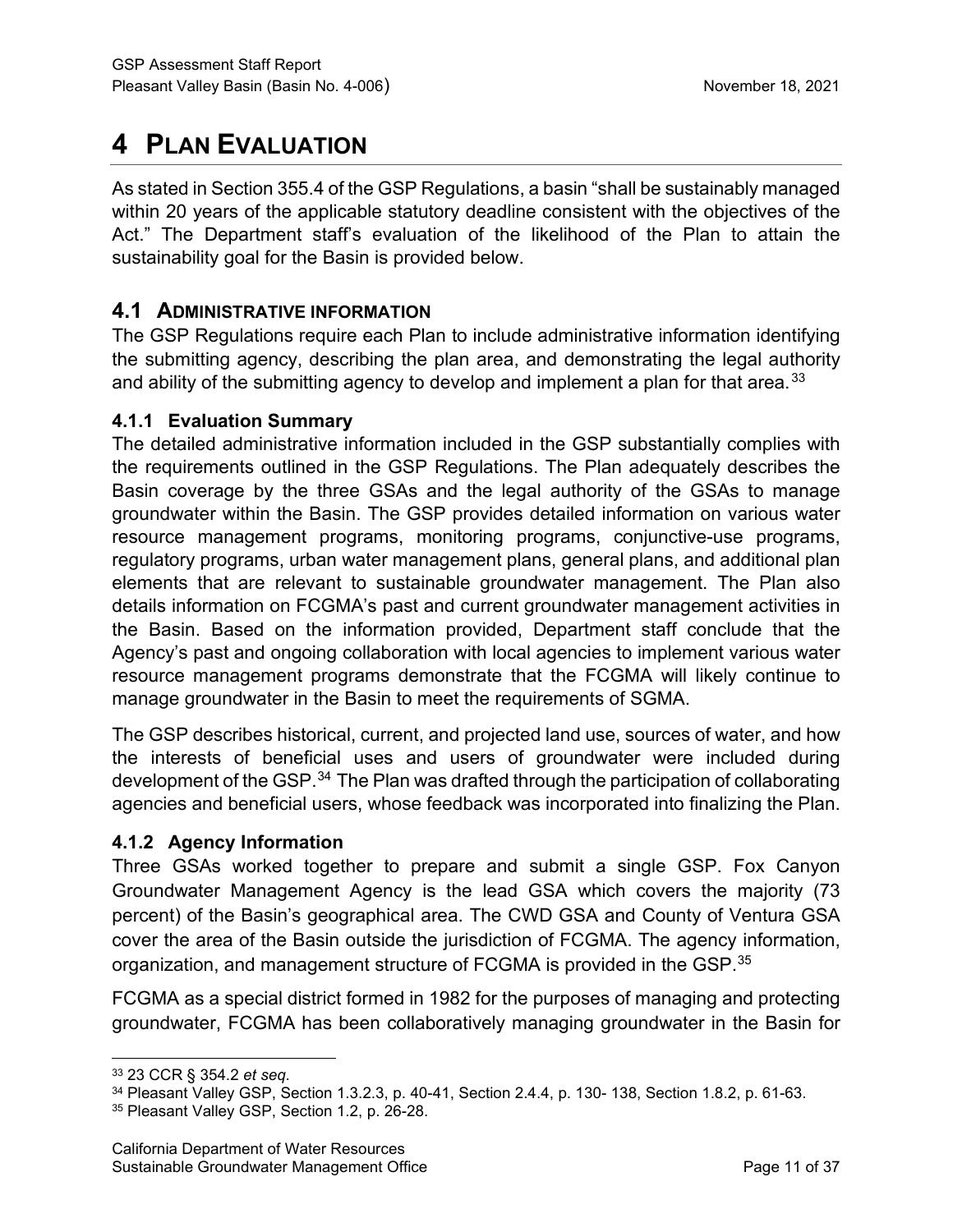over three decades in coordination with other agencies with water supply responsibilities. The Agency's past and current groundwater management activities include oversight of groundwater extraction reporting, extraction limitations, extraction surcharges, and municipal, industrial, and agriculture allocation programs.[36](#page-17-0)

The Plan describes the Agency's funding plans and three types of costs associated with GSP implementation, consisting of basic operation costs, implementation costs, and project costs. [37](#page-17-1) The GSP states that the Agency collects a groundwater extraction fee to fund its basic operations and collects a sustainability fee, which is expected to generate additional revenue to cover the implementation costs and a portion of the project costs. The GSP estimates that it will cost \$4,332,772 per year to cover the project and water supply costs for the first five years of GSP implementation. Because FCGMA is also the lead GSA for developing and implementing GSPs for the Oxnard Subbasin, Pleasant Valley Basin, and the Las Posas Basin, the GSP combines the Agency's implementation cost for all three groundwater basins, which is estimated to be \$79,302,272 for the period of 2020 through 2040. Given FCGMA's legal authority and history of groundwater management, the Department staff are reasonably confident that the Agency has the means to generate financial resources to implement the GSP.

## **4.1.3 Description of Plan Area**

The GSP shows three main types of land use in the Basin, which are urban (56 percent), agricultural (37 percent), and open space or water (6 percent). The City of Camarillo covers 52.5 percent of the Basin area, whereas 45 percent of the area outside the City of Camarillo is under Ventura County jurisdiction. The GSP identifies the beneficial users of the groundwater in the Basin as agricultural, municipal & industrial, urban, and environmental users. The Plan states that approximately 88 percent of the groundwater is used by the agricultural sector and the remaining 12 percent is used by other sectors. The GSP states that the environmental uses of groundwater are not well characterized in the Basin.<sup>[38](#page-17-2)</sup>

The Basin has a complex network of water supply, water management, and delivery projects. Such projects include Santa Clara River and Conejo Creek diversions projects, imported water from State Water Project and Metropolitan Water District, and recycled and reclaimed water treatment programs.

The main sources of water in the Basin are surface water, groundwater, recycled/reclaimed water, and imported water. The surface water is diverted from the Santa Clara River and Conejo Creek, and the source of water to Conejo Creek is mostly treated wastewater produced by two wastewater treatment plants.<sup>39</sup> The recycled water

<span id="page-17-0"></span><sup>36</sup> Pleasant Valley GSP, Table 1-10 and Table 1-11, p. 77-81.

<span id="page-17-1"></span><sup>37</sup> Pleasant Valley GSP, Section 1.2.6, p. 28-34, Sections 5.2-5.3, p. 358-360.

<span id="page-17-2"></span><sup>38</sup> Pleasant Valley GSP, Section 1.8.2, p. 62.

<span id="page-17-3"></span><sup>39</sup> Pleasant Valley GSP, Section 2.4.1, p. 130-131, Section 2.2.4, p. 111.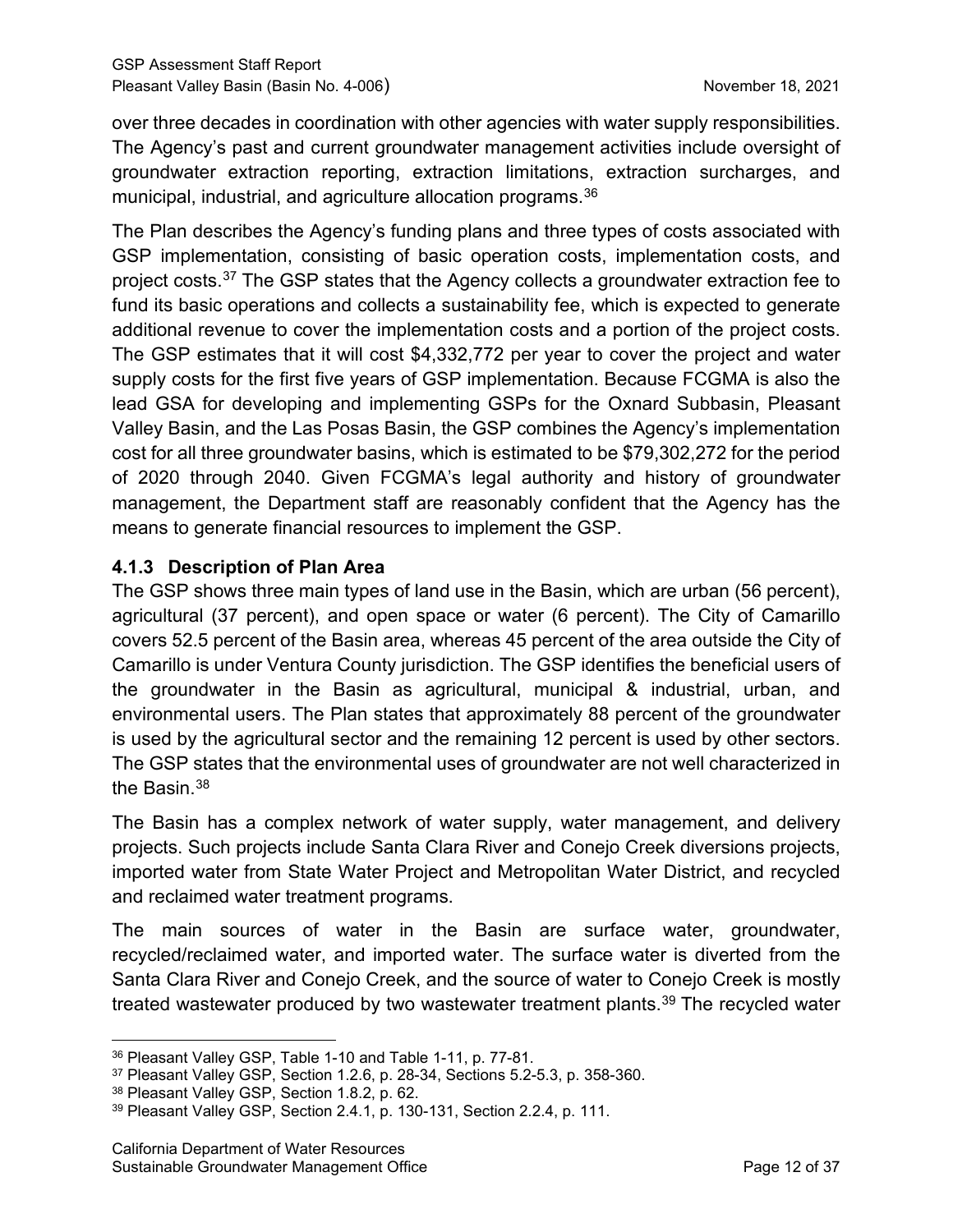used in the Basin is produced by the Camrosa Water Reclamation Facility and the Camarillo Sanitary District Water Reclamation Plant.[40](#page-18-0) The sources of imported water are State Water Project deliveries and groundwater pumped from the Oxnard, Arroyo Santa Rosa, and Tierra Rejada groundwater basins.[41](#page-18-1)

The GSP describes existing groundwater and surface water monitoring and management programs that have been occurring in the Basin for decades.<sup>[42](#page-18-2)</sup> Many of the existing monitoring programs, such as groundwater level and groundwater quality monitoring, surface water quality monitoring, stormwater quality monitoring, precipitation monitoring, and streamflow monitoring, are administered by other agencies.<sup>[43](#page-18-3)</sup> Few of the existing monitoring programs are overseen by FCGMA, who collects and analyzes data for annual groundwater extraction and analyze water quality data to track the progress toward meeting Basin Management Objectives.<sup>[44](#page-18-4)</sup> The GSP states that these monitoring programs are anticipated to continue, and the data from these programs will continue to be used to assess groundwater conditions in the Basin. The Plan lists existing groundwater management programs that operate in the Basin, [45](#page-18-5) such as surface water diversion projects, allocation programs, water conservation programs, groundwater storage and injection credit programs, prohibition of groundwater export, extraction limitation and surcharge programs, extraction fee and reporting programs, a water credit transfer program, salinity management program and imported water program.

The GSP discusses multiple conjunctive use programs and identifies three conjunctive use programs as the most important conjunctive use programs, each of which are described in detail. These conjunctive use programs are the 1. United Water Conservation District's Freeman Diversion Project, 2. Conejo Creek Diversion Project, and 3. Fox Canyon Groundwater Management Agency Programs.

The GSP discusses three urban water management plans (UWMP) in detail and states that water suppliers that operate groundwater wells in the Basin will update groundwater supply projections in accordance with the allocation of groundwater production in their next update of UWMP.<sup>[46](#page-18-6)</sup> The GSP discusses two additional plan summaries which are the Calleguas Creek Watershed Management Plan and Metropolitan Water District (MWD) UWMP. [47](#page-18-7) The GSP states that removing water quality impairment to restore beneficial uses of surface water and groundwater is one of the priority actions

<span id="page-18-0"></span><sup>40</sup> Pleasant Valley GSP, Section 2.4.1, p. 131, Section 2.4.1.3, 135.

<span id="page-18-1"></span><sup>41</sup> Pleasant Valley GSP, Table 2-8, p. 177, Section 2.4.1.4, 133-134.

<span id="page-18-2"></span><sup>42</sup> Pleasant Valley GSP, Section 1.4, p. 42-45.

<span id="page-18-3"></span><sup>43</sup> Pleasant Valley GSP, Table 1-10 - Table 1-11, p. 77-81.

<span id="page-18-4"></span><sup>44</sup> LARWQCB. 2013. "Chapter 3: Water Quality Objectives." In Water Quality Control Plan: Los Angeles Region Basin Plan for the Coastal Watersheds of Los Angeles and Ventura Counties.

<span id="page-18-5"></span><sup>45</sup> Pleasant Valley GSP, Table 1-11, p. 79-81.

<span id="page-18-6"></span><sup>46</sup> Pleasant Valley GSP, Section 1.6.2, p. 51-58.

<span id="page-18-7"></span><sup>47</sup> Pleasant Valley GSP, Section 1.6.3, p. 58.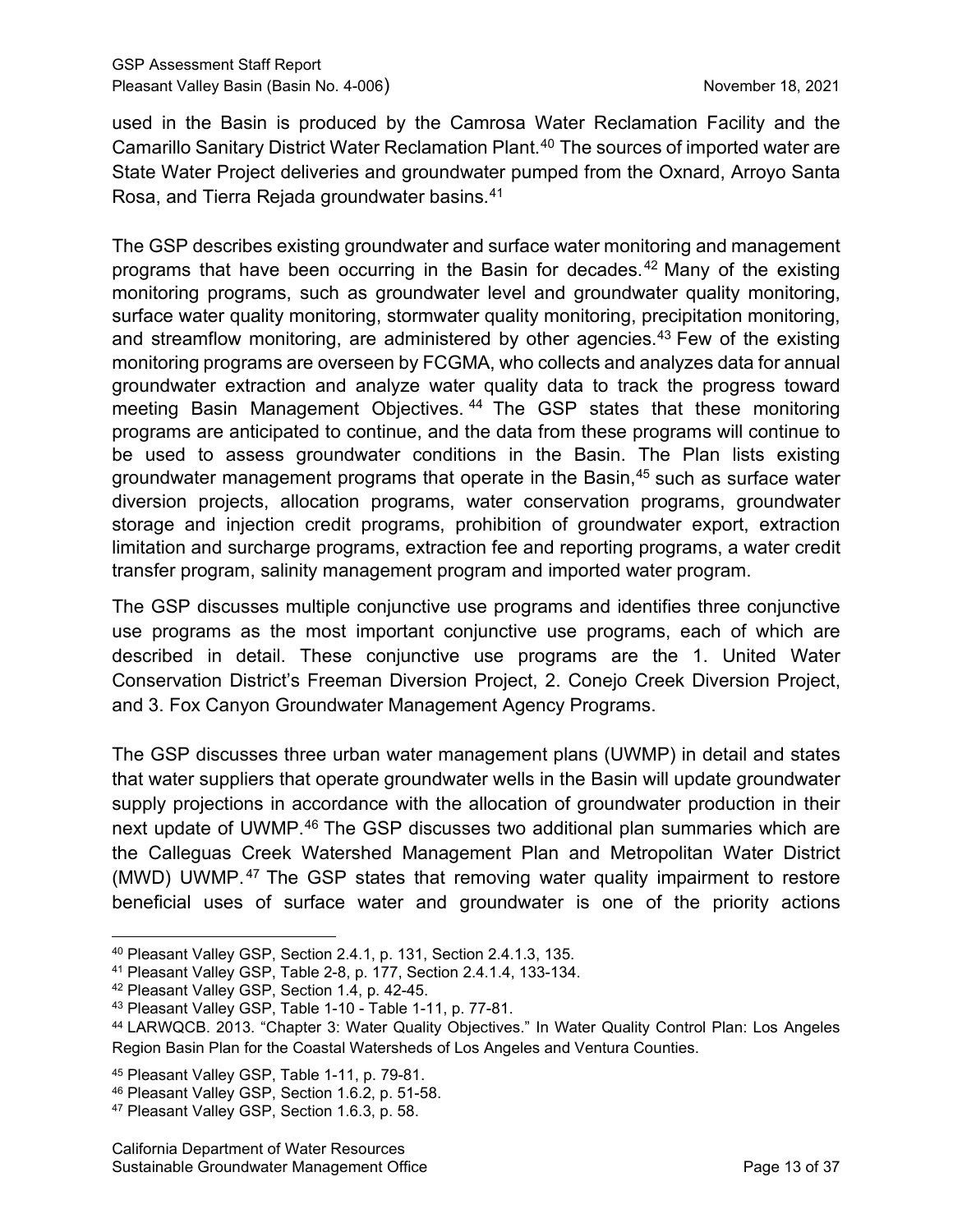recommended in the Calleguas Creek Watershed Management Plan. The GSP states the MWD does not directly pump groundwater in the Pleasant Valley Basin which means its UWMP does not interface with SGMA or affect the Basin's sustainability.

The GSP discusses two general plans, Ventura County General Plan and the City of Camarillo General Plan, that are applicable in the Pleasant Valley Basin. [48](#page-19-0) The Agency is planning to coordinate with Ventura County on the next update of the general plan to ensure that the GSP and the general plan update are mutually consistent.<sup>[49](#page-19-1)</sup> Based on the provision included in the City of Camarillo General Plan regarding consultation with other agencies on water policy, the Agency implies that the water supply allocation will be incorporated into the City's planning document.

## **4.1.4 Notice and Communication**

The GSP sufficiently describes the notification and communication effort made by the Agency during GSP development and includes a Public Outreach and Engagement Plan.<sup>[50](#page-19-2)</sup> The beneficial users who would be potentially affected by the use of groundwater in the Basin are listed in the GSP as 1. Surface water suppliers: UWCD and CWD, 2. Municipal well operators and water purveyors: UWCD and CMWD 3. Environmental users, 4. Local land-use planning agencies: County of Ventura and City of Camarillo, 5. Disadvantaged Communities (DAC).

Based on the Agency governance structure provided in the GSP, most of these parties, along with the agricultural group, have direct representation on the FCGMA Board.<sup>[51](#page-19-3)</sup> The decision-making process within the Agency is board adoption of the ordinances, which requires a public hearing and a majority vote of the board. The GSP states that although environmental users and the DAC do not have representation on the Agency board, they had various opportunities to participate in the GSP development process. For example, environmental users' interests were represented through the appointment of an environmental representative on the Technical Advisory Group (TAG). The DAC's interests were represented by the City of Camarillo and by representatives from the DAC that participated in the Agency's public meetings. The DAC representatives are on the list of interested parties who receive electronic newsletters regarding the status and development of the GSP.

Based on the information provided in the GSP, over 100 public meetings and five public workshops were held to discuss the GSP between March 2015 to November 2019. The GSP also states that a special TAG meeting was held, which focused on potential groundwater dependent ecosystems (GDEs). Additional means of outreach include a survey for input on sustainability indicators, a public call for project ideas for incorporation in the GSP, circulating electronic newsletters and regularly posting updates on the

<span id="page-19-0"></span><sup>48</sup> Pleasant Valley GSP, Sections 1.6.1, p. 47-51.

<span id="page-19-1"></span><sup>49</sup> Pleasant Valley GSP, Sections 1.6.1, p. 47.

<span id="page-19-2"></span> $50$  Pleasant Valley GSP, Appendix A-5, p.395-589, Section 1.2.3, p. 27, Section 1.8, p. 60-65.

<span id="page-19-3"></span><sup>51</sup> Pleasant Valley GSP, Section 1.2.3, p. 27.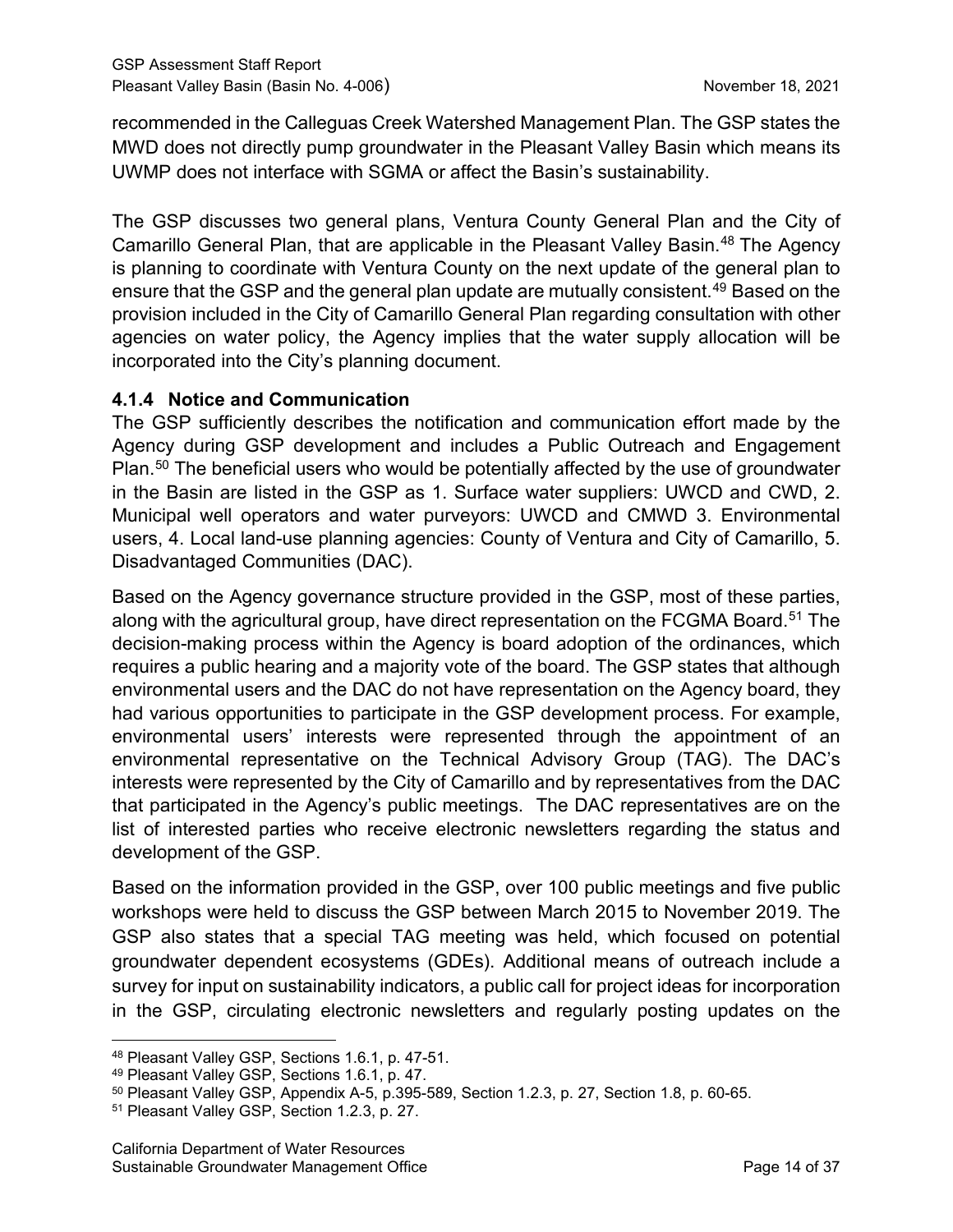Agency website. As the Agency moves forward with Plan implementation, it intends to use the same tools of communication that were used during GSP development.

During GSP development several written comment letters were received by FCGMA.<sup>[52](#page-20-0)</sup> The GSP describes that, in consideration of some comments, the Agency completed an independent peer review of the numerical groundwater models, completed additional analysis for the water quality approach, and extended the timeline for completion of the GSP. Department staff find that the GSP complies with all elements of the *Notice and Communication* section of the GSP Regulations.

# **4.2 BASIN SETTING**

GSP Regulations require information about the physical setting and characteristics of the basin and current conditions of the basin, including a hydrogeologic conceptual model; a description of historical and current groundwater conditions; and a water budget accounting for total annual volume of groundwater and surface water entering and leaving the basin, including historical, current, and projected water budget conditions.<sup>[53](#page-20-1)</sup>

# **4.2.1 Evaluation Summary**

The GSP's description of the basin setting substantially complies with the requirements outlined in the GSP Regulations. The GSP includes a detailed discussion of the hydrogeological setting, groundwater conditions, and water budget for the Basin, which appear to be based on the best information and best available science at the time the GSP was prepared. The Agency's understanding of the basin setting is explained sufficiently in the GSP and appears adequate to sustainably manage groundwater in the Basin.

The Agency's understanding of hydrogeologic conditions is based on its HCM and previous studies. The HCM and the numerical model appear to incorporate all the applicable hydrologic and hydrogeological processes in the entire Basin. The GSP recognizes that there are data gaps in the HCM which cause uncertainty in understanding the impact of water level changes on change in storage in the aquifer.<sup>[54](#page-20-2)</sup> The data gaps in the HCM include the lack of groundwater level and groundwater quality data from wells screened solely in a single aquifer, the source of high TDS in some aquifers, and the effect of faulting on groundwater flow.<sup>[55](#page-20-3)</sup> The GSP discusses techniques that would help reduce uncertainly associated with these data gaps.

The GSP includes historical, current, and projected water budget estimates for the Basin which were developed using a numerical model. The Agency used the water budgets to determine the historical and projected sustainable yield and overdraft. Department staff

<span id="page-20-0"></span><sup>52</sup> Pleasant Valley GSP, Appendix A-5, p. 395-589.

<span id="page-20-1"></span><sup>53</sup> 23 CCR § 354.12 *et seq.*

<span id="page-20-2"></span><sup>54</sup> Pleasant Valley GSP, Section 2.2.5, p. 114.

<span id="page-20-3"></span><sup>55</sup> Pleasant Valley GSP, Section 2.2.5, p. 114.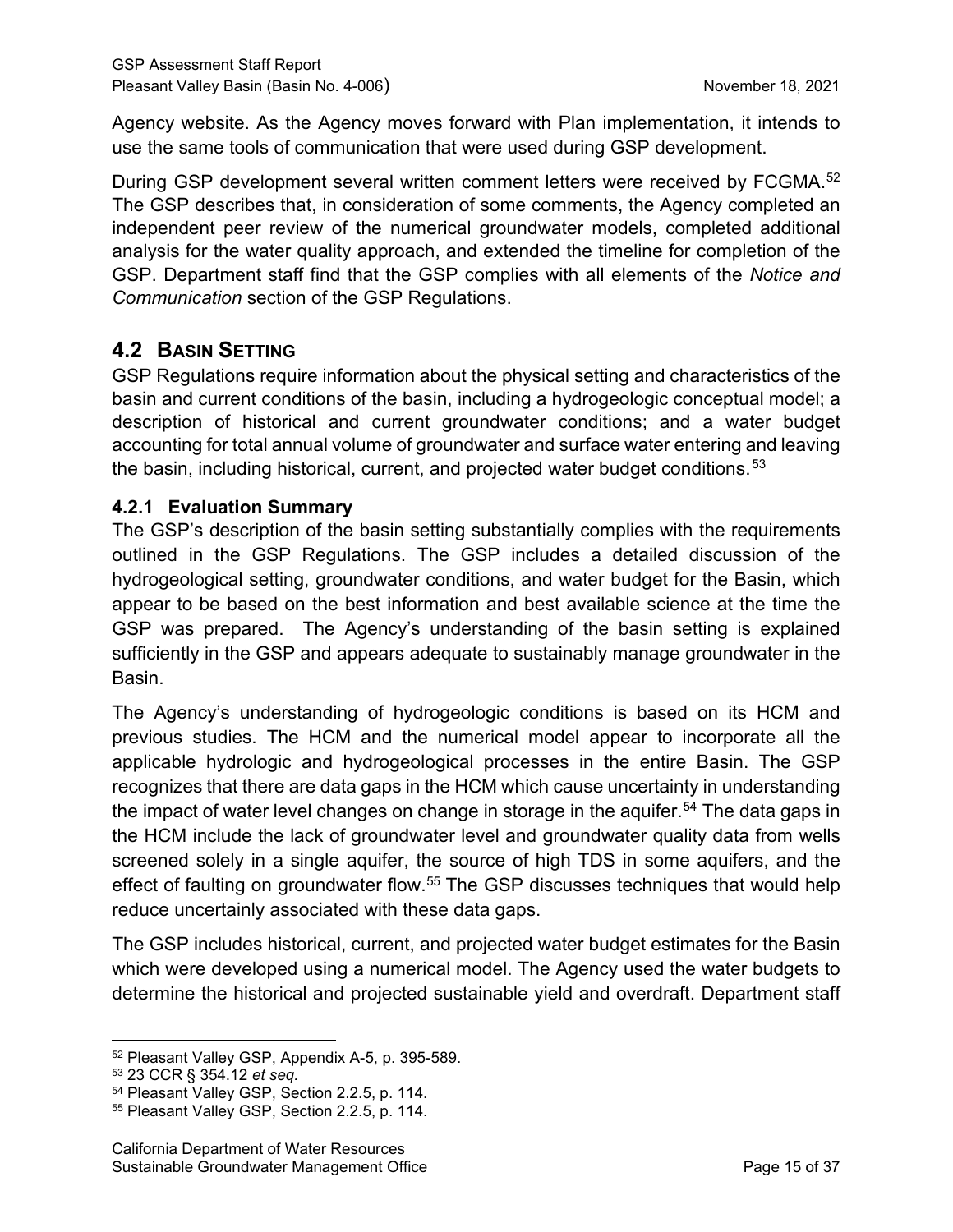believe that the water budget components provided in the GSP were developed using the best available tools and information available at the time the GSP was prepared and substantially comply with the requirements outlined in the GSP Regulations. Department staff find that the basin setting demonstrates the Agency's satisfactory understanding of the hydrogeology and groundwater conditions of the Basin and substantially complies with the GSP Regulations.

# **4.2.2 Hydrogeologic Conceptual Model**

The Agency's understanding of the geographic setting, geologic setting, structural setting, and other physical attributes of the Basin, including its aquifers and aquitards, are described in the HCM. The GSP describes the conceptual model graphically, with multiple cross sections,[56](#page-21-0) and through written descriptions of the physical and structural properties of the Basin, including the lateral boundaries and the bottom of the Basin. The Plan identifies five hydrostratigraphic units in the Basin–shallow alluvial aquifer, older alluvium, Upper San Pedro Formation, Fox Canyon aquifer, and Grimes Canyon aquifer. The GSP refers to a semi-perched aquifer as the uppermost unit of older alluvium and states that the shallow alluvial and older alluvium aquifers are not considered primary aquifers because of the presence of low permeability materials and limited groundwater production. The GSP states that the older alluvium composes the Upper Aquifer System <sup>[57](#page-21-1)</sup> and uses the hydrostratigraphic unit name "older alluvium" interchangeably with "Upper Aquifer System" throughout the GSP. However, the GSP also refers to "Upper Aquifer System" as "shallow alluvial aquifer" occasionally without clearly describing which hydrostratigraphic units are in Upper Aquifer System. Department staff recommend that the Agency clearly describe which hydrostratigraphic units are included in the Upper Aquifer System of Pleasant Valley Basin. The Upper San Pedro Formation is identified as a leaky aquitard and is not an aquifer. The Fox Canyon aquifer and the Grimes Canyon aquifer are considered primary aquifers in the Basin. The GSP states that Lower Aquifer System comprises the Hueneme, Fox Canyon, and Grimes Canyon aquifers, and the Fox Canyon, and Grimes Canyon aquifers are continuous in the Pleasant Valley Basin. [58](#page-21-2) Since Hueneme aquifer is not continuous in the Pleasant Valley Basin, it appears that the Fox Canyon, and Grimes Canyon aquifers compose the Lower Aquifer System in the Pleasant Valley Basin. Department staff recommend that the Agency describe the correlation between hydrostratigraphic units and the aquifer systems discussed in the GSP. The GSP states Fox Canyon aquifer is in hydraulic connectivity with the overlying shallow alluvial aquifer, the underlying Grimes Canyon aquifer, and the adjacent Oxnard Subbasin.<sup>[59](#page-21-3)</sup>

<span id="page-21-0"></span><sup>56</sup> Pleasant Valley GSP, Figure 2-3 - 2-5, p. 187-191.

<span id="page-21-1"></span><sup>57</sup> Pleasant Valley GSP, Executive Summary, p. 15.

<span id="page-21-2"></span><sup>58</sup> Pleasant Valley GSP, Executive Summary, p. 15, Section 2.2.4, p. 111-114.

<span id="page-21-3"></span><sup>59</sup> Pleasant Valley GSP, Section 2.2.4, p. 113.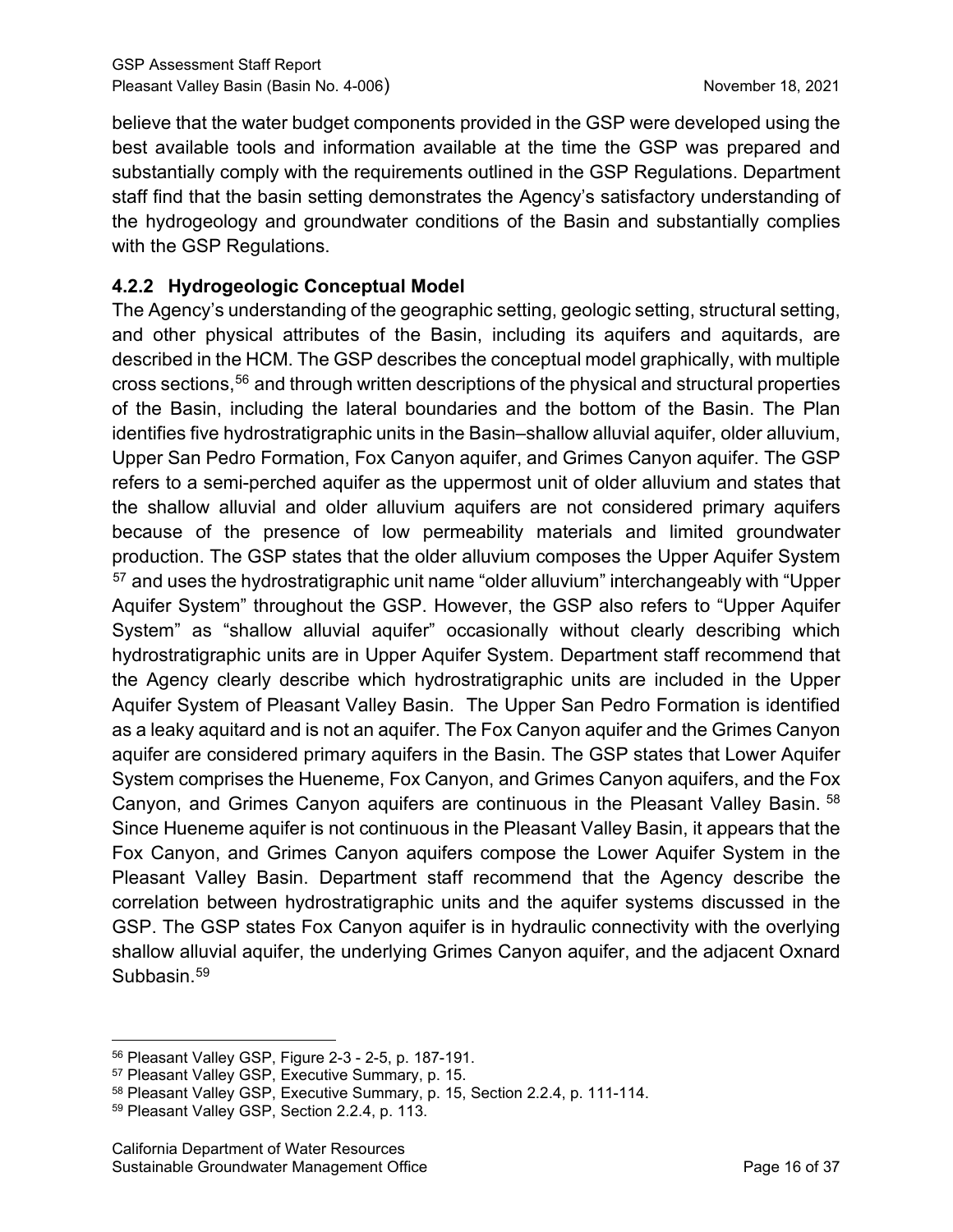Streamflow in Conejo Creek and Arroyo Las Posas recharge the semi-perched aquifer and the shallow alluvial aquifer, and Calleguas Creek recharges the semi-perched aquifer.<sup>[60](#page-22-0)</sup> The GSP provides a map showing the potential recharge areas, based on saturated hydraulic conductivity of soil. [61](#page-22-1)

The GSP used a numerical model to calculate the annual change in storage based on groundwater elevation data and to simulate the effects of proposed projects and operating scenarios on groundwater conditions. The HCM described in the GSP is generally consistent with the Department's understanding of the Basin and with previous studies done in the area. Department staff find that the Agency demonstrates a sufficient understanding of the Basin setting, including the geology and groundwater conditions of the Basin. However, as identified in the GSP, there are uncertainties associated with the model regarding aquifer properties, groundwater quality, and the effects of faults on groundwater flow. The GSP states that this uncertainty is due to the lack of wells screened solely in a single aquifer.<sup>[62](#page-22-2)</sup> Despite the uncertainties caused by limited data availability, Department staff find the Agency utilized the best available information to provide a thorough written description of the HCM. Additionally, the GSP includes various crosssections and maps, such as surficial geology, rivers and drainages, impaired surface water bodies, water conveyance, treatment infrastructure, recharge basins, and stream gauges as the supporting information for defining and assessing reasonable sustainable management criteria and projects and management actions. [63](#page-22-3)

#### **4.2.3 Groundwater Conditions**

As discussed in the HCM, there are two principal aquifers in the Basin, and aquiferspecific groundwater elevation data are only available for the Fox Canyon aquifer. [64](#page-22-4) The GSP states that aquifer-specific groundwater elevation data are limited because most of the wells in the Basin are screened across multiple aquifers. Groundwater elevation data specific to the Grimes Canyon aquifer are not available because there are no wells screened solely within the Grimes Canyon aquifer. Department staff believe the lack of aquifer-specific groundwater elevation data for the Grimes Canyon aquifer prevents a full understanding of the groundwater conditions  $65$  and the physical and structural properties of the aquifer.<sup>[66](#page-22-6)</sup> Department staff recommend incorporating new or existing monitoring locations into the monitoring network to monitor the groundwater condition of the Grimes Canyon aquifer (see Recommended Corrective Action 1).

<span id="page-22-0"></span><sup>60</sup> Pleasant Valley GSP, Section 2.4.1.1, p. 133.

<span id="page-22-1"></span><sup>61</sup> Pleasant Valley GSP, Figure 2-35, p. 251.

<span id="page-22-2"></span><sup>62</sup> Pleasant Valley GSP, Section 2.2.5, p. 114.

<span id="page-22-3"></span><sup>63</sup> Pleasant Valley GSP, Figure 2-2 - 2-36, p. 185-253.

<span id="page-22-4"></span><sup>64</sup> Pleasant Valley GSP, Section 2.3.1.3 - 2.3.1.4, p. 118-119.

<span id="page-22-5"></span><sup>65</sup> 23 CCR § 354.16(a).

<span id="page-22-6"></span><sup>66</sup> 23 CCR § 354.14(b)(4).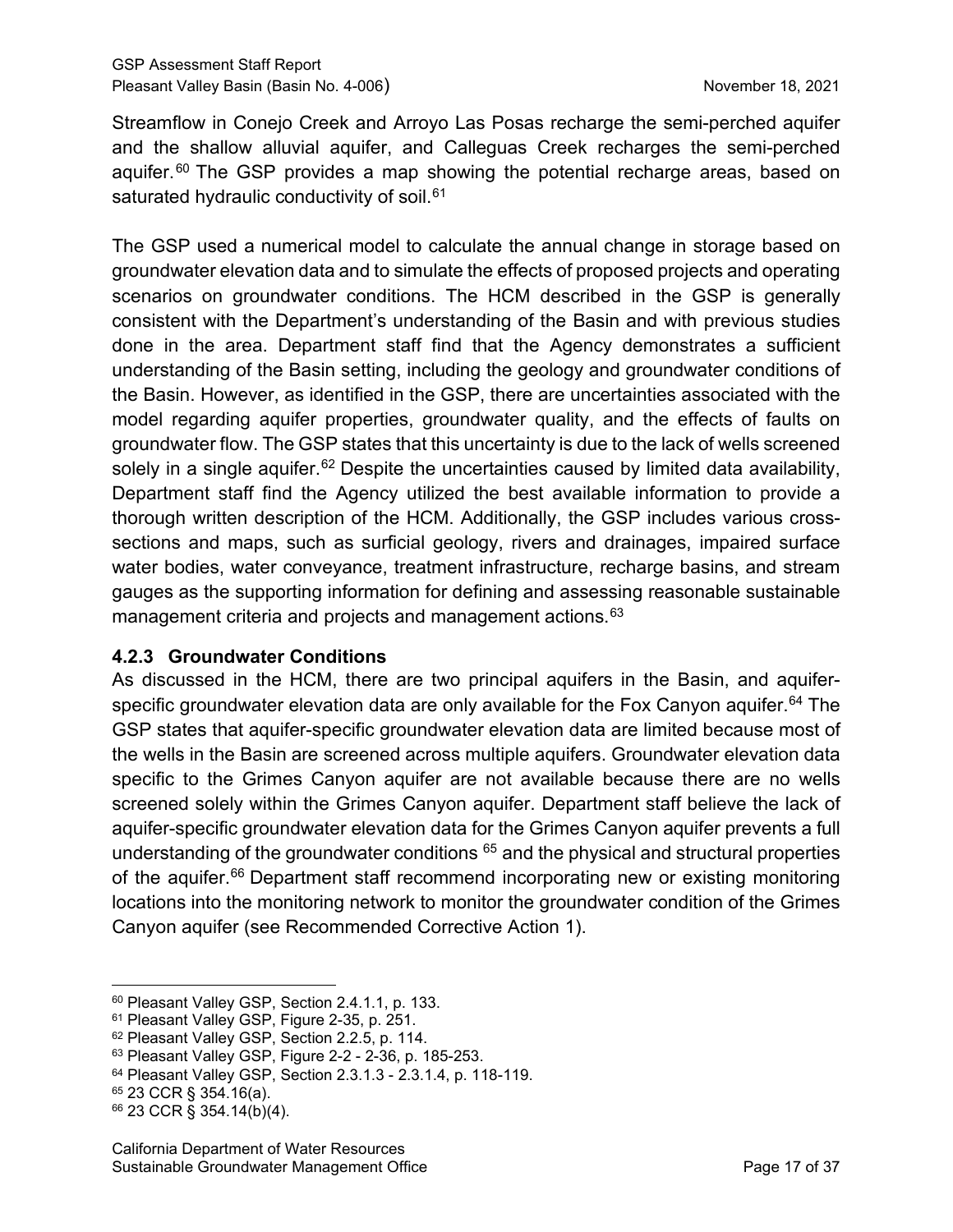The GSP states that the historical trends in groundwater elevation in the Fox Canyon aquifer are similar throughout the Basin and that they follow the trends of cumulative departure from mean precipitation. Groundwater elevations in the northeastern portion of the Basin were influenced by the inflow of water along the Arroyo Las Posas, and groundwater elevations in the south and western portions of the Basin were influenced by in-lieu water deliveries.<sup>[67](#page-23-0)</sup>

The hydrographs provided in the GSP for the Fox Canyon aquifer show groundwater level trends from the 1980s to 2015. $68$  In particular, the GSP characterizes the groundwater elevation trend in the Fox Canyon aquifer based on a single well that exhibits a similar trend as other wells and has the longest period of record.<sup>[69](#page-23-2)</sup> Groundwater elevation in this well declined between 1985 and 1991 due to below-average precipitation and recovered from 1991 to 2006 as a result of wet climatic conditions and recharge of non-native surface water along Arroyo Las Posas.<sup>70</sup> Groundwater elevations were relatively stable between 2006 and 2011, then with the onset of drought, elevations started to decline again in 2011.<sup>[71](#page-23-4)</sup> The hydrograph shows a continued decline of groundwater level past 2011. Despite the drought and declining groundwater elevations, the GSP states that groundwater elevations in 2015 were still 50 feet higher than the lowest groundwater elevation recorded in the Fox Canyon aquifer in 1991 as a result of the additional recharge of surface water along Arroyo Las Posas.<sup>[72](#page-23-5)</sup>

In addition to the hydrographs, groundwater elevation contour maps for the Fox Canyon aquifer show the prominent flow direction to the southwest and a regional cone of depression. [73](#page-23-6) The GSP states that the vertical gradient of the older alluvium was downward to the underlying Fox Canyon aquifer. [74](#page-23-7)

The GSP used a numerical groundwater flow model prepared by UWCD to estimate the annual and cumulative change in groundwater in storage from water year 1986 to 2015.<sup>[75](#page-23-8)</sup> The annual change in storage ranges from a maximum increase of approximately 21,850 acre-feet in water year 1998 to a maximum decrease of approximately 15,370 acre-feet in water year 2014.<sup>[76](#page-23-9)</sup> The average change in storage for the Pleasant Valley Basin during the modeling period was an increase of approximately 2,280 acre-feet per year, with an increase in storage in all systems: approximately 515 acre-feet per year in the semiperched aquifer; approximately 1,320 acre-feet per year in the Upper Aquifer System;

<span id="page-23-0"></span><sup>67</sup> Pleasant Valley GSP, Section 2.3.1.3, p. 119.

<span id="page-23-1"></span><sup>68</sup> Pleasant Valley GSP, Figure 2-16, p. 213.

<span id="page-23-2"></span><sup>69</sup> Pleasant Valley GSP, Section 2.3.1.3, p. 119.

<span id="page-23-3"></span><sup>70</sup> Pleasant Valley GSP, Section 2.3.1.3, p. 119, Figure 2-16, p. 213.

<span id="page-23-4"></span><sup>71</sup> Pleasant Valley GSP, Section 2.3.1.3, p. 119, Figure 2-16, p. 213.

<span id="page-23-5"></span><sup>72</sup> Pleasant Valley GSP, Section 2.3.1.3, p. 119.

<span id="page-23-6"></span><sup>73</sup> Pleasant Valley GSP, Figure 2-14 – 2-15, p. 209-211.

<span id="page-23-7"></span><sup>74</sup> Pleasant Valley GSP, Section 2.3.1.2 - 2.3.1.3, p. 117.

<span id="page-23-8"></span><sup>75</sup> Pleasant Valley GSP, Appendix D, p. 701-1054.

<span id="page-23-9"></span><sup>76</sup> Pleasant Valley GSP, Section 2.3.2, p. 120.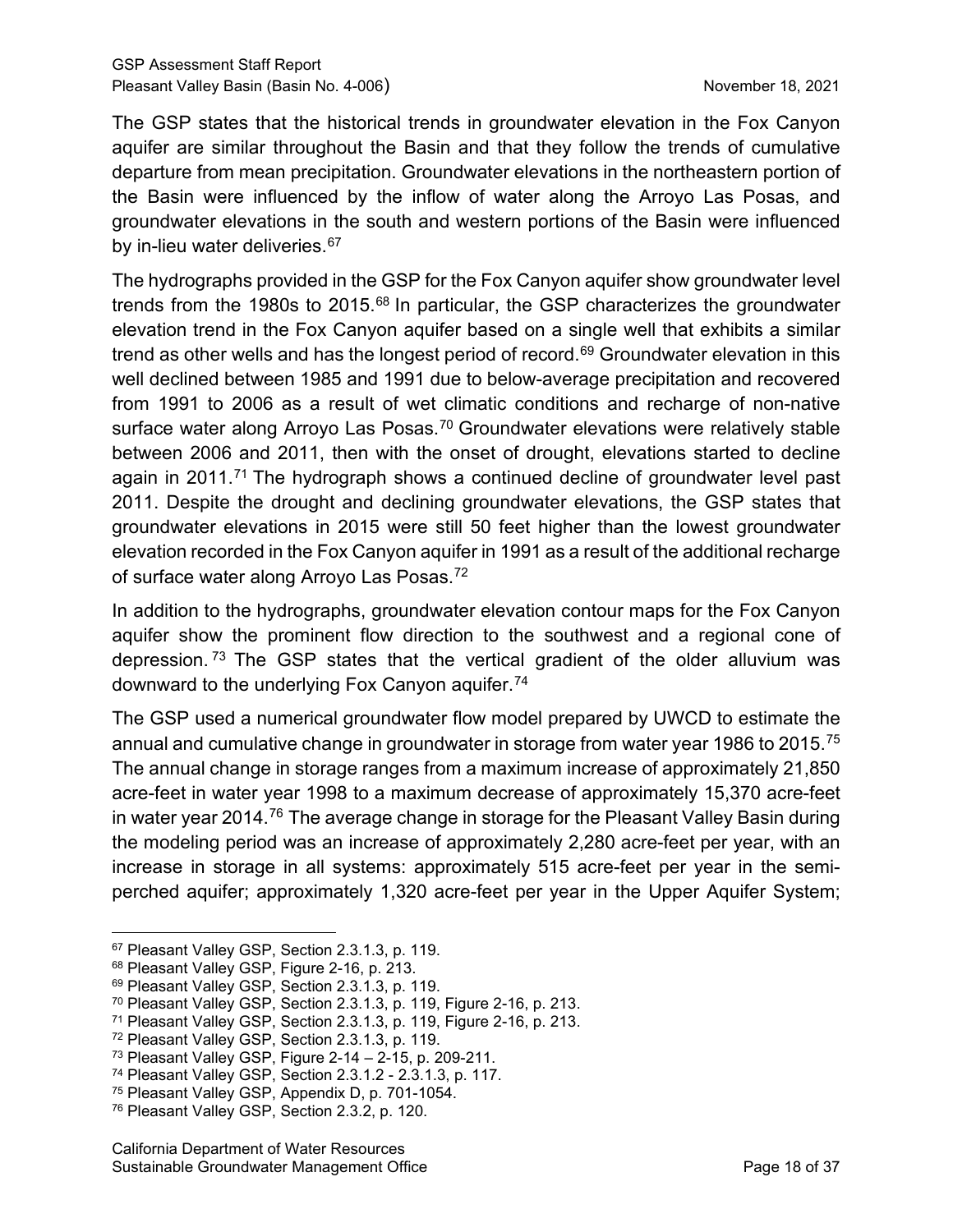and approximately 445 acre-feet per year in the Lower Aquifer System. [77](#page-24-0) The cumulative change in storage for water years 1986 through 2015 was an increase of approximately 68,400 acre-feet of groundwater in storage.[78](#page-24-1)

The GSP states seawater intrusion has not been observed in the aquifers in the Basin. However, because the principal aquifers in the Pleasant Valley Basin are hydraulically connected to the aquifers in the Oxnard Subbasin where seawater intrusion is currently occurring, pumping in the principal aquifers in Pleasant Valley Basin has the potential to induce seawater intrusion in the Oxnard Subbasin.[79](#page-24-2)

The GSP discusses the elevated concentration of TDS, chloride, nitrate, sulfate, and boron in groundwater and states that the increase in the concentrations of TDS and chloride have impaired municipal use of groundwater in the northern part of the Basin.<sup>[80](#page-24-3)</sup> The primary water quality concerns of the Basin are associated with discharges from wastewater treatment plants, dewatering wells, and saline intrusion from brine migration along the Bailey fault.<sup>[81](#page-24-4)</sup> Two oil fields are partially within the Basin boundary. Petroleum extraction occurs below the deepest freshwater aquifer, $82$  and according to the GSP, there is no evidence of impacts of oil field operations on beneficial users of groundwater.

The Agency has been routinely conducting groundwater quality monitoring and reporting to the Los Angeles Regional Water Quality Control Board (LARWQCB). The GSP includes a series of water quality concentration maps showing that water quality wells are limited in spatial distribution to the northern area of the Basin and near the boundary of the Oxnard Subbasin.<sup>[83](#page-24-6)</sup> The GSP discusses 2011 to 2015 water quality conditions in terms of Upper Aquifer System and Lower Aquifer System and includes over 100 groundwater quality hydrographs that show current and historical water quality data going back to the 1930s. The hydrographs compare the five water quality constituents with the Basin Plan Water Quality Objectives or Maximum Contaminant Levels.<sup>[84](#page-24-7)</sup>

The GSP identifies three possible causes of land subsidence as groundwater pumping, petroleum reservoir compaction, and tectonic activity, and acknowledges groundwater pumping as the major cause of land subsidence in the Basin. The GSP provides limited information on the historical and current extent and rate of subsidence. The Plan recognizes that the subsidence measured at a monument located in the foothills outside the southern Basin boundary reflects tectonic activity rather than the impact of groundwater pumping and concludes that the monument shows no net subsidence since

<span id="page-24-0"></span><sup>77</sup> Pleasant Valley GSP, Section 2.3.2, p. 120.

<span id="page-24-1"></span><sup>78</sup> Pleasant Valley GSP, Section 2.3.2, p. 120.

<span id="page-24-2"></span><sup>79</sup> Pleasant Valley GSP, Section 2.3.3, p. 121-122.

<span id="page-24-3"></span><sup>80</sup> Pleasant Valley GSP, Section 2.3.4, p. 121, Section 3.3.4.1, p. 283.

<span id="page-24-4"></span><sup>81</sup> Pleasant Valley GSP, Section 2.3.4, p. 121.

<span id="page-24-5"></span><sup>82</sup> Pleasant Valley GSP, Section 2.3.4.6, p. 124.

<span id="page-24-6"></span><sup>83</sup> Pleasant Valley GSP, Figure 2-19 – 2-28, p. 219-237.

<span id="page-24-7"></span><sup>84</sup> Pleasant Valley GSP, Appendix G, p. 1055-1177.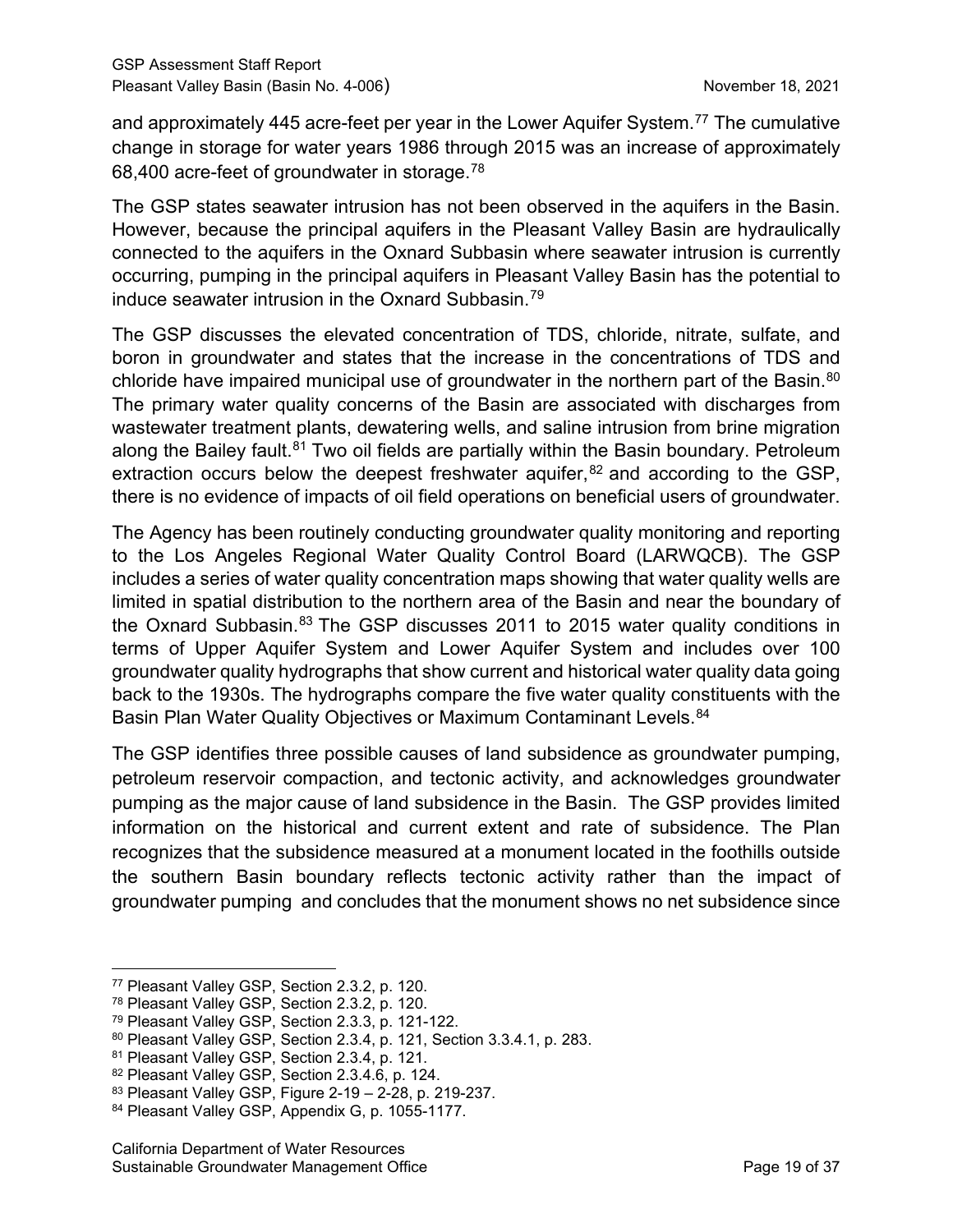its installation in 2000.<sup>[85](#page-25-0)</sup> The most recent subsidence data provided in the GSP is from a study (Farr et al. 2017) that analyzed Interferometric Synthetic Aperture Radar (InSAR) data and showed less than one foot of subsidence occurred in the Basin from 2015 to 2016.[86](#page-25-1) Using information from a 2003 USGS modeling study, the GSP predicts that areas within the Basin may experience an additional 0.1 to 1 foot of subsidence by 2040, depending on whether future water levels decline below previous maximum declines and remain there for a considerable amount of time. [87](#page-25-2) Department staff find the GSP's discussion of the current rate of subsidence, based on observed data, to be reasonable.

The Plan states that all surface water bodies in the Basin may have a connection to the underlying aquifers. These surface water bodies include the Arroyo Las Posas, Conejo Creek, and Calleguas Creek. The Plan states that information about gaining and losing reaches within the Basin is limited due to a lack of monitoring sites near surface water bodies.[88](#page-25-3) The numerical model simulates the leakage from major surface water bodies using data from stream gauges and estimated aquifer properties. The model shows that all three surface water bodies exhibited recharge to groundwater in all modeled years.

Department staff agree with the GSP's acknowledgement of a data gap regarding aspects of the connection between groundwater and surface water bodies. Department staff believe that the understanding of the type of connection, quantity, and the timing of depletion is necessary to successfully manage depletions of interconnected surface water in the Basin, as required by the GSP Regulations<sup>[89](#page-25-4)</sup> (see Recommended Corrective Action 2).

The GSP states that three surface water bodies in the Basin were identified as potential GDEs by The Nature Conservancy, an environmental non-profit organization.<sup>[90](#page-25-5)</sup> The potential GDEs include Calleguas Creek, Conejo Creek, and the lower reach of Arroyo Las Posas, which drain watersheds that extend beyond the boundaries of the Basin. Surface water flow in Arroyo Las Posas is from both native and non-native sources. The primary sources of flow in Conejo Creek and Calleguas Creek are from non-native sources. The GSP provides detailed descriptions of the types of ecosystems near the surface water bodies and the habitat supported by the ecosystems. The location and the extent of GDEs are shown in maps based on data made available by the Department and other sources.[91](#page-25-6) The GSP states that the surface water bodies cannot be conclusively determined to be GDEs until the reliance of vegetation on groundwater is known and the connection between potential GDEs and groundwater is established.

<span id="page-25-0"></span><sup>85</sup> Pleasant Valley GSP, Section 2.3.5, p. 126.

<span id="page-25-1"></span><sup>86</sup> Pleasant Valley GSP, Section 2.3.5, p. 126.

<span id="page-25-2"></span><sup>87</sup> Pleasant Valley GSP, Section 2.3.5, p. 126.

<span id="page-25-3"></span><sup>88</sup> Pleasant Valley GSP, Section 2.3.6, p. 127.

<span id="page-25-4"></span><sup>89</sup> 23 CCR § 354.16(f).

<span id="page-25-5"></span><sup>90</sup> Pleasant Valley GSP, Section 2.3.7, p. 128.

<span id="page-25-6"></span><sup>91</sup> Pleasant Valley GSP, Figure 2-32 – 2-34, p. 245-249.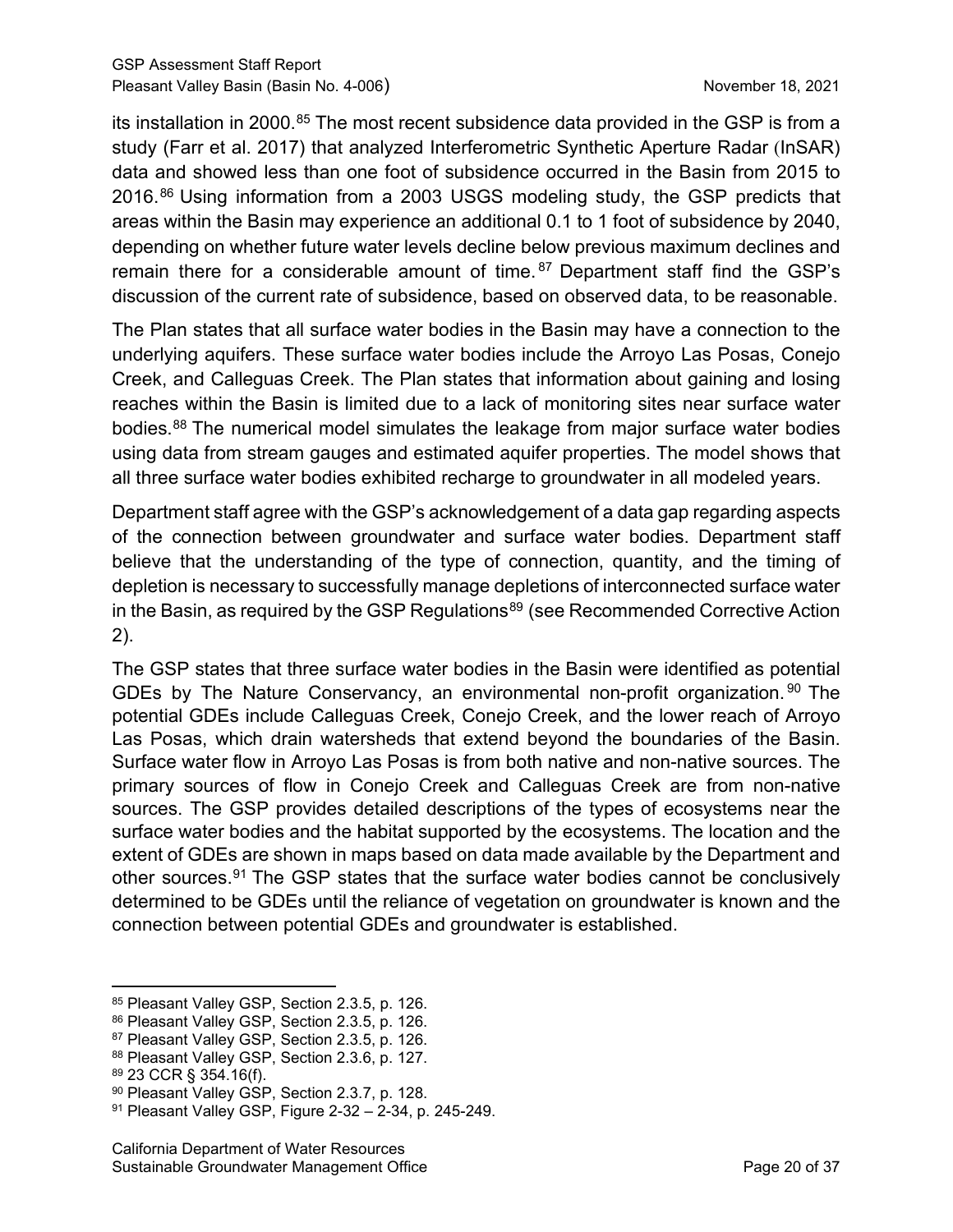#### **4.2.4 Water Budgets**

The GSP used the Ventura Regional Groundwater Flow Model to develop the water budgets for the Basin. The Regional Groundwater Flow Model is based on USGS's numerical groundwater flow model (MODFLOW) that was originally created by the UWCD for the Pleasant Valley Basin, Oxnard Subbasin, Mound Subbasin, and western part of the Las Posas Valley Basin.<sup>[92](#page-26-0)</sup> The GSP states that the UWCD model was revised, peer reviewed, and finalized in June 2018 for the Pleasant Valley Basin GSP <sup>[93](#page-26-1)</sup> and was used to estimate historical, current, and projected water budgets and the sustainable yield.

The GSP provides detailed descriptions of the sources of inflows, outflows, change in groundwater in storage, and the use of imported water and recycled water in the Basin. The Plan refers to the period of 1985-2015 as the historical water budget, with the year 2015 representing the current water budget.<sup>[94](#page-26-2)</sup> The GSP includes historical water budgets for each of the systems: the semi-perched, Upper Aquifer System, and Lower Aquifer System. [95](#page-26-3) Additional data pertaining to the water budget components, such as a summary of water deliveries, detailed accounting of recharge by source types, and groundwater use by beneficial uses for each aquifer system are provided in the GSP.

The GSP quantified overdraft in the Basin using the water years during which water supply conditions approximated average conditions. This calculation method excluded wet, dry, and critically dry water years. The GSP states that for the average water supply conditions, the Pleasant Valley Basin was not in overdraft; on the contrary, the average change in storage during the period from 1986 to 2015 was an increase in storage of about 2,618 acre-feet per year. Based on the historical water supply conditions, the GSP states that diversions from the Santa Clara River are the most variable source of water supply, and the loss of this water during drought conditions can directly lead to an increase in groundwater pumping. The GSP discusses the current water budget for calendar year 2015 and states that the Basin had greater outflows than inflows, resulting in a storage loss of about 13,657 acre-feet. $96$ 

The Agency developed eight model scenarios to assess the projected water budget and future sustainable yield.<sup>[97](#page-26-5)</sup> The scenarios incorporated existing projects, variable amounts of reduced groundwater production, various climate and precipitation projections, and the 2030 and 2070 DWR climate-change factors. The GSP states that none of the modeled scenarios successfully eliminated seawater intrusion in the Oxnard Subbasin, and, therefore, none of the direct model scenarios were used to determine the sustainable yield of the Pleasant Valley Basin.<sup>[98](#page-26-6)</sup> Instead, the findings from six model scenarios were plotted graphically and a statistical method of linear regression was used to calculate the

<span id="page-26-0"></span><sup>92</sup> Pleasant Valley GSP, Appendix D, p. 701-1054.

<span id="page-26-1"></span><sup>93</sup> Pleasant Valley GSP, Appendix I, p. 1255-1331.

<span id="page-26-2"></span><sup>94</sup> Pleasant Valley GSP, Section 2.4.3.2, p. 140-142.

<span id="page-26-3"></span><sup>95</sup> Pleasant Valley GSP, Table 2.6, p. 170-173.

<span id="page-26-4"></span><sup>96</sup> Pleasant Valley GSP, Section 2.4.3.3, p. 142.

<span id="page-26-5"></span><sup>97</sup> Pleasant Valley GSP, Section 2.4.5, p. 147-156.

<span id="page-26-6"></span><sup>98</sup> Pleasant Valley GSP, Section 2.4.5.9, p. 158.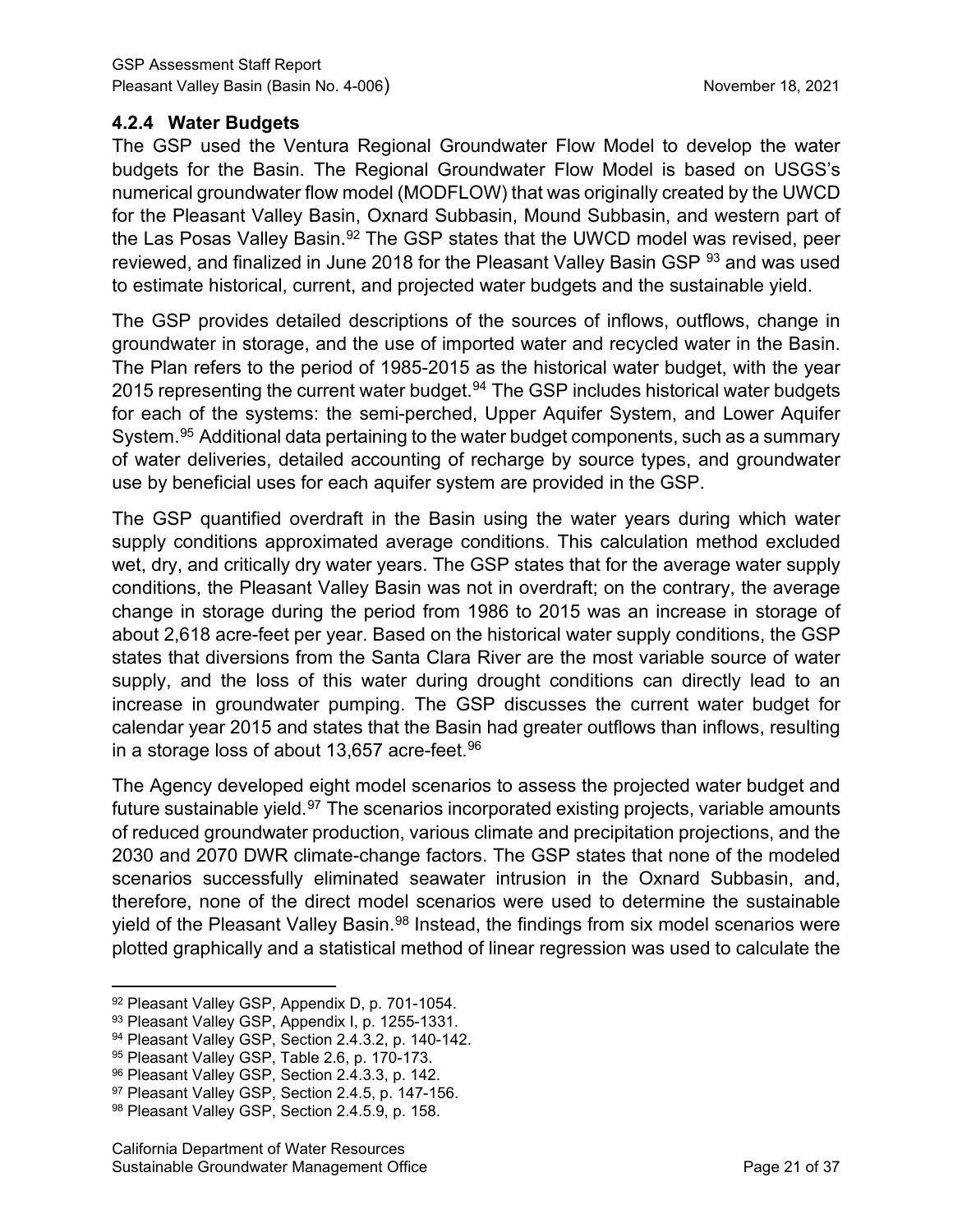future sustainable yield that would result in zero seawater intrusion.<sup>[99](#page-27-1)</sup> This groundwater production volume with no seawater intrusion in the Oxnard Subbasin is provided in the Pleasant Valley Basin GSP as the future sustainable yield. The sustainable yield of the Upper Aquifer System is estimated to be 4,400 acre-feet per year, whereas the Lower Aquifer System is estimated to be 7,200 acre-feet per year.<sup>[100](#page-27-0)</sup> Therefore, the combined future sustainable yield of Upper Aquifer System and Lower Aquifer System would be 11,600 acre-feet per year. The future sustainable yield or the future groundwater production rate of 11,600 acre-feet per year is lower than the groundwater production in 2015 which was 17,849 acre-feet.<sup>[101](#page-27-2)</sup> The 2015 groundwater production is comparable with the average groundwater production during the 1985-2015 period, which was 15,671 acre-feet per year.[102](#page-27-3)

Department staff noticed an inconsistency in the GSP in terms of how the sustainable yield of the Basin is reported. The future sustainable yield is reported as 12,600 acre-feet per year in the Executive Summary section of the GSP<sup>[103](#page-27-4)</sup> while other parts of the GSP reports 11,600 acre-feet per year.<sup>[104](#page-27-5)</sup> Similarly, the uncertainty estimate of the sustainable yield is reported as  $\pm 1,200$  acre-feet per year<sup>[105](#page-27-6)</sup> in some sections while it is reported as  $±1,000$  acre-feet per year<sup>[106](#page-27-7)</sup> in other sections of the GSP. Department staff recommend the Agency resolve the discrepancy associated with the sustainable yield value in the GSP and report consistent sustainable yield and associated uncertainty values.

Department staff recognized that the Agency's sustainable yield calculation technique was questioned in several comment letters received by the Department. The comment letters highlighted the fact that sustainable yield value can be different based on the choice of a statistical method. Department staff reviewed the Agency's technique and concluded that, while the technique is new, the approach to estimate sustainable yield appears to be reasonable. The GSP provided the evidence that the groundwater model relied upon is reasonably well-calibrated and peer-reviewed, and the statistical method used is consistent with scientific standards of practice. Although other techniques could have been used to calculate sustainable yield, Department staff believe that, at this time, the Agency approach is scientifically reasonable.

The components of the water budgets, the accounting of the inflows and outflows to the Basin, and the availability of water supply for the future, along with the uncertainties associated with the water budget, population growth, and future land use, are sufficiently detailed and comply with the GSP Regulations. The data and information used to estimate overdraft, sustainable yield, and change in storage appears to be based on the best

<span id="page-27-1"></span><sup>99</sup> Pleasant Valley GSP, Appendix I, Figure 7, p. 1305.

<span id="page-27-0"></span><sup>100</sup> Pleasant Valley GSP, Section 2.4.5.9, p. 158.

<span id="page-27-2"></span><sup>101</sup> Pleasant Valley GSP, Table 2-10, p. 179-180.

<span id="page-27-3"></span><sup>102</sup> Pleasant Valley GSP, Table 2-10, p. 179-180.

<span id="page-27-4"></span><sup>103</sup> Pleasant Valley GSP, Executive Summary, p. 19.

<span id="page-27-5"></span><sup>104</sup> Pleasant Valley GSP, Section 3.2, p. 277.

<span id="page-27-6"></span><sup>105</sup> Pleasant Valley GSP, Section 3.2, p. 277.

<span id="page-27-7"></span><sup>106</sup> Pleasant Valley GSP, Executive Summary, p. 19, Section 5.3.1, p. 359.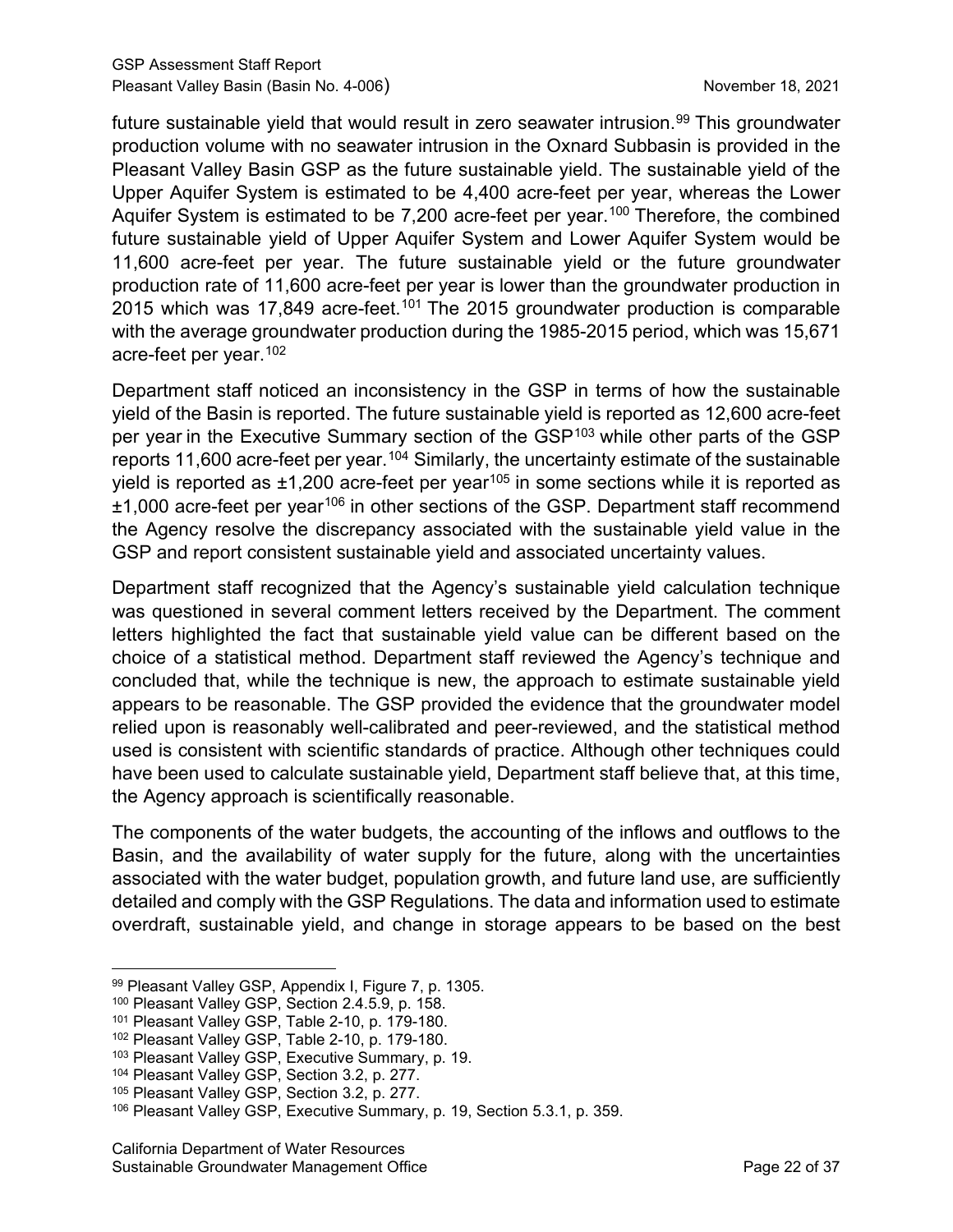available information and science. Department Staff find the Agency's overdraft calculation process substantially complies with the GSP Regulations.[107](#page-28-0) Department staff believe the rationale and information utilized to develop the water budgets is sufficiently thorough and substantially complies with the GSP Regulations.

#### **4.2.5 Management Areas**

The Agency divided the Pleasant Valley Basin into three management areas, consisting of, the Pleasant Valley Pumping Depression Management Area, the East Pleasant Valley Management Area, and the North Pleasant Valley Management Area. The GSP states that the Pleasant Valley Pumping Depression Management Area was established based on the historically low groundwater elevations recorded in both the Upper Aquifer System and the Lower Aquifer System. The East Pleasant Valley Management Area is predominantly within the jurisdiction of CWD and east of the Bailey Fault, which acts as a barrier to groundwater flow, and where the Fox Canyon aquifer is missing.<sup>108</sup> The North Pleasant Valley Management Area is west of the Bailey Fault and north of the Pleasant Valley Pumping Depression Management Area.<sup>[109](#page-28-2)</sup>

Department staff note that the management area naming convention used in the GSP is inconsistent. The North Pleasant Valley Management Area name is used in the text of the GSP whereas it appears that the same management area is referred to as West Pleasant Valley Management Area in several figures.<sup>[110](#page-28-3)</sup> Department staff recommend using a consistent naming convention to identify and describe management areas.

# **4.3 SUSTAINABLE MANAGEMENT CRITERIA**

GSP Regulations require each Plan to include a sustainability goal for the basin and to characterize and establish undesirable results, minimum thresholds, and measurable objectives for each applicable sustainability indicator, as appropriate.<sup>[111](#page-28-4)</sup>

#### **4.3.1 Evaluation Summary**

Department staff find the sustainable management criteria included in the GSP for chronic lowering of groundwater levels and change in storage will improve groundwater condition, are developed using the best available science and data, and are consistent with the requirements of the GSP Regulations. Significant and unreasonable conditions, as defined in the GSP, are based on historical conditions in the Basin. The minimum thresholds are generally set to improve groundwater conditions observed in the Basin in 2015. Specifically, the GSP aims to maintain groundwater levels above 2015 levels, to avoid land subsidence that substantially interferes with surface land uses, to limit degradation of groundwater quality, and not to worsen depletions of interconnected

<span id="page-28-0"></span><sup>107</sup> 23 CCR § 354.18(b)(5).

<span id="page-28-1"></span><sup>108</sup> Pleasant Valley GSP, Section 2.5, p. 159.

<span id="page-28-2"></span><sup>109</sup> Pleasant Valley GSP, Section 2.5, p. 159, Figure 2-46, p. 273.

<span id="page-28-3"></span><sup>110</sup> Pleasant Valley GSP, Figure 3-1 – 3-5, p. 305-313.

<span id="page-28-4"></span><sup>111</sup> 23 CCR § 354.22 *et seq*.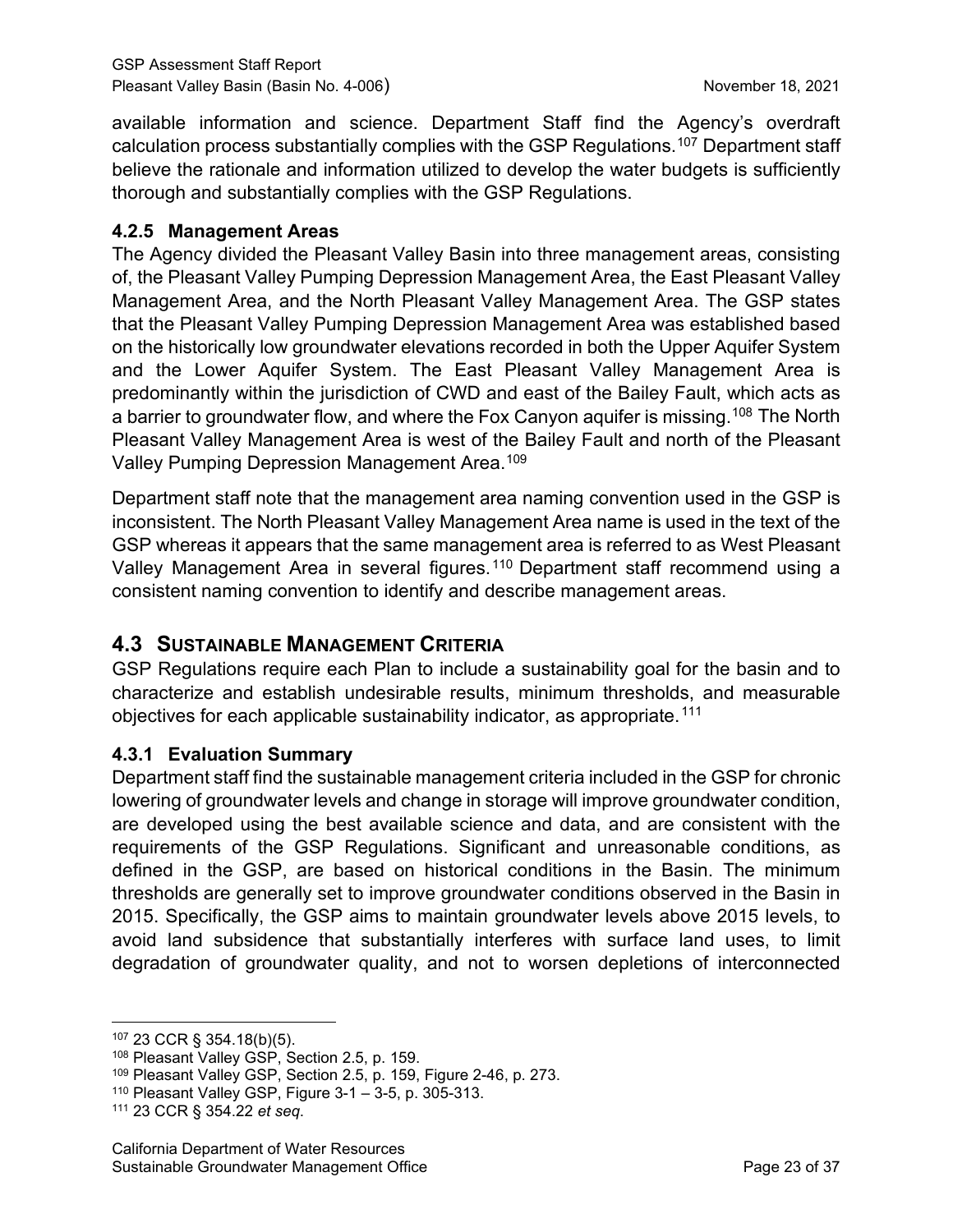surface waters than the current conditions. Measurable objectives defined in the GSP largely aim to improve groundwater conditions in the Basin over time.

Although the GSP sufficiently describes the rationale used to develop sustainable management criteria for most sustainability indicators, Department staff believe that further work by the GSAs will be necessary to appropriately understand water quality undesirable results, to evaluate land subsidence, and to provide an estimate of current depletions of interconnected surface water. Department staff strongly encourage the GSAs to address any recommended corrective actions and other suggestions for improvement no later than the first five-year update. Despite the fact that some areas in the sustainable management criteria can be improved, Department staff find the sustainable management criteria included in the GSP were developed using sufficient and credible information and science, and substantially comply in form and presentation with the requirements outlined in the GSP Regulations.

#### **4.3.2 Sustainability Goal**

The GSP's primary sustainability goal for the Basin is "to maintain a sufficient volume of groundwater in storage in the older alluvium and the Lower Aquifer System so that there is no net decline in groundwater elevation or storage over wet and dry climatic cycles".<sup>[112](#page-29-0)</sup> The Plan utilizes a regional management approach and considers adjacent basins' sustainability goals, stating that the groundwater levels in Pleasant Valley Basin should be maintained at elevations that are high enough to not inhibit the ability of the Oxnard Subbasin to prevent net landward migration of the 2015 saline water impact front.<sup>[113](#page-29-1)</sup> Department staff find that the GSP sets reasonable sustainability goals and adequately describes the measures to be implemented to achieve sustainable management of groundwater within 20 years.

#### **4.3.3 Sustainability Indicators**

GSP Regulations specify that an agency define conditions that constitute sustainable groundwater management for a basin, including the characterization of undesirable results and the establishment of minimum thresholds and measurable objectives for each applicable sustainability indicator.<sup>[114](#page-29-2)</sup>

Sustainability indicators are defined as any of the effects caused by groundwater conditions occurring throughout the basin that, when significant and unreasonable, cause undesirable results.[115](#page-29-3) Sustainability indicators thus correspond with the six undesirable results – chronic lowering of groundwater levels indicating a significant and unreasonable

<span id="page-29-0"></span><sup>112</sup> Pleasant Valley GSP, Section 3.2, p. 276.

<span id="page-29-1"></span><sup>&</sup>lt;sup>113</sup> The GSP uses the term "2015 saline water impact front" to describe the landward extent of the seawater intrusion in 2015 in the adjacent Oxnard Subbasin. The area of the Subbasin impacted by chloride concentrations greater than 500 milligrams per liter in 2015 is referred to as the saline water impact area. The Agency's reasoning to use the term saline water impact front rather than seawater intrusion is to reflect all the potential sources of chloride to the aquifer, which are not limited to seawater intrusion.

<span id="page-29-2"></span><sup>114</sup> 23 CCR § 354.22 *et seq*.

<span id="page-29-3"></span><sup>115</sup> 23 CCR § 351(ah).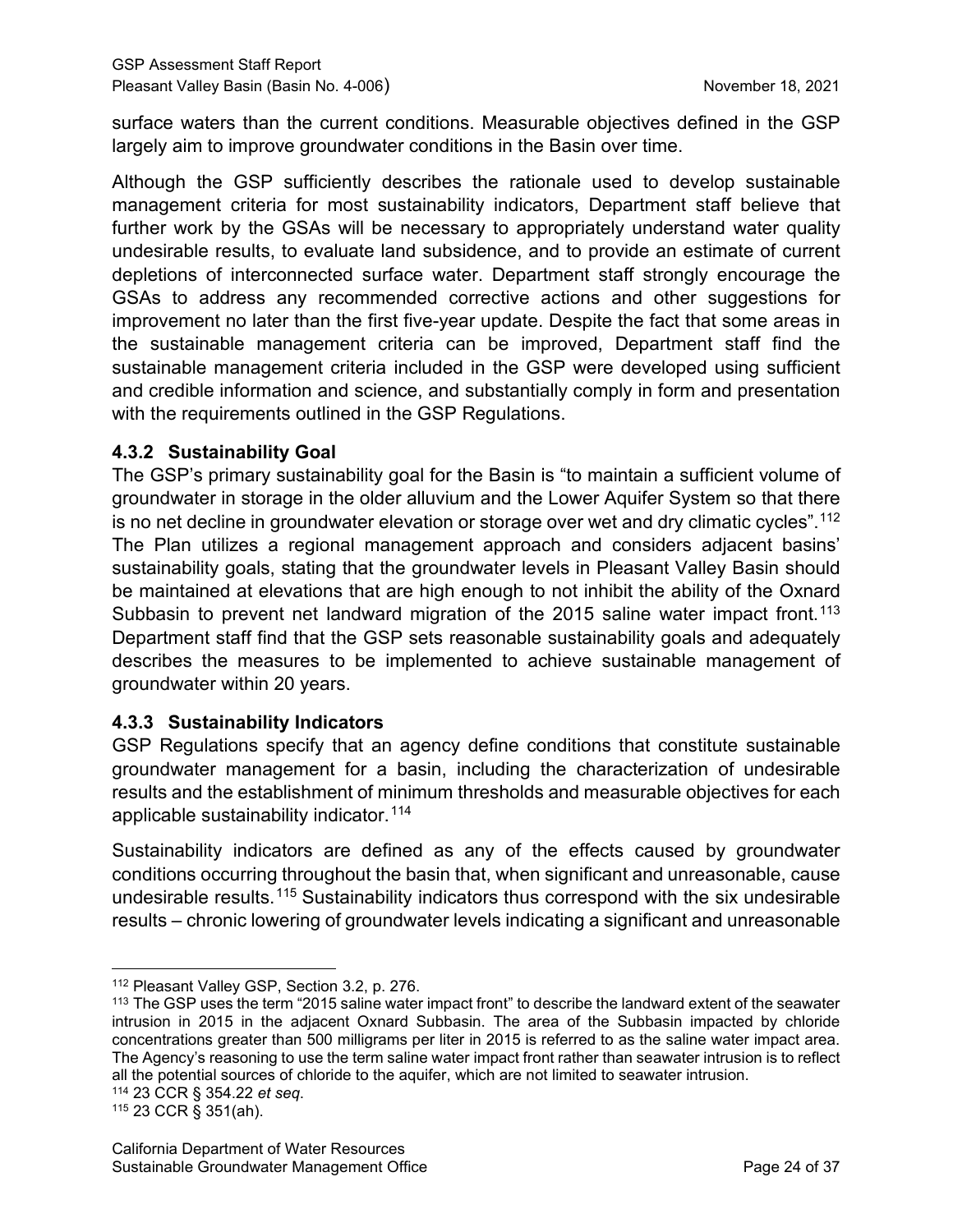depletion of supply if continued over the planning and implementation horizon, significant and unreasonable reduction of groundwater storage, significant and unreasonable seawater intrusion, significant and unreasonable degraded water quality, including the migration of contaminant plumes that impair water supplies, land subsidence that substantially interferes with surface land uses, and depletions of interconnected surface water that have significant and unreasonable adverse impacts on beneficial uses of the surface water<sup>[116](#page-30-0)</sup> – but refer to groundwater conditions that are not, in and of themselves, significant and unreasonable. Rather, sustainability indicators refer to the effects caused by changing groundwater conditions that are monitored, and for which criteria in the form of minimum thresholds are established by the agency to define when the effect becomes significant and unreasonable, producing an undesirable result.

The following subsections thus consolidate three facets of sustainable management criteria: undesirable results, minimum thresholds, and measurable objectives. Information, as presented in the Plan, pertaining to the processes and criteria relied upon to define undesirable results applicable to the basin, as quantified through the establishment of minimum thresholds, are addressed for each sustainability indicator. However, a submitting agency is not required to establish criteria for undesirable results that the agency can demonstrate are not present and are not likely to occur in a basin.<sup>[117](#page-30-1)</sup>

## *4.3.3.1 Chronic Lowering of Groundwater Levels*

The GSP states that the chronic lowering of groundwater levels resulting in a significant and unreasonable depletion of supply is an undesirable result applicable to the Pleasant Valley Basin and acknowledges that groundwater production in excess of natural and artificial recharge is the primary cause of the chronic lowering of groundwater levels. The GSP defines undesirable results in three ways.<sup>[118](#page-30-2)</sup> The first definition is based on the total number of key wells, independent of the management area or aquifer, in which an undesirable result will occur if water levels in four of the nine key wells are below their respective minimum thresholds in any single monitoring event. Under the second definition, an undesirable result will occur if the groundwater elevation at any individual key well exceeds the historical low groundwater elevation at the respective monitoring site or in a nearby well if the historical record at the monitoring location is not long enough to capture the historical low water levels. The third definition of an undesirable result is if the water level in any individual key well is below the minimum threshold for either three consecutive monitoring events or three of five consecutive monitoring events.

The Agency selected minimum thresholds for groundwater levels based on historical groundwater elevation data, incorporation of projects, and future groundwater model scenarios with potential for seawater intrusion in the Oxnard Subbasin. Because the aquifers in the Pleasant Valley Basin are hydraulically connected to the aquifers in the Oxnard Subbasin, the current groundwater elevations, which are below sea level, are

<span id="page-30-0"></span><sup>116</sup> Water Code § 10721(x).

<span id="page-30-1"></span><sup>117</sup> 23 CCR § 354.26(d).

<span id="page-30-2"></span><sup>118</sup> Pleasant Valley GSP, Section 3.3.7, p. 286-288.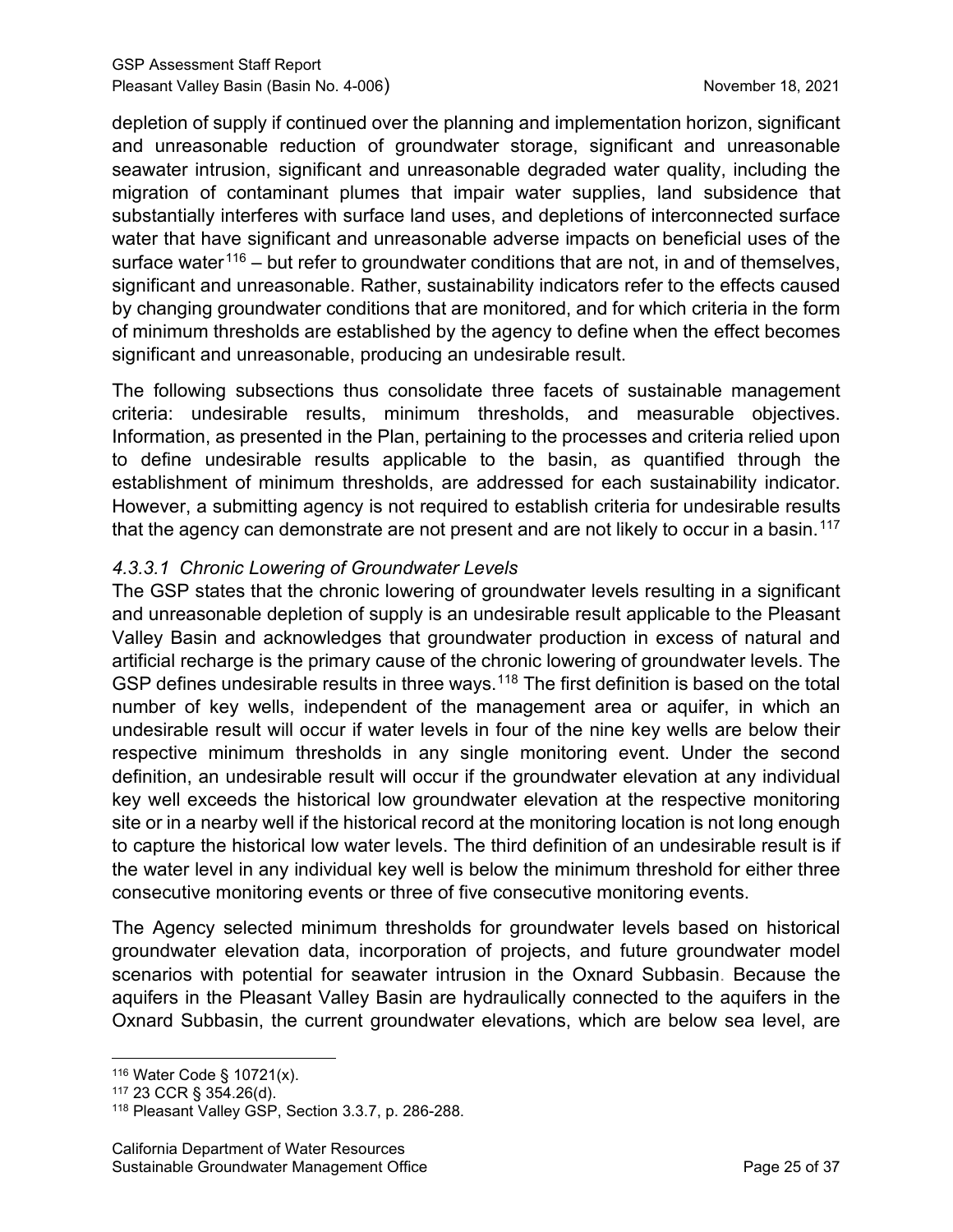contributing to seawater intrusion in the Oxnard Subbasin.[119](#page-31-0) Therefore, the minimum threshold for groundwater elevations in the Basin were selected to protect against net seawater intrusion in the Upper Aquifer System and Lower Aquifer System in the Oxnard Subbasin.<sup>[120](#page-31-1)</sup> The selected minimum thresholds for wells in the Pleasant Valley Pumping Depression Area were based on the lowest simulated groundwater elevation after 2040, in which net seawater intrusion in the Oxnard Subbasin was minimal. To account for some uncertainty in the projected groundwater elevations, the lowest simulated value was rounded down to the nearest 5-foot interval. The minimum threshold of one key well in the North Pleasant Valley Management Area is set lower than the historical low groundwater elevation. The Agency's justification to select this minimum threshold is that the well is heavily influenced by groundwater production from a desalter project in the area.[121](#page-31-2)

The GSP established measurable objectives for each key well as water levels in which there is neither seawater flow into, nor freshwater flow out of, the Upper Aquifer System or Lower Aquifer System in the adjacent Oxnard Subbasin. According to the Plan, there is at least 10 feet of difference between the measurable objective and the minimum threshold water level, which the Agency considers a margin of safety for purposes of operational flexibility.

The GSP intends to use the interim milestones for chronic lowering of groundwater levels as a proxy for other sustainability indicators because the interim milestones measure progress toward groundwater elevations in the Pleasant Valley Basin that will prevent undesirable results. Two sets of interim milestones are discussed in the GSP. One interim milestone is for average climatic conditions and the other one is for dry conditions. The GSP describes two paths to achieve the sustainability goal for the Basin within 20 years of Plan implementation. With the first path, groundwater levels will reach the measurable objective under average climatic conditions, and with the second path, the water level will reach the minimum threshold under dry conditions.<sup>[122](#page-31-3)</sup>

The GSP states that minimum thresholds are anticipated to improve conditions for beneficial uses by preventing chronic lowering of groundwater levels.<sup>[123](#page-31-4)</sup> It is reasonable to expect improvements at minimum threshold groundwater levels; however, the GSP does not clearly discuss how the established minimum thresholds for groundwater levels may impact the beneficial users and uses of groundwater in the Basin. Department staff encourage the Agency to provide additional information on the potential effects of minimum threshold on all beneficial uses and users of groundwater. Despite that, the established minimum thresholds groundwater levels are above historical lows except for one well, and this approach is consistent with SGMA and the GSP Regulations.

<span id="page-31-0"></span><sup>119</sup> Pleasant Valley GSP, Section 3.3.1, p. 279.

<span id="page-31-1"></span><sup>120</sup> Pleasant Valley GSP, Section 3.4, p. 289.

<span id="page-31-2"></span><sup>121</sup> Pleasant Valley GSP, Section 3.4, p. 289-290.

<span id="page-31-3"></span><sup>122</sup> Pleasant Valley GSP, Table 3-2, p. 303, Figure 3-9, p. 321.

<span id="page-31-4"></span><sup>123</sup> Pleasant Valley GSP, Section 3.4.1, p. 290.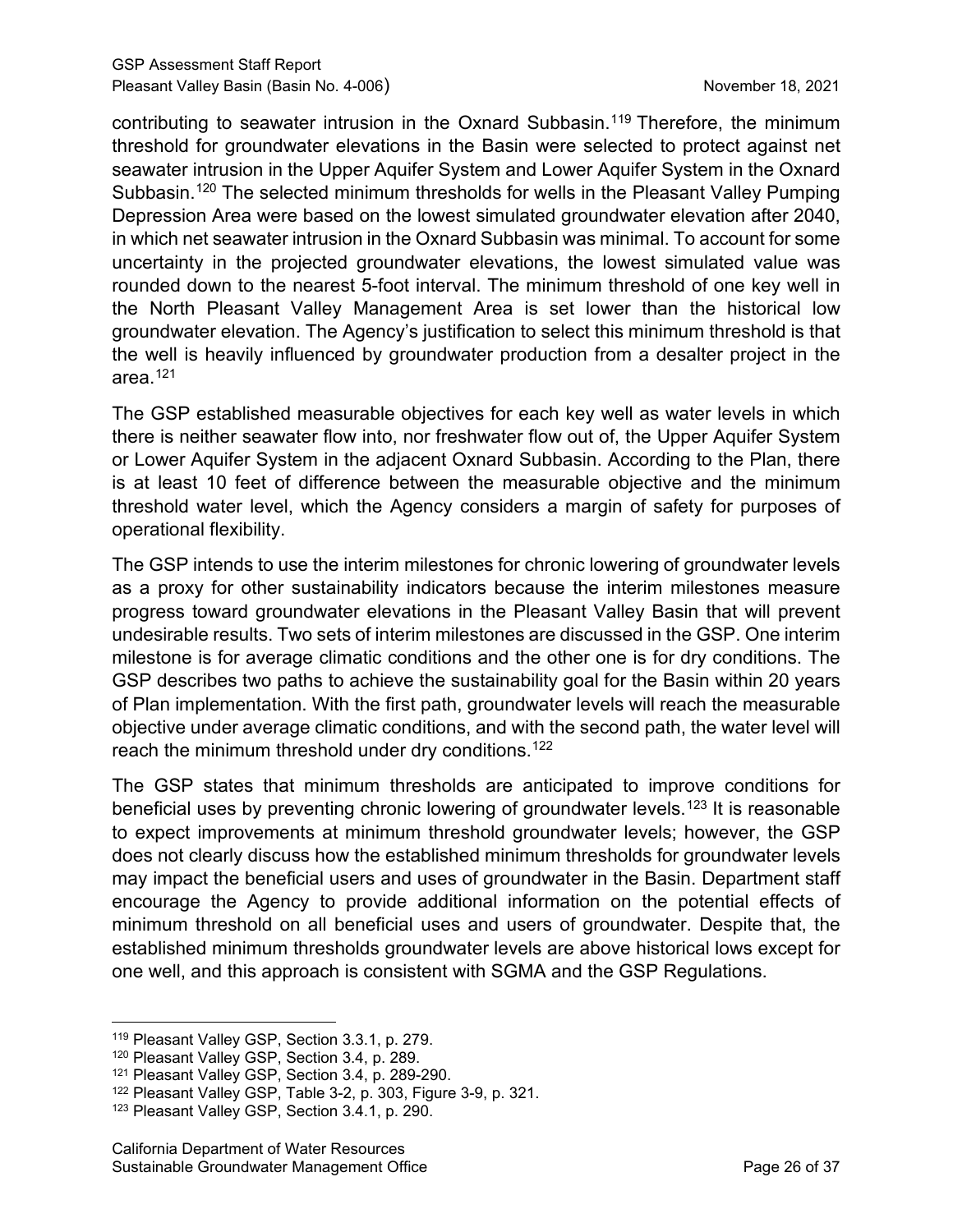Overall, staff find that the Agency plans to take a reasonable approach to significantly improve the groundwater levels as the first improvement will be made by 2025 when the groundwater levels in most representative key wells are anticipated to be above 2015 groundwater levels and continue improving until 2040. Furthermore, Department staff find the established sustainable management criteria for chronic lowering of groundwater level identifies quantitative criteria for tracking future undesirable results, are scientifically reasonable to achieve the sustainability goals of the Basin, and, therefore, substantially complies with the GSP Regulations.

#### *4.3.3.2 Reduction of Groundwater Storage*

The GSP states that the significant and unreasonable reduction of groundwater storage is an undesirable result applicable to Pleasant Valley Basin.<sup>[124](#page-32-0)</sup> The Plan acknowledges that the primary cause of reduction in groundwater storage is groundwater production in excess of recharge and that groundwater production may result in an undesirable result if the volume of water produced from the Basin exceeds the volume of freshwater recharging the Basin over a cycle of drought and recovery.

The Agency evaluated the change in groundwater storage during the model period of 1986 to 2015. The cumulative change in storage during the model period was an increase in storage of approximately  $68,400$  acre-feet.<sup>[125](#page-32-1)</sup> This increase in storage reflects rising groundwater levels between water years 1991 and 2006. [126](#page-32-2) The Basin experienced a reduction in groundwater storage between water years 2006 and 2015 and the rate of storage loss increased during the drought beginning 2011.<sup>[127](#page-32-3)</sup>

The GSP states that the minimum thresholds established for groundwater levels are used as a proxy for the reduction of groundwater storage and are anticipated to improve the beneficial uses of the Basin by allowing for long-term use of groundwater supplies. The measurable objective for reduction of groundwater in storage is defined as the groundwater level at which there is neither seawater flow into nor freshwater flow out of the Upper Aquifer System or Lower Aquifer System in the Oxnard Subbasin.<sup>[128](#page-32-4)</sup> The GSP includes operational flexibility by establishing 10 feet or more of separation between the measurable objective and the minimum threshold in each key well.

The sustainable management criteria for groundwater storage utilize the sustainable management criteria for groundwater levels, which were established based on the numerical model and developed utilizing the best available data and information. The Agency plans to improve the condition of declining groundwater storage by improving groundwater levels. Based on the thresholds established by the Agency, the groundwater storage will likely show the first sign of recovery by 2025 when the groundwater level in

<span id="page-32-0"></span><sup>124</sup> Pleasant Valley GSP, Section 3.3.2, p. 280.

<span id="page-32-1"></span><sup>125</sup> Pleasant Valley GSP, Section 2.3.2, p. 120, Figure 2-18, p. 217.

<span id="page-32-2"></span><sup>126</sup> Pleasant Valley GSP, Section 3.3.2, p. 281, Figure 2-17, p. 215.

<span id="page-32-3"></span><sup>127</sup> Pleasant Valley GSP, Section 3.3.2, p. 281, Figure 2-17, p. 215.

<span id="page-32-4"></span><sup>128</sup> Pleasant Valley GSP, Section 3.5.2, p. 296.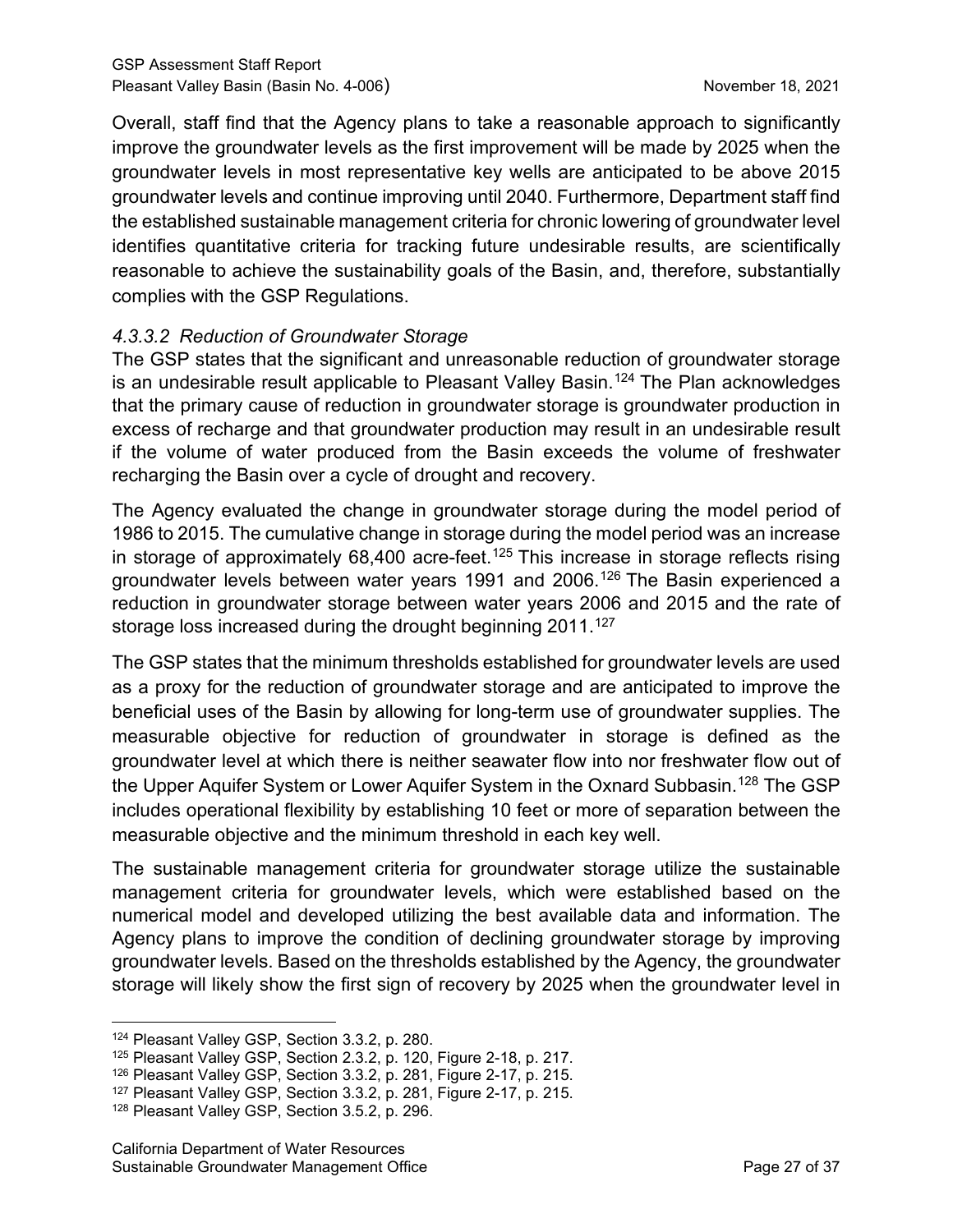every key well, with an exception of one key well, is anticipated to be above 2015 groundwater levels, and the groundwater in storage will be continued improving until 2040. Department staff find the minimum threshold and measurable objective to be reasonable to achieve the sustainability goals defined in the GSP.

#### *4.3.3.3 Seawater Intrusion*

The Agency did not establish sustainable management criteria for seawater intrusion because seawater intrusion has not historically occurred in the Basin. [129](#page-33-0) Although the Pleasant Valley basin is hydraulically connected to the Oxnard Subbasin, which is experiencing seawater intrusion, model simulations based on the current groundwater production rates in the Pleasant Valley Basin and the Oxnard Subbasin that projected 50 years into the future resulted in no direct seawater intrusion into the Pleasant Valley Basin. Based on this information, Department staff agree with the Agency's decision to not currently develop sustainable management criteria for seawater intrusion in the Basin because the Agency has provided evidence that seawater intrusion does not currently exist and could not occur at this time.

#### *4.3.3.4 Degraded Water Quality*

The GSP states that degraded water quality resulting in a significant and unreasonable depletion of supply is an undesirable result applicable to the Basin. In defining the undesirable result, the GSP states that the main constituents of concern are TDS, chloride, nitrate, sulfate, and boron.<sup>[130](#page-33-1)</sup> An undesirable result associated with water quality may occur if there is an expansion of the areas currently impacted by elevated concentrations of the five constituents of concern that limit agricultural and potable use of groundwater.[131](#page-33-2)

The GSP acknowledges that the existing water quality in the North Pleasant Valley Management Area have impaired the City of Camarillo's municipal use of groundwater. [132](#page-33-3) The Plan states that elevated concentrations of nitrate, sulfate, and boron are present in the North Pleasant Valley Management Area but states that these elevated concentrations are not caused by groundwater conditions occurring throughout the Basin.<sup>[133](#page-33-4)</sup> Rather, these concentrations reflect the influence of past land-use practices in both the Pleasant Valley Basin and adjacent basins, as well as surface water flows to Arroyo Simi–Las Posas and Conejo Creek upstream of the Basin boundary.<sup>[134](#page-33-5)</sup>

The GSP states that groundwater production may exacerbate upward migration of brines from lower aquifers but the influence of groundwater production on the migration of poorquality water is not well understood. Therefore, the Agency plans to use the minimum thresholds for groundwater levels as a proxy for water quality. The GSP states that the

<span id="page-33-0"></span><sup>129</sup> Pleasant Valley GSP, Section 3.3.3, p. 282.

<span id="page-33-1"></span><sup>130</sup> Pleasant Valley GSP, Section 3.3.4, p. 282-284.

<span id="page-33-2"></span><sup>131</sup> Pleasant Valley GSP, Section 3.3.4, p. 283.

<span id="page-33-3"></span><sup>132</sup> Pleasant Valley GSP, Section 3.3.4, p. 283.

<span id="page-33-4"></span><sup>133</sup> Pleasant Valley GSP, Section 3.3.4.2, p. 284.

<span id="page-33-5"></span><sup>134</sup> Pleasant Valley GSP, Section 3.3.4.2, p. 284.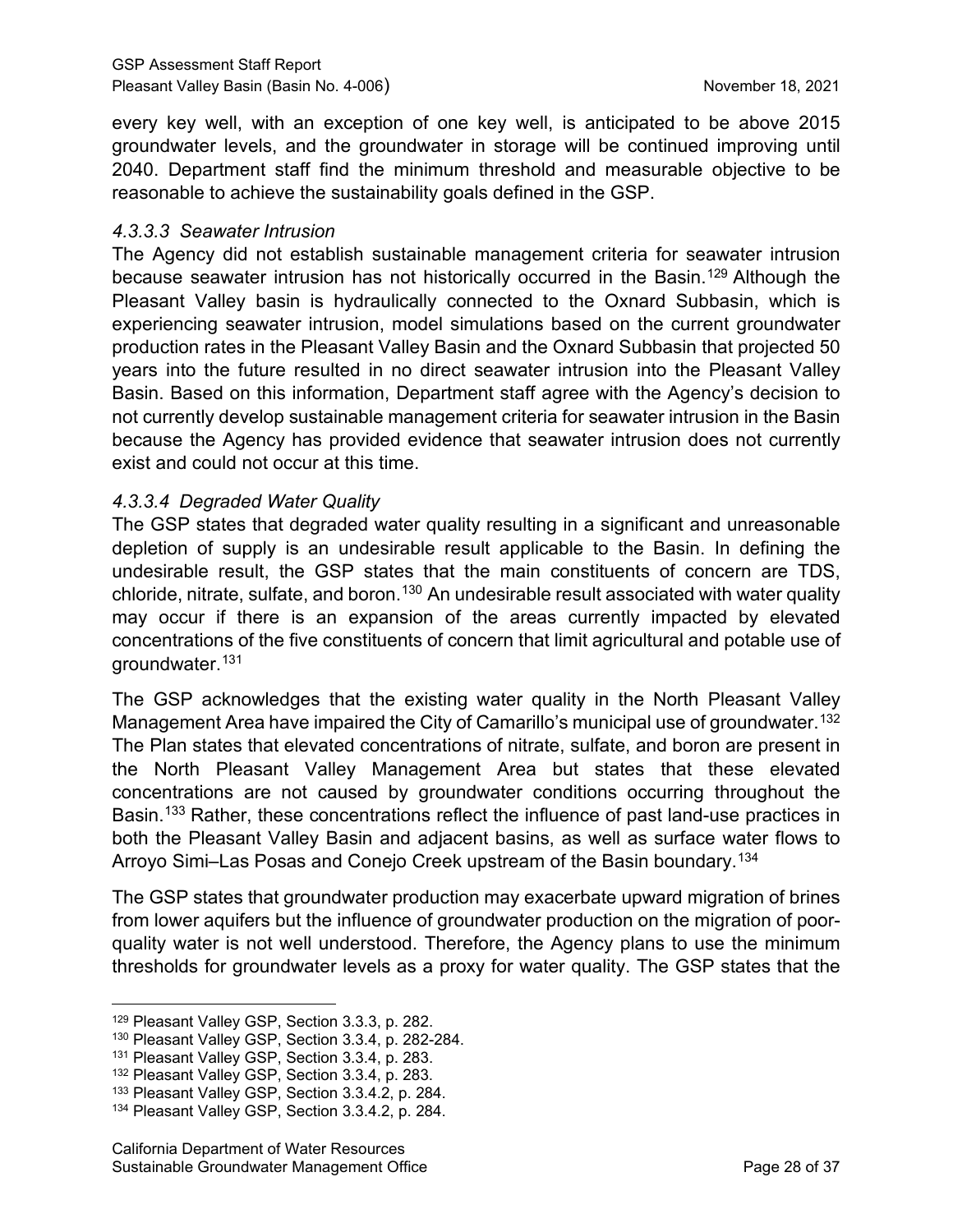measurable objective for degraded water quality is the groundwater level at which there is neither seawater flow into nor freshwater flow out of the Upper Aquifer System or Lower Aquifer System in the Oxnard Subbasin. The GSP discusses that water quality will continue to be monitored to evaluate the potential connection between groundwater quality and groundwater production and to assess the effectiveness of water level sustainable management criteria. The Plan states that additional work will be done to better understand the potential for pumping to exacerbate groundwater quality concerns in the Basin.

The Agency intends to use groundwater level as a proxy to monitor the undesirable results related to groundwater quality. However, the GSP does not sufficiently demonstrate the correlation between groundwater quality and the minimum threshold for groundwater level, nor does it sufficiently explain how the minimum threshold and measurable objective established for groundwater level will prevent the undesirable results related to degraded water quality. However, given the Agency's existing water quality monitoring programs, the Water Quality Objectives established by LARWQCB, and the Basin Management Objectives established by FCGMA for multiple water quality constituents, [135](#page-34-0) Department staff believe the additional threshold for groundwater quality is not required at this time. Instead, Department staff recommend the GSP be updated to include an improved discussion about how the established groundwater level thresholds will prevent further degradation of groundwater quality and that the GSAs collaborate with all the interested parties to ensure that groundwater quality is not exacerbated by groundwater use in the Basin (see Recommended Corrective Action 4).

Additionally, the GSP recognizes that the inflows of poor-quality water percolate through the shallow alluvial aquifer and recharge both the older alluvium and Fox Canyon aquifer.<sup>[136](#page-34-1)</sup> The GSP lacks adequate assessment of downward migration of degraded water caused by pumping and does not provide clear information on the quantitative relationship between the groundwater level and migration of poor-quality water. The GSP regulations require GSAs to monitor and mitigate the migration of impaired water caused by groundwater use.<sup>[137](#page-34-2)</sup> Therefore, Department staff recommend the Agency investigate the impact of groundwater pumping on the migration of impaired water (see Recommended Corrective Action 2 and 4).

# *4.3.3.5 Land Subsidence*

The GSP defines the undesirable result associated with land subsidence as subsidence that substantially interferes with surface land uses.<sup>[138](#page-34-3)</sup> The Agency does not establish minimum thresholds or measurable objectives for land subsidence. Instead, the Agency plans to use groundwater levels as a proxy for land subsidence. The Agency proposes to

<span id="page-34-0"></span><sup>135</sup> LARWQCB. 2013. Chapter 3: Water Quality Objectives.

<span id="page-34-1"></span><sup>136</sup> Pleasant Valley GSP, Section 2.3.4, p. 121.

<span id="page-34-2"></span><sup>137</sup> 23 CCR § 354.28(c)(4).

<span id="page-34-3"></span><sup>138</sup> Pleasant Valley GSP, Section 3.3.5, p. 284.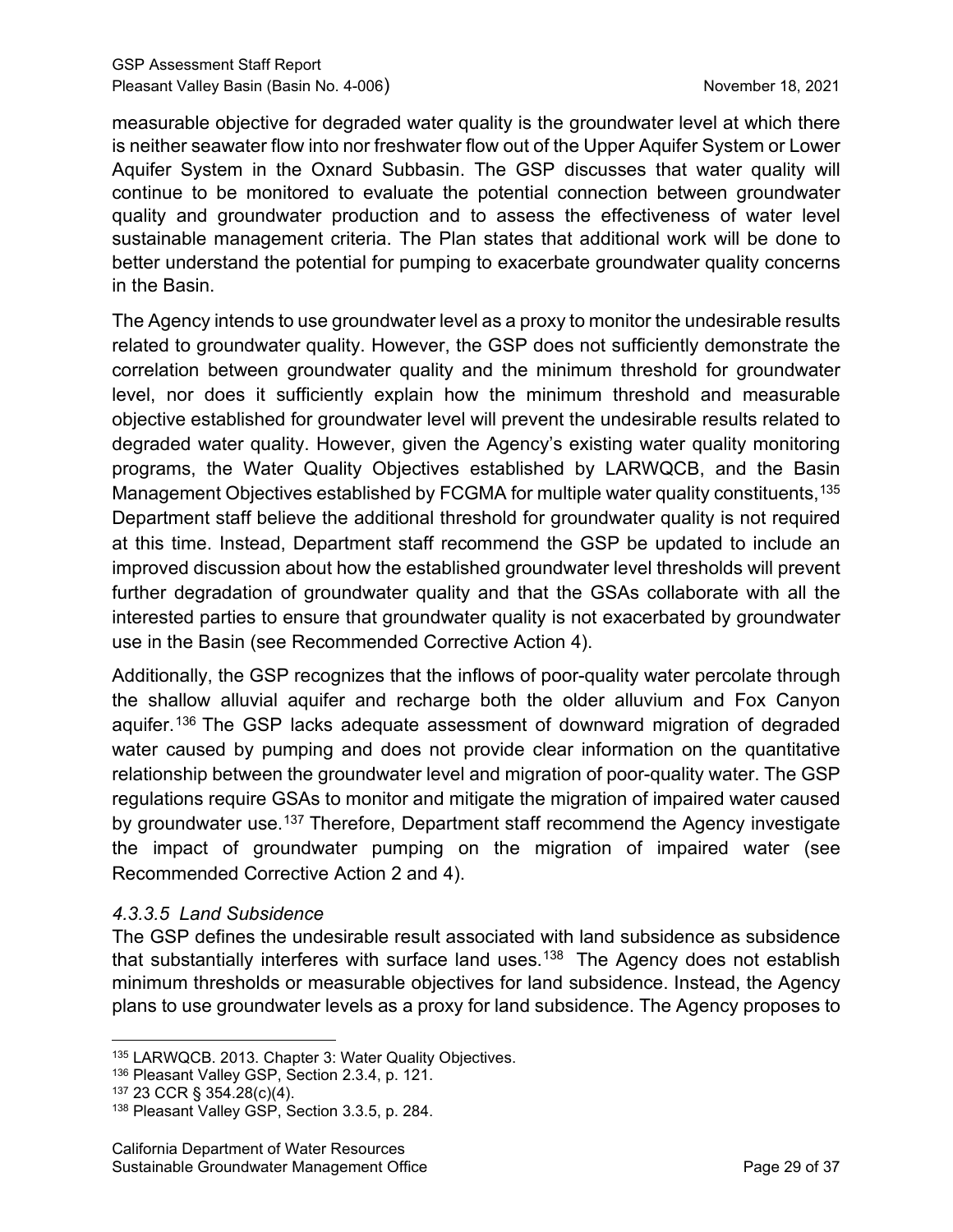maintain groundwater levels above the historical low to avoid land subsidence in the Basin. While Department staff find the approach to be reasonable, staff also recommend the Agency monitor land subsidence on a periodic basis (e.g., for each five-year update) to evaluate the performance of the proxy. (see Recommended Corrective Action 5).

#### *4.3.3.6 Depletions of Interconnected Surface Water*

The GSP defines the undesirable result associated with depletion of interconnected surface water in the Basin as a loss of GDE habitat. The Plan identifies three potential GDEs and states that the GDEs are potentially connected to the shallow alluvial aquifer. The GSP states that groundwater elevations in the shallow alluvial aquifer are deeper than 30 feet below the land surface where known. The Plan implies that there is uncertainty in whether the potential GDEs depend on the shallow alluvial aquifer.<sup>[139](#page-35-0)</sup> Based on the depth of groundwater in the shallow alluvial aquifer, low groundwater production in the shallow alluvial aquifer, and the ephemeral flow of streams, the GSP states that undesirable results associated with depletion of interconnected surface water are not currently occurring and are unlikely to occur in the future in the Basin. Therefore, a minimum threshold and measurable objective for depletions of interconnected surface water are not established.<sup>[140](#page-35-1)</sup>

The Agency identifies the health of the GDE habitat as an indicator to assess depletion of interconnection surface water. However, the GSP neither confirms the identification of GDEs in the Basin nor confirms the connection between GDEs and shallow alluvial aquifer. Department staff believe that to assess the health of the GDE habitat, the GDEs should be clearly identified, and the connection between the GDEs and the shallow alluvial aquifer needs to be investigated (see Recommended Corrective Action 2).

# **4.4 MONITORING NETWORKS**

GSP Regulations require that a monitoring network be developed for each basin including monitoring objectives, monitoring protocols, and data reporting requirements. The network shall promote the collection of data of sufficient quality, frequency, and distribution to characterize groundwater and related surface water conditions in the basin and evaluate changing conditions.[141](#page-35-2)

# **4.4.1 Evaluation Summary**

The monitoring network for the Basin was developed to track and monitor parameters that demonstrate progress toward meeting the sustainability goals. In addition to existing groundwater level monitoring programs, the Agency developed one monitoring network which monitors groundwater levels in the Basin. Although there are no monitoring networks developed for the other sustainability indicators, the Agency plans to use

<span id="page-35-0"></span><sup>139</sup> Pleasant Valley GSP, Section 3.3.6, p. 286.

<span id="page-35-1"></span><sup>140</sup> Pleasant Valley GSP, Section 3.4.6, p. 293, Section 3.5.6, p. 299.

<span id="page-35-2"></span><sup>141</sup> 23 CCR § 354.32 *et seq*.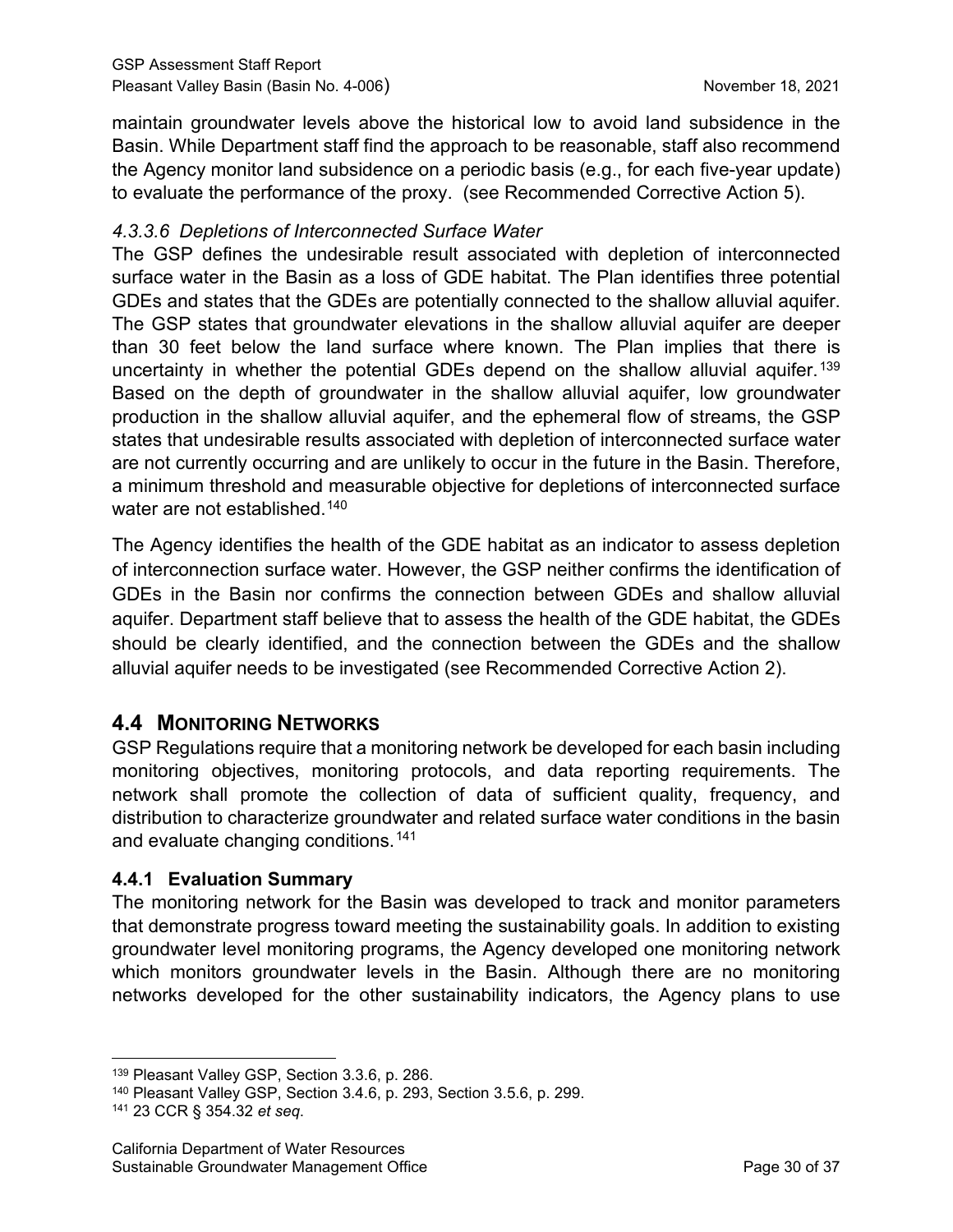groundwater level data as a proxy to assess groundwater conditions related to other applicable sustainability indicators.

The GSP identifies data gaps in each aquifer and in one management area. Department staff concur that there are critical data gaps that should be addressed early in GSP implementation. Failure to do so may make it difficult to demonstrate that implementation of the Plan is achieving the sustainability goal of the Basin, which may influence subsequent Plan assessments by the Department.

#### **4.4.2 Monitoring Networks**

The Agency maintains long-term groundwater and surface water data to understand responses to climate, land use, Basin conditions, and for groundwater management. Groundwater level monitoring started in the 1920s, and surface flows have been recorded since the 1970s. Groundwater extraction data has been collected since 1983, and precipitation data have been recorded for more than a century.

A total of 12 wells are selected for representative monitoring from the Agency's broader groundwater level monitoring network, which consisted of as many as 80 wells in the past but is currently smaller.<sup>[142](#page-36-0)</sup> The Agency plans to use the broader network of wells, including the representative wells, to document groundwater conditions in the Basin. The groundwater level data are collected on a monthly, bimonthly, and quarterly basis by the Ventura County Watershed Protection District and UWCD, which are partner agencies. Because these agencies follow different data collection protocols, FCGMA plans to work with these agencies to ensure that future data collection is conducted according to the protocol that is consistent with DWR's Monitoring Protocols for Best Management Practices.<sup>[143](#page-36-1)</sup> In addition to manual measurements, the Agency is monitoring short-term and long-term trends in groundwater levels using transducers. The GSP discusses potentially improving the temporal coverage of groundwater level data and states that data from the 12 representative wells should be collected within a 2-week window in the spring and fall of each year to evaluate the seasonal high and seasonal low.

The Agency has worked with the Department to close data gaps by constructing five new monitoring wells in the Pleasant Valley Basin under the Department's Technical Support Services program. The Agency's rationale for monitoring site selection appears to include wells from all major aquifers and management areas to have adequate temporal and spatial coverage. The Agency believes that the monitoring network is adequate to identify basin-wide undesirable results in a timely manner. Because there are no representative monitoring wells located in the East Pleasant Valley Management Area (EPVMA), the Agency plans to use the wells located in the adjacent Pleasant Valley Pumping Depression Management Area to monitor the groundwater conditions in EPVMA until a monitoring well is installed in the EPVMA. The Agency assumes that the measurable objectives set for the wells located in Pleasant Valley Pumping Depression Management

<span id="page-36-0"></span><sup>142</sup> Pleasant Valley GSP, Section 4.2.1, p. 325-326.

<span id="page-36-1"></span><sup>143</sup> Pleasant Valley GSP, Section 4.5, p. 335.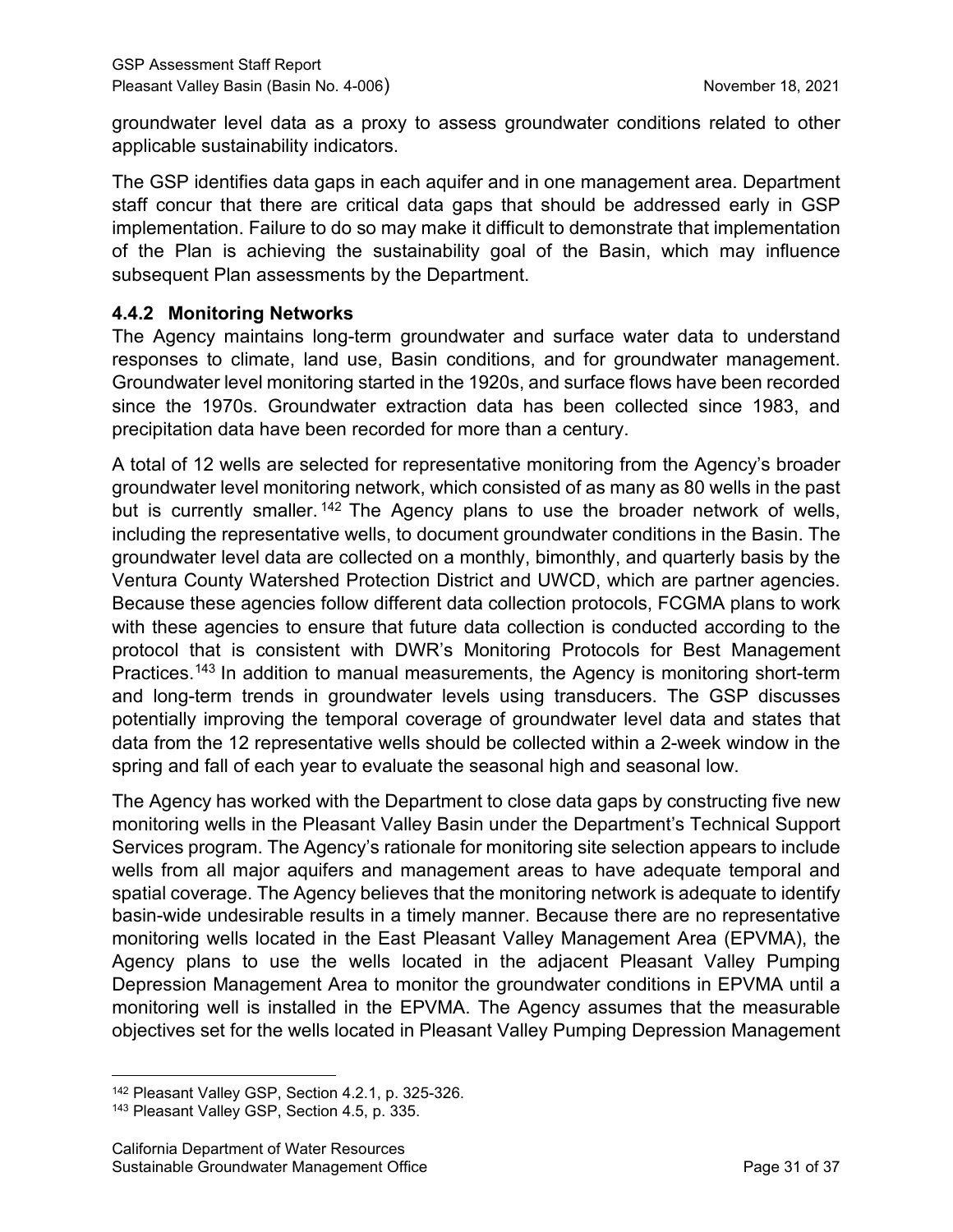Area will also protect the EPVMA because of the proximity of the monitoring wells to the EPVMA. Department staff concur with the Agency's plan to add a monitoring well in the future for an improved understanding of EOPMA groundwater conditions and believe that the Agency's approach of using representative key wells located in the adjacent management area for EOPMA is scientifically reasonable.

The GSP states that the current groundwater level monitoring network is capable of tracking changes in groundwater in storage. A numerical model will be used to calculate the annual change in storage using the collected groundwater level data and will be reported by aquifer and by year in annual reports.

The water quality constituents that are currently being monitored in the Basin are TDS, chloride, nitrate, sulfate, and boron. These water quality constituents are associated with the water quality thresholds either adopted by the Agency or mandated by the LARWQCB. The GSP states that the water quality sampling frequency ranges from quarterly to annually which is adequate to analyze trends in water quality constituents identified by FCGMA and LARWQCB. The Agency chooses not to use the water quality monitoring data for the degraded water quality sustainability indicator; instead, the Agency uses groundwater elevation data as the proxy. The GSP states that the groundwater quality data will continue to be collected, analyzed, and submitted to the LARWQCB to evaluate whether groundwater elevation thresholds are sufficiently protective of groundwater conditions in the Basin.

The Agency does not have a monitoring program to directly monitor land subsidence in the Basin, stating that it does not anticipate subsidence related to groundwater production to occur because the minimum thresholds for groundwater level are higher than the historical low groundwater levels in the Basin. The Agency plans to use groundwater elevation data as a proxy for monitoring land subsidence in the Basin and plans to directly monitor land subsidence if the water level falls below historical low levels for an extended period and the potential for land subsidence to substantially interfere with surface land uses is determined.<sup>[144](#page-37-0)</sup> As stated in above in section 4.3.3.5, Department staff recommend the GSP incorporate a plan to monitor ground surface elevation on a periodic basis to evaluate whether land subsidence substantially interferes with land uses (see Recommended Corrective Action 5).

The GSP states that surface water flows and shallow groundwater will be measured to monitor conditions related to depletions of interconnected surface water.<sup>[145](#page-37-1)</sup> However, according to the Plan, there are no dedicated monitoring wells or production wells screened solely in the shallow alluvial aquifer in the Basin. The Plan identifies the locations to install dedicated shallow monitoring wells that will help the Agency understand the relationship between surface water and groundwater but does not confirm if any wells will be installed. Department staff find it unclear how the Agency is planning

<span id="page-37-0"></span><sup>144</sup> Pleasant Valley GSP, Section 4.6.4, p. 338.

<span id="page-37-1"></span><sup>145</sup> Pleasant Valley GSP, Section 4.3.6, p. 333.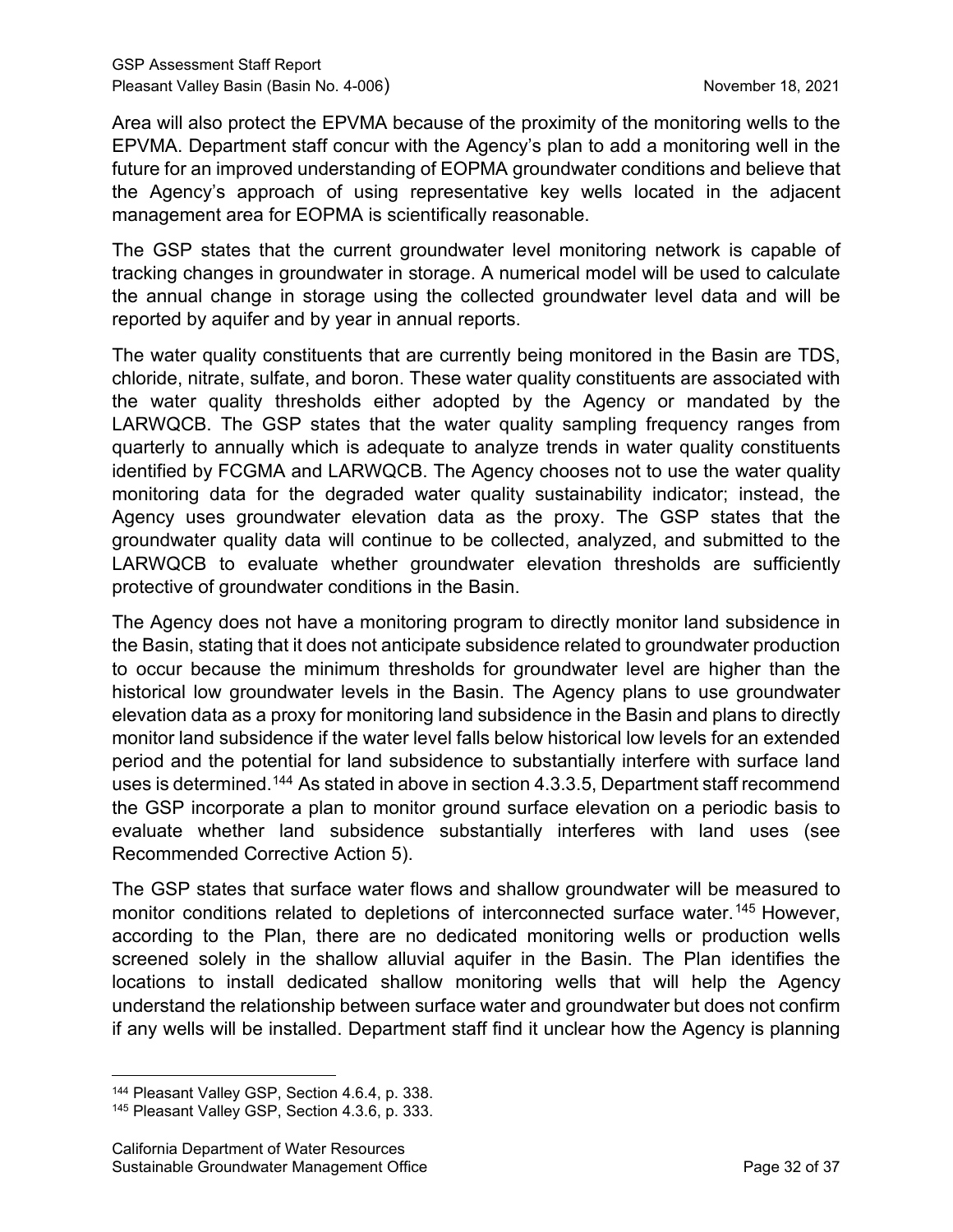to monitor shallow groundwater when there are no wells screened solely in the shallow alluvial aquifer. Department staff believe that understanding the condition of shallow groundwater, its connectivity with surface water bodies, and the dependency of GDEs on shallow groundwater are important for Basin sustainability (see Recommended Corrective Action 2).

# **4.5 PROJECTS AND MANAGEMENT ACTIONS**

GSP Regulations require a description of the projects and management actions the submitting agency has determined will achieve the sustainability goal for the basin, including projects and management actions to respond to changing conditions in the basin.[146](#page-38-0)

## **4.5.1 Evaluation Summary**

The Agency has already been managing groundwater in the Basin by implementing various management actions in the past to address the undesirable results described in the GSP. In addition to the management actions that the Agency is currently undertaking, the GSP proposes one new project and one new management action that will likely allow the Basin to be operated within its sustainable yield. By implementing the proposed project and management action, the Plan aims to improve groundwater conditions by encouraging temporary land fallowing and limit groundwater demand reducing groundwater production.

Staff find that the proposed projects described in the GSP, if implemented, present a feasible approach to achieving the sustainability goal of the Basin and are generally consistent with the requirements of the GSP Regulations. However, the GSP lacks specific details regarding the pumping reduction plan, expected timelines of both the project and management action, and when the Agency expects to see benefits from the implemented project and management action. Department staff recognize that the GSA(s) plan to develop implementation details of the project and management action over next several years. Because sustainability of the Basin is entirely dependent on implementation of the project and management action, the inability to implement these project and management actions, or material modification, may affect the Department's conclusions regarding the adequacy of the GSP or its implementation in future evaluations.

#### **4.5.2 Projects**

The GSP's one project pertains to temporary fallowing of agricultural land in the Pleasant Valley Pumping Depression Management Area, which is most susceptible to contributing seawater intrusion in the adjacent Oxnard Subbasin. The Plan discusses the project's relationship to sustainability criteria, expected benefits from the project, metrics for evaluation, and funding sources. The GSP states that the project could be implemented

<span id="page-38-0"></span><sup>146</sup> 23 CCR § 354.44 *et seq*.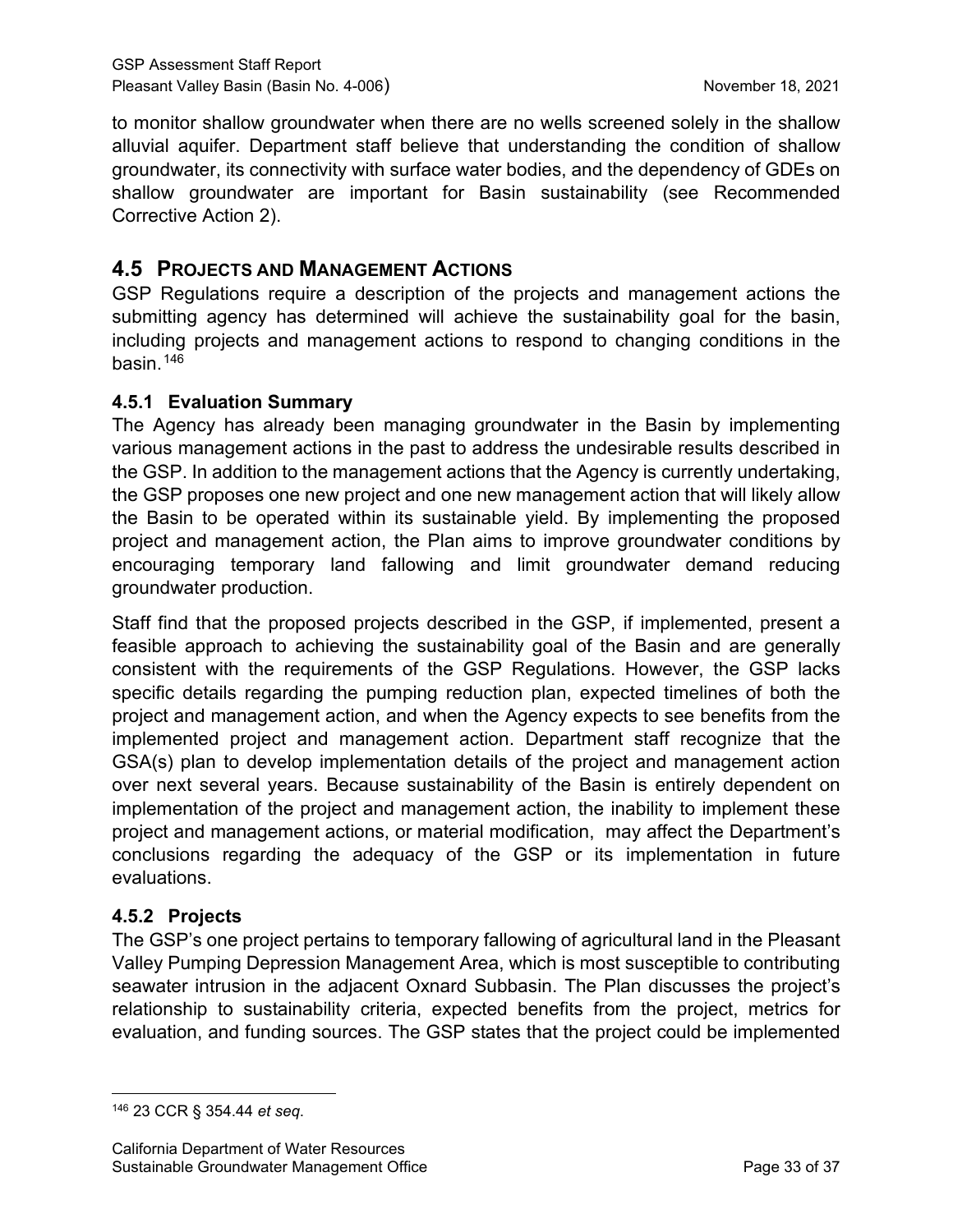when FCGMA is able to collect replenishment fees and find willing property lessors to participate.

The Agency used the numerical model to simulate scenarios to determine the relationship between the project and groundwater elevations in the Basin. The project is expected to reduce pumping by approximately 2,230 acre-feet per year.<sup>[147](#page-39-0)</sup> According to the GSP, this reduction in pumping is expected to increase the groundwater level in the Basin but the implementation of the project alone is not sufficient to meet the minimum thresholds.<sup>[148](#page-39-1)</sup> The GSP has a clarifying statement that the inclusion of the project in the GSP does not mean that the Agency is committing to fund or construct these projects; rather, the project met various feasibility criteria, have quantifiable information, and was analyzed and modeled to understand their impacts on groundwater elevation and the sustainable yield of the Basin.

The project is developed by the GSAs to help ensure that the Basin will be operated within its sustainable yield and is expected to mitigate the overdraft condition. Therefore, Department staff believe that the project included in the GSP appears to improve groundwater conditions in the Basin and demonstrates a feasible approach to meet the basin's sustainability goals.

## **4.5.3 Management Actions**

The GSP describes one management action pertaining to the reduction of groundwater production. The Plan discusses the management action's relationship to sustainability criteria, expected benefits from the management action, metrics for evaluation, and funding sources. The Agency intends to implement this management action over the next five years. The GSP provides an estimated long-term rate of groundwater production that will prevent seawater intrusion in the adjacent Oxnard Subbasin.

The GSP provides an overview of how and when the management action will be implemented but also identifies that allocations need to be determined and approved by the GSAs. Department staff believe that the management action included in the GSP is reasonable and, if implemented, will likely help the GSAs achieve sustainability in the Basin.

# **4.6 CONSIDERATION OF ADJACENT BASINS/SUBBASINS**

SGMA requires the Department to "…evaluate whether a groundwater sustainability plan adversely affects the ability of an adjacent basin to implement their groundwater sustainability plan or impedes achievement of sustainability goals in an adjacent basin."[149](#page-39-2) Furthermore, the GSP Regulations state that minimum thresholds defined in each GSP should be designed to avoid causing undesirable results in adjacent basins or

<span id="page-39-0"></span><sup>147</sup> Pleasant Valley GSP, Section 5.2.2, p. 357.

<span id="page-39-1"></span><sup>148</sup> Pleasant Valley GSP, Section 5.2.2, p. 357.

<span id="page-39-2"></span><sup>149</sup> Water Code § 10733(c).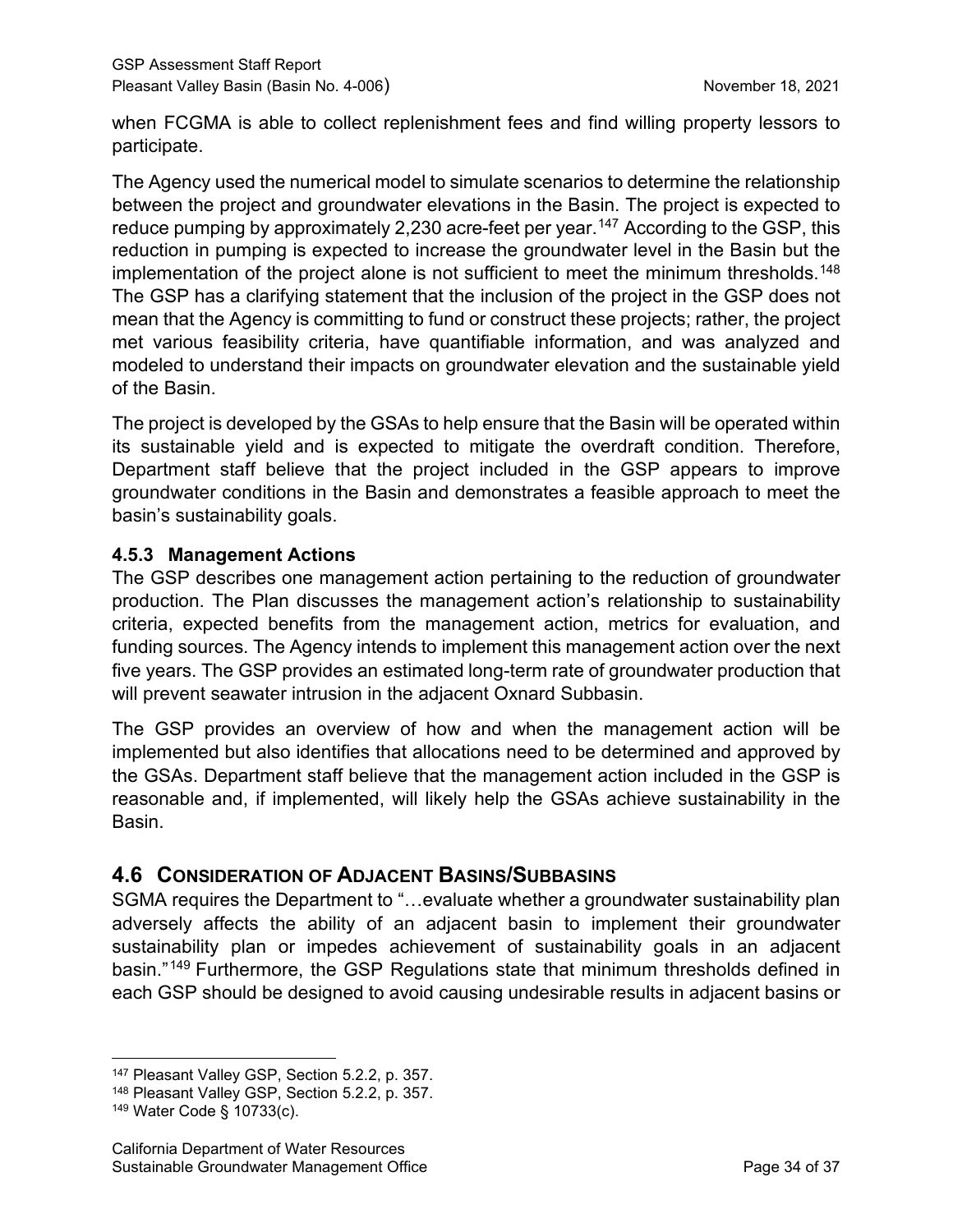affecting the ability of adjacent basins to achieve sustainability goals.<sup>[150](#page-40-0)</sup> The Pleasant Valley Basin has two adjacent basins; Oxnard Subbasin and Las Posas Basin.

The Pleasant Valley is in hydraulic communication, in varying degrees, with both the adjacent Oxnard Subbasin and Las Posas Basin. The Oxnard Subbasin is a critically overdrafted basin, and Las Posas is a high-priority basin. FCGMA is the lead GSA for developing and implementing groundwater sustainability plans in the Oxnard Subbasin, Pleasant Valley Basin, and Las Posas Basin. FCGMA took a regional approach to determine the combined sustainable yield of all three basins and then determined the sustainable yield for each groundwater basin. The sustainable management criteria for each respective groundwater sustainability plan were established to operate each groundwater basin within their sustainable yield and established with consideration for the sustainability goals of the adjacent basins. However, the GSP describes an alternative path to sustainability under the dry climatic condition when the groundwater level will only reach minimum thresholds. Under this scenario, as stated in the GSP, seawater intrusion in the adjacent Oxnard Subbasin will be minimal but still occurring. Department staff encourage the GSA(s) provide an evaluation of the impact of minimum thresholds established for Pleasant Valley Basin on seawater intrusion in adjacent Oxnard Subbasin (see Recommended Corrective Action 3).

Although some additional work related to minimum thresholds impact assessment is needed, the Agency's overall strategy of managing multiple groundwater basins with mutually beneficial sustainability goals, demonstrates a regional management approach. Additionally, the proposed project in the Pleasant Valley Basin GSP to temporarily fallow agricultural land is targeted at parcels and ranches in areas susceptible to contribute to seawater intrusion in the Oxnard Subbasin. This demonstrates another policy considered by the Agency to ensure that the management of Pleasant Valley Basin will help avoid seawater intrusion in the Oxnard Subbasin. Department staff find that the Agency's approach of establishing sustainable management criteria to achieve regional sustainability goals demonstrates an adequate consideration of adjacent basins and subbasins. Because this regional sustainable groundwater management strategy is adopted by the GSA(s), Department staff determine that the Pleasant Valley GSP will not adversely impact the ability of the adjacent basins to be operated sustainably and will not impede the adjacent basins' ability to achieve their respective sustainability goals.

<span id="page-40-0"></span><sup>150</sup> 23 CCR § 354.28(b)(3).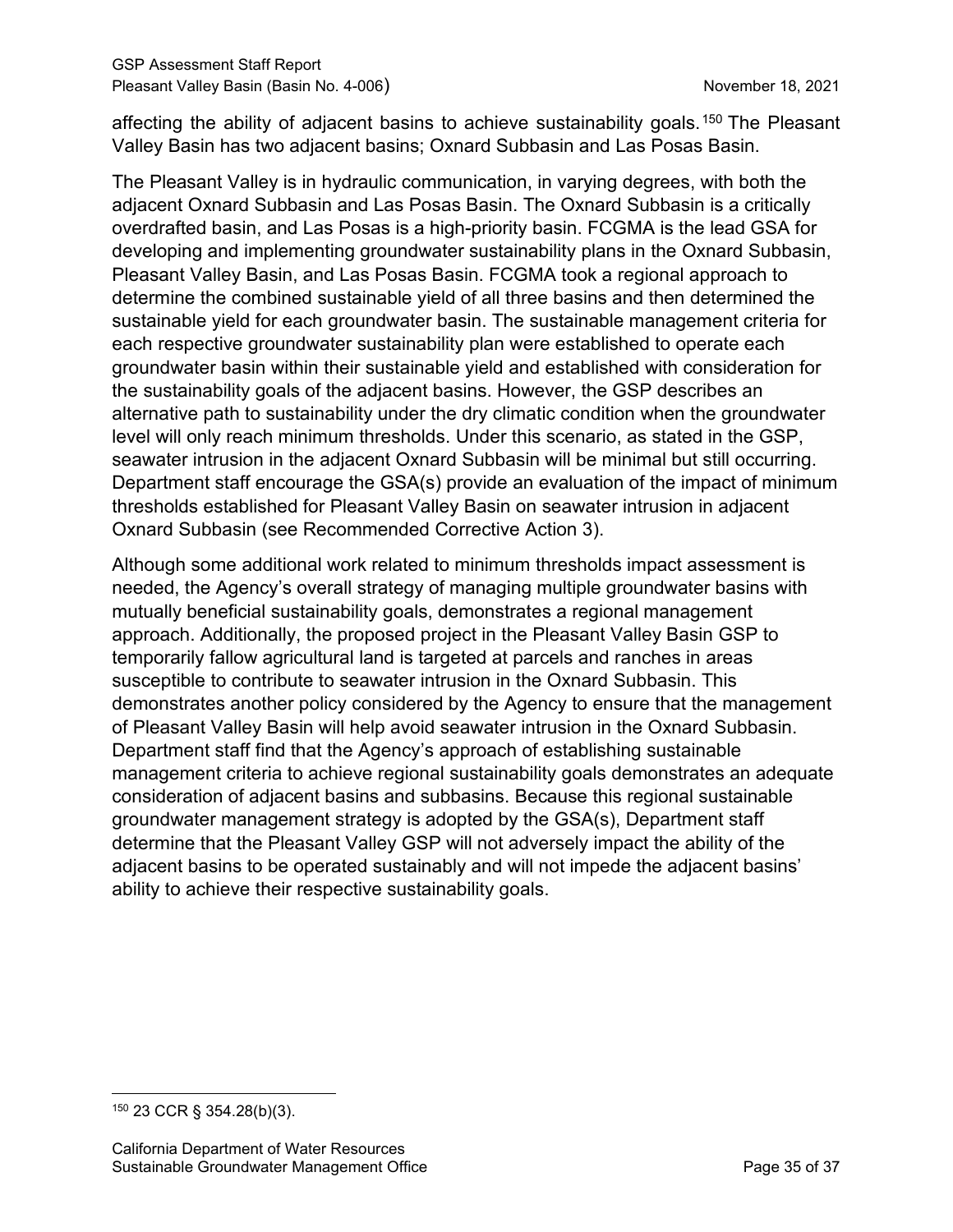# **5 STAFF RECOMMENDATION**

Department staff's recommendation is to approve the GSP with the recommended corrective actions listed below. The Pleasant Valley GSP conforms with Water Code Sections 10727.2 and 10727.4 of SGMA and substantially complies with the GSP Regulations. Implementation of the GSP will likely achieve the sustainability goal for the Pleasant Valley Basin. The GSA(s) has identified several areas for improvement of its Plan and Department staff concur that those items are important and should be addressed as soon as possible. Department staff have also identified additional recommended corrective actions that should be considered by the GSA(s) for the first five-year assessment of its GSP. Addressing these recommended corrective actions will be important to demonstrate that implementation of the Plan is likely to achieve the sustainability goal. The recommended corrective actions include:

# **RECOMMENDED CORRECTIVE ACTION 1**

Investigate the groundwater condition of the Grimes Canyon aquifer, identified as one of the principal aquifers in the GSP, by compiling and collecting data and information sufficient to describe the properties of this aquifer. Based on the results of the investigation, provide a discussion of the management of this aquifer.

# **RECOMMENDED CORRECTIVE ACTION 2**

Investigate the hydraulic connectivity of the surface water bodies to the shallow aquifers and principal aquifers to improve the understanding of potential migration of impaired water, the reliance of the potential GDEs on the shallow aquifer(s), and depletion of interconnected surface water bodies. Identify specific locations of gaining and losing reaches of interconnected surface water and quantify the depletion of interconnected surface water. Provide a timeline and discuss the steps that will be taken to fill the data gap identified in the GSP related to shallow groundwater monitoring near surface water bodies and GDEs.

# **RECOMMENDED CORRECTIVE ACTION 3**

Evaluate how the sustainability goals of Pleasant Valley Basin established for the dry climatic condition may affect the sustainability goals of the adjacent Oxnard Subbasin. Also, provide an assessment of the potential impact of sustainable management criteria adopted for Pleasant Valley Basin on seawater intrusion in the adjacent Oxnard Subbasin.

# **RECOMMENDED CORRECTIVE ACTION 4**

Elaborate how the Agency is planning to verify that the groundwater level thresholds are adequate to assess the groundwater quality conditions in the Basin. Discuss how the groundwater quality data from the existing monitoring network will be used for sustainable